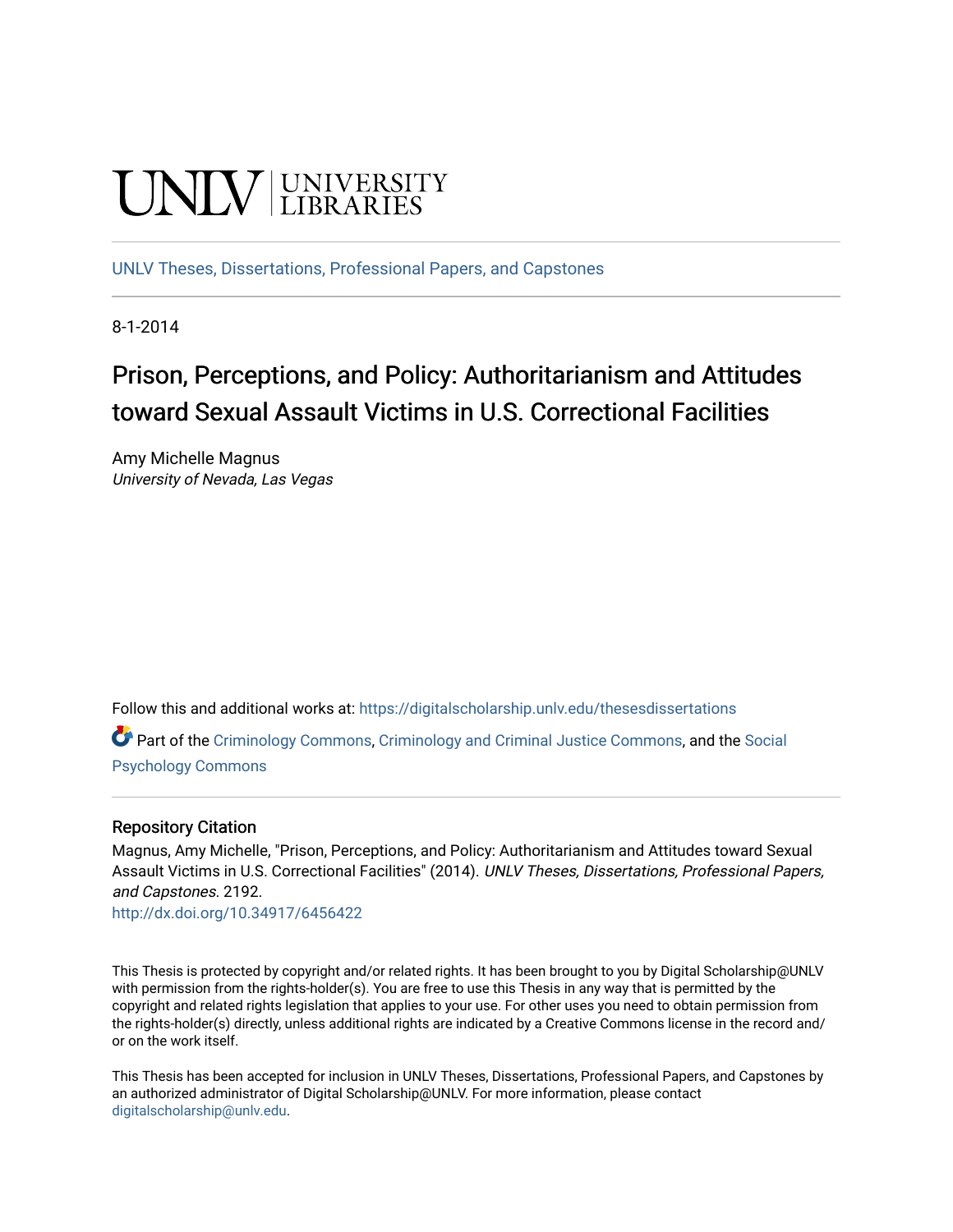## PRISON, PERCEPTIONS, AND POLICY: AUTHORITARIANISM AND ATTITUDES TOWARD SEXUAL ASSAULT VICTIMS IN U.S. CORRECTIONAL FACILITIES

By

Amy M. Magnus

Bachelor of Arts in Psychology University of Nevada, Las Vegas 2012

A thesis submitted in partial fulfillment of the requirements for the

**Master of Arts – Criminal Justice**

**Department of Criminal Justice Hank Greenspun College of Urban Affairs The Graduate College**

> **University of Nevada, Las Vegas August 2014**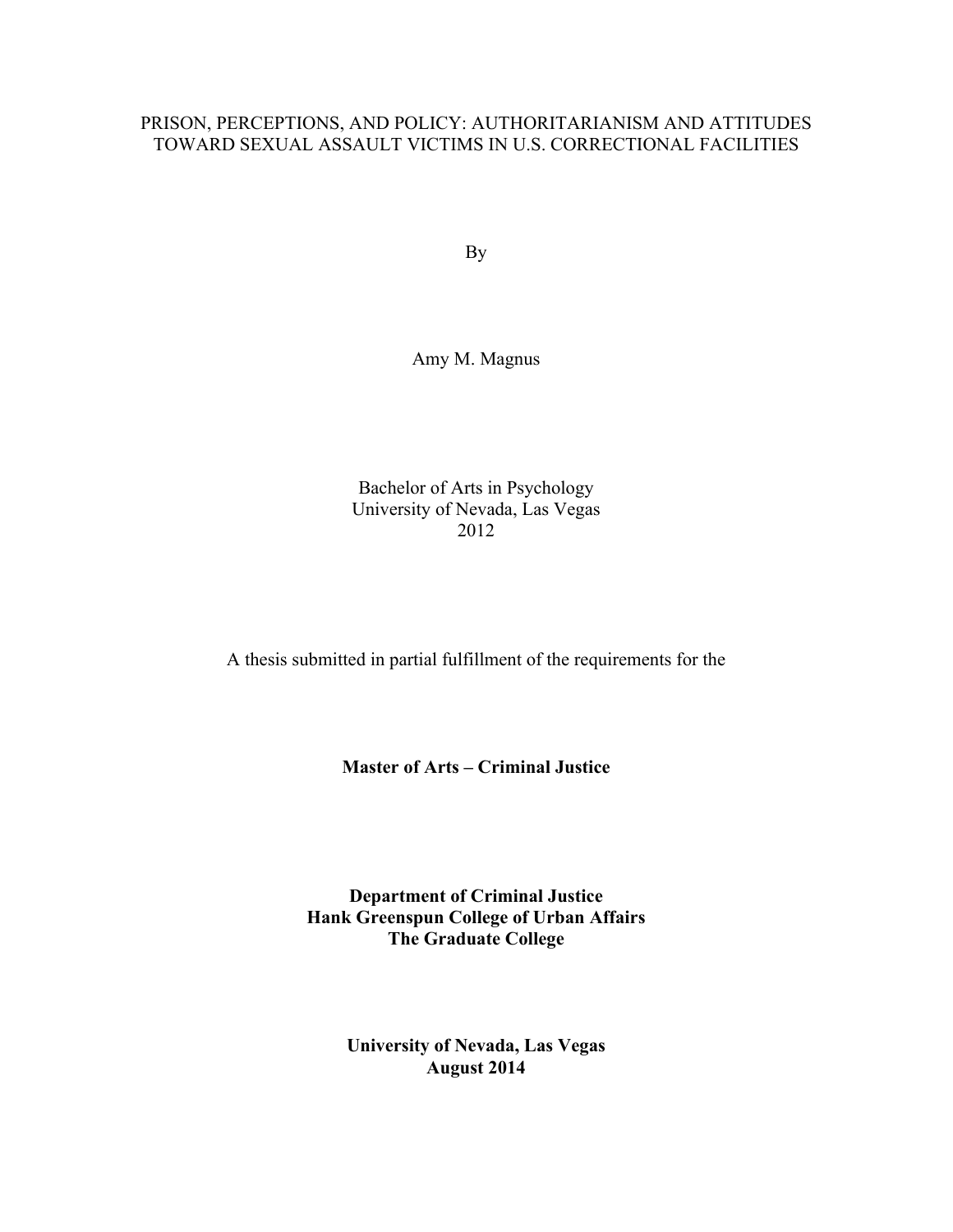Copyright by Amy Magnus, 2014

All Rights Reserved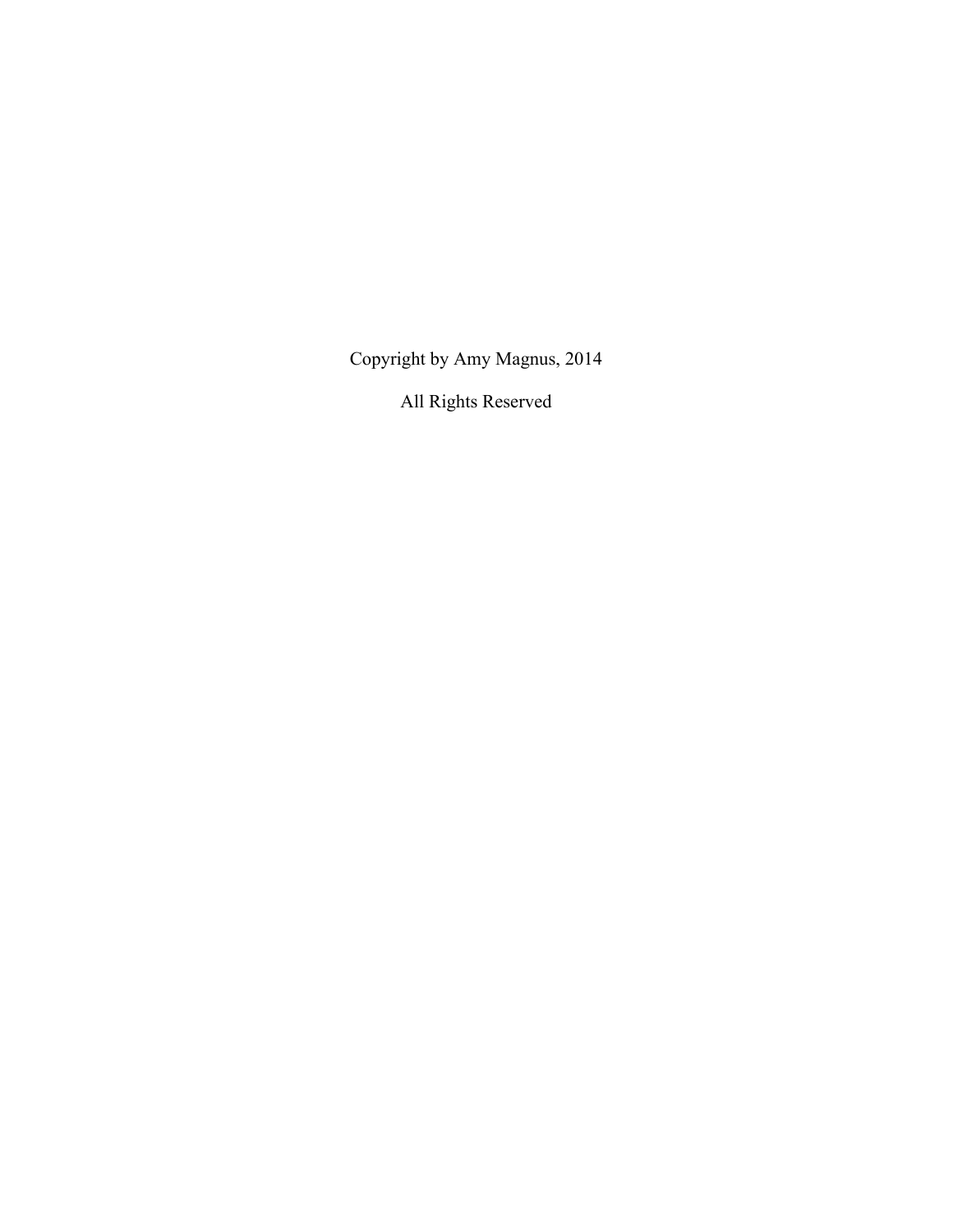

## THE GRADUATE COLLEGE

We recommend the thesis prepared under our supervision by

# **Amy M. Magnus**

entitled

# **Prison, Perceptions, and Policy: Authoritarianism and Attitudes toward Sexual Assault Victims in U.S. Correctional Facilities**

is approved in partial fulfillment of the requirements for the degree of

# **Master of Arts - Criminal Justice**

#### **Department of Criminal Justice**

Joel Lieberman, Ph.D., Committee Chair

Emily Troshynski, Ph.D., Committee Member

Terance Miethe, Ph.D., Committee Member

David Beisecker, Ph.D., Graduate College Representative

Kathryn Hausbeck Korgan, Ph.D., Interim Dean of the Graduate College

**August 2014**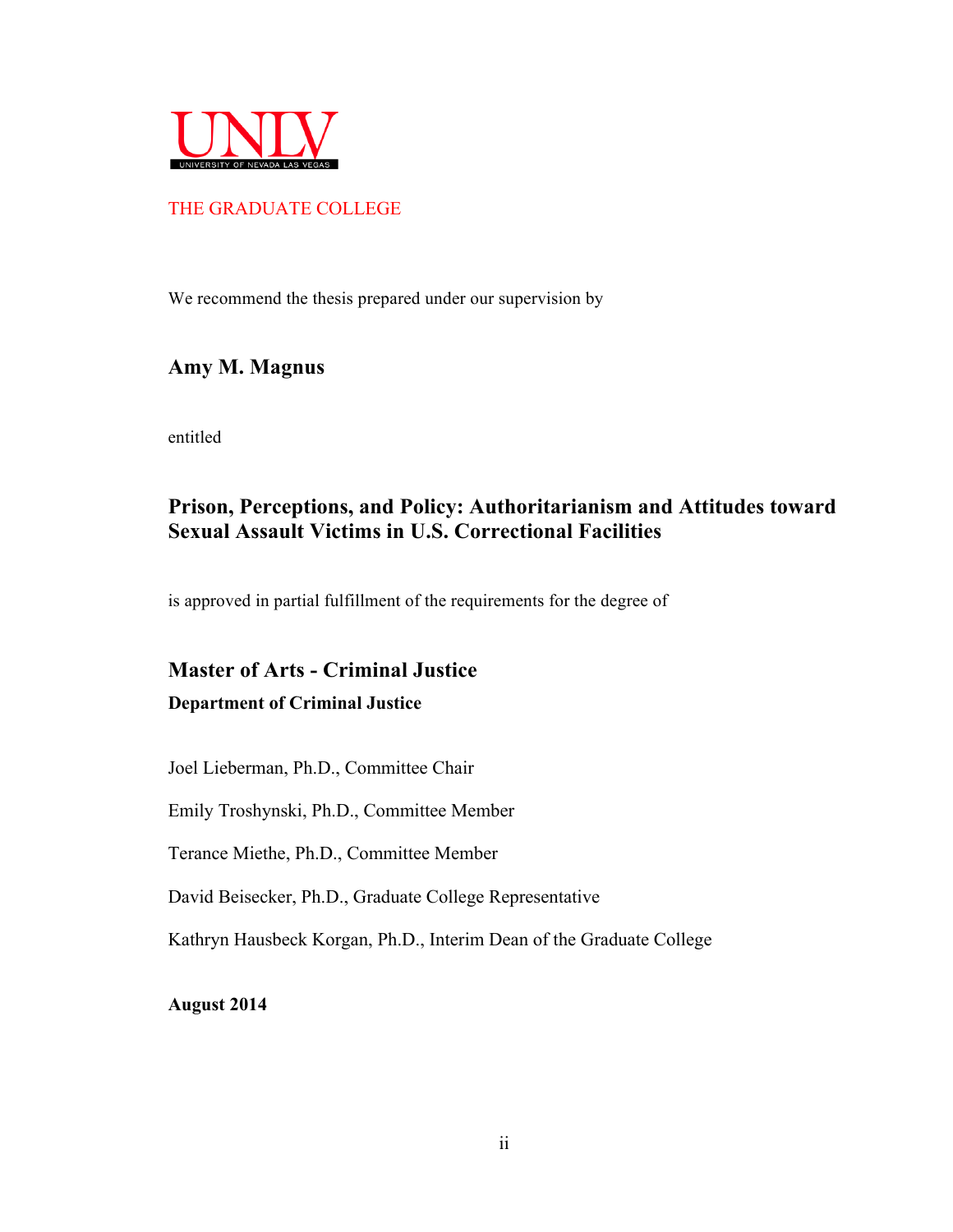#### ABSTRACT

#### **Prison, Perceptions, and Policy: Authoritarianism and Attitudes Toward Sexual Assault Victims in U.S. Correctional Facilities**

by

#### Amy M. Magnus

Dr. Joel Lieberman, Examination Committee Chair Professor and Chair of Criminal Justice University of Nevada, Las Vegas

Existing research on sexual victimization in correctional facilities has expanded since the enactment of the Prison Rape Elimination Act (PREA) of 2003. Previous literature suggests that the prevalence of sexual victimization in prisons is unknown, yet the known ramifications of reported sexual assaults are serious for both the individuals involved and the institution. Government policies such as the Prison Rape Elimination Act (PREA) of 2003 attempt to address the issue of sexual violence in U.S. correctional facilities. Limitations of PREA, however, derive from a lack of clear distinction between coerced and consensual behavior and how these ideas manifest and co-exist in different facilities. Further, sexual and gender identities of inmates, age, and other cultural factors influence the usefulness and consistency of PREA. This paper will describe the unique cultural aspects of prison life for both adult men and women and how sexual victimization affects inmates on a social and psychological level. This paper will further address the personality factor of authoritarianism and its influence on perceptions of sexually victimized men and women in prison and in other settings. Finally, this thesis will discuss how PREA does not fully succeed in properly addressing sexual violence in U.S. prisons.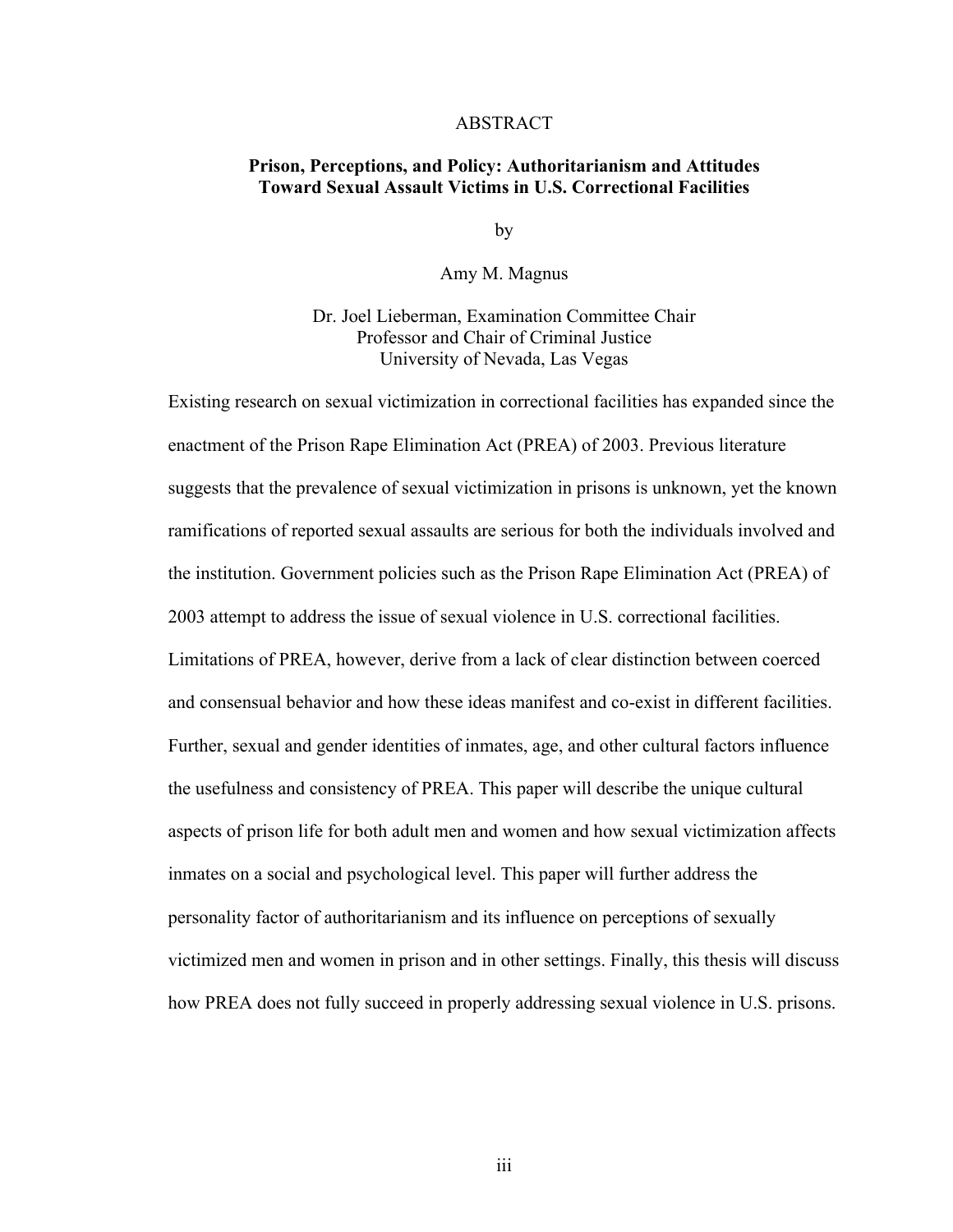#### ACKNOWLEDGEMENTS

I would like to thank my committee for their constant guidance and reassurance. I owe gratitude to Dr. Joel Lieberman, for I would not possess the passion that I do for research without your mentorship and the opportunities you have allotted me throughout my undergraduate and graduate careers. I am incredibly thankful for Dr. Terry Miethe's passion, humor, and love for teaching – without it, my experience while writing this thesis would have been impossible. I owe so much to Dr. Emily Troshynski, as her mentorship, strength, and passion for academia are some of the many reasons I have decided to continue my graduate studies. Dave – I thank you for being part of this process and teaching me how to think, write, and articulate myself throughout my time in the UNLV Philosophy Department. I admire all of you and hope to someday be as great of a scholar as the four of you.

Dr. Alexis Kennedy and Dr. Randall Shelden deserve my utmost respect and gratitude. You have inspired me to find my own path in academia and to always defend my thoughts, positions, and beliefs. Your passion for students and research inspires me to keep moving forward. You have taught me so much about the leader and professor I would like to be in the future, and I cannot thank you enough for that. To Tanesha, Katie, Andrea, and Cathy – this project would not have been possible without you, so thank you. Because of your support, I now have a completed project that I am proud of, and I am forever grateful.

I could not have accomplished this feat without the support of my family, colleagues, and close friends. The individuals who have stayed by my side, through thick and thin, are well aware of the impact they have had on my graduate school experience

iv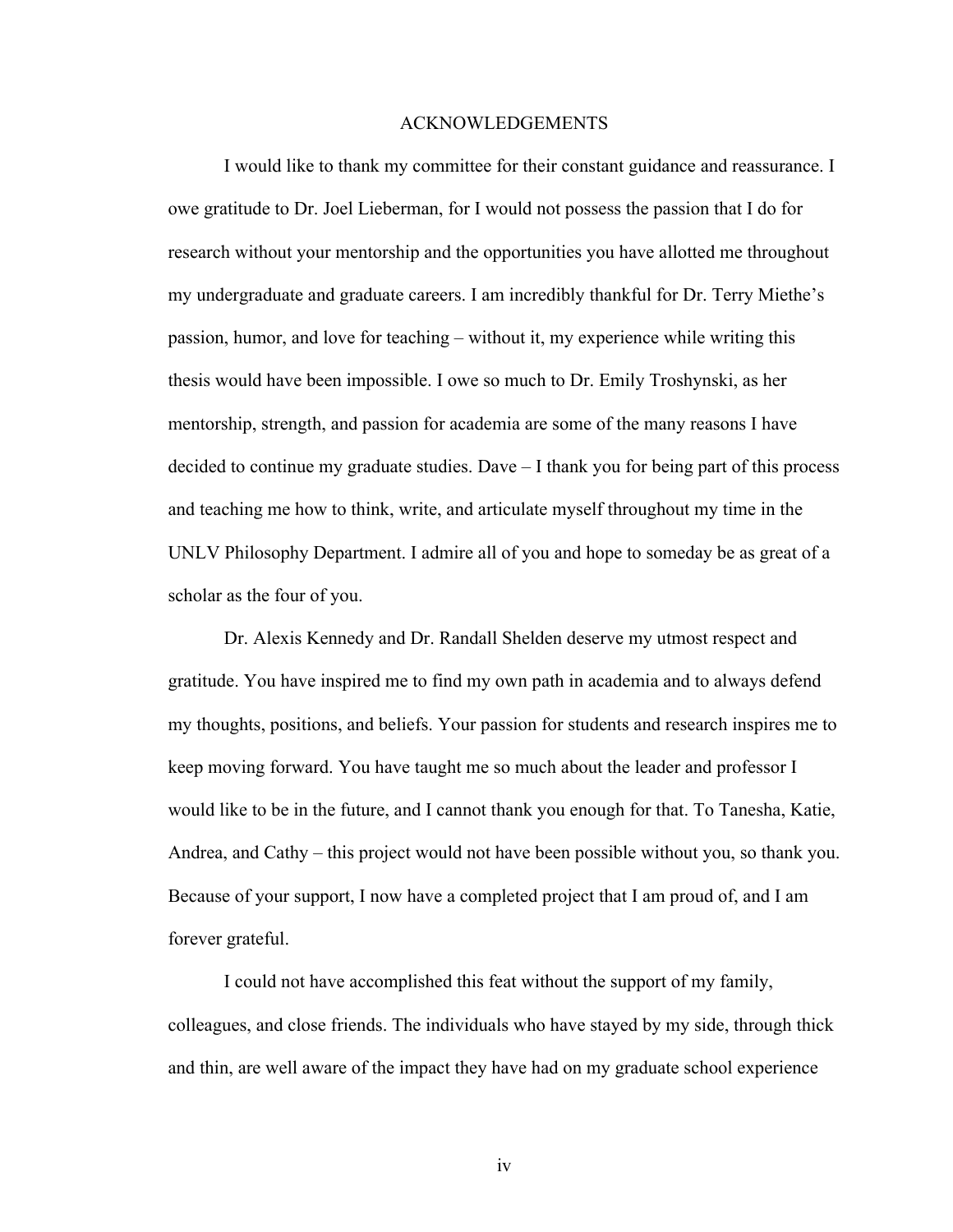and life as a whole. I am stronger because of your love and friendship, and I could not have made it through this process without you.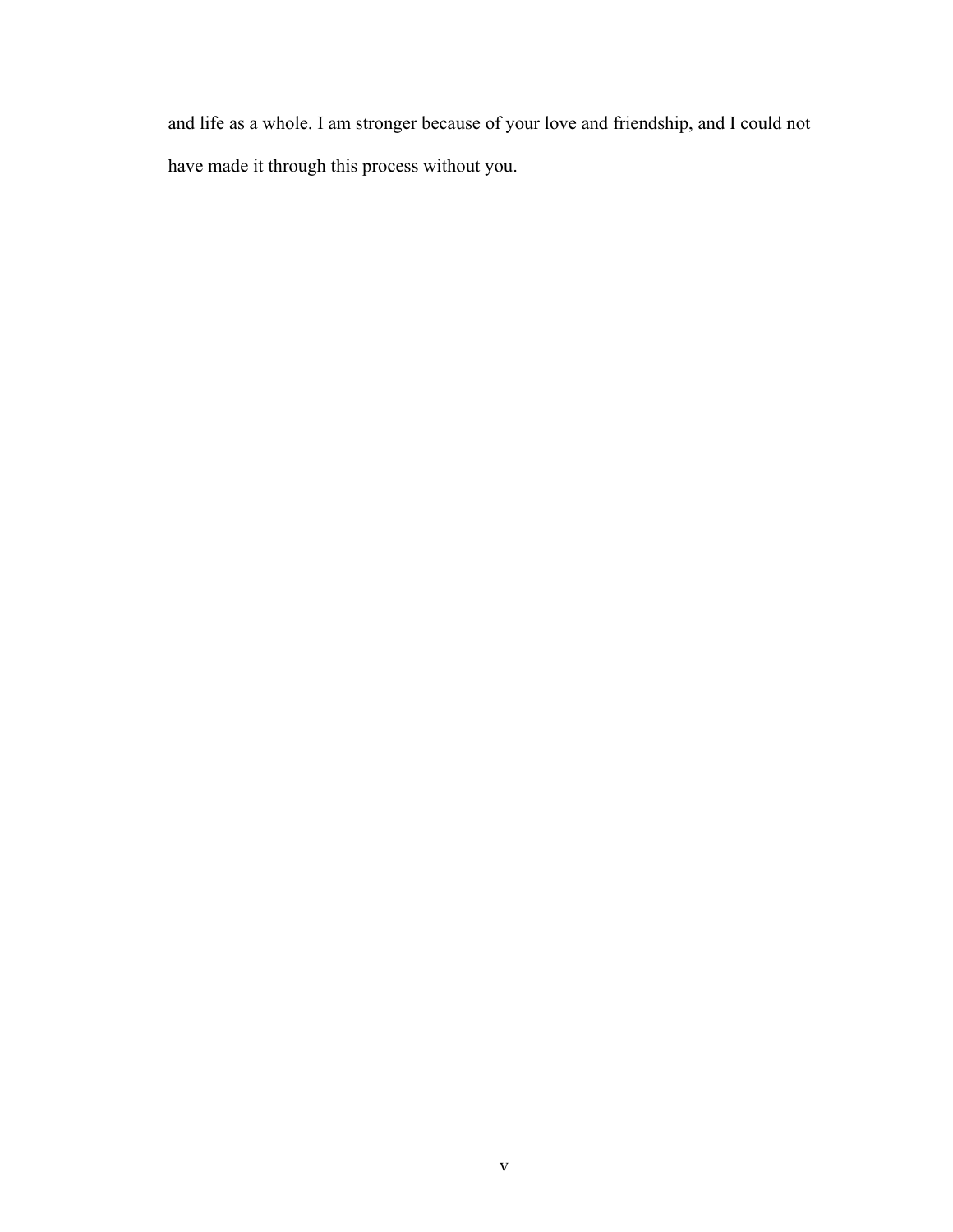|  | <b>TABLE OF CONTENTS</b> |
|--|--------------------------|
|--|--------------------------|

| CHAPTER 2: CRIMINOLOGICAL ETIOLOGY OF SEXUAL BEHAVIOR IN   |  |
|------------------------------------------------------------|--|
|                                                            |  |
|                                                            |  |
|                                                            |  |
|                                                            |  |
|                                                            |  |
|                                                            |  |
|                                                            |  |
|                                                            |  |
|                                                            |  |
|                                                            |  |
|                                                            |  |
|                                                            |  |
|                                                            |  |
|                                                            |  |
|                                                            |  |
|                                                            |  |
|                                                            |  |
| Participants' Perception of Expected Reporting Behavior 34 |  |
|                                                            |  |
| Attribution of Formal Criminal Charge to the Offender36    |  |
|                                                            |  |
|                                                            |  |
|                                                            |  |
|                                                            |  |
|                                                            |  |
|                                                            |  |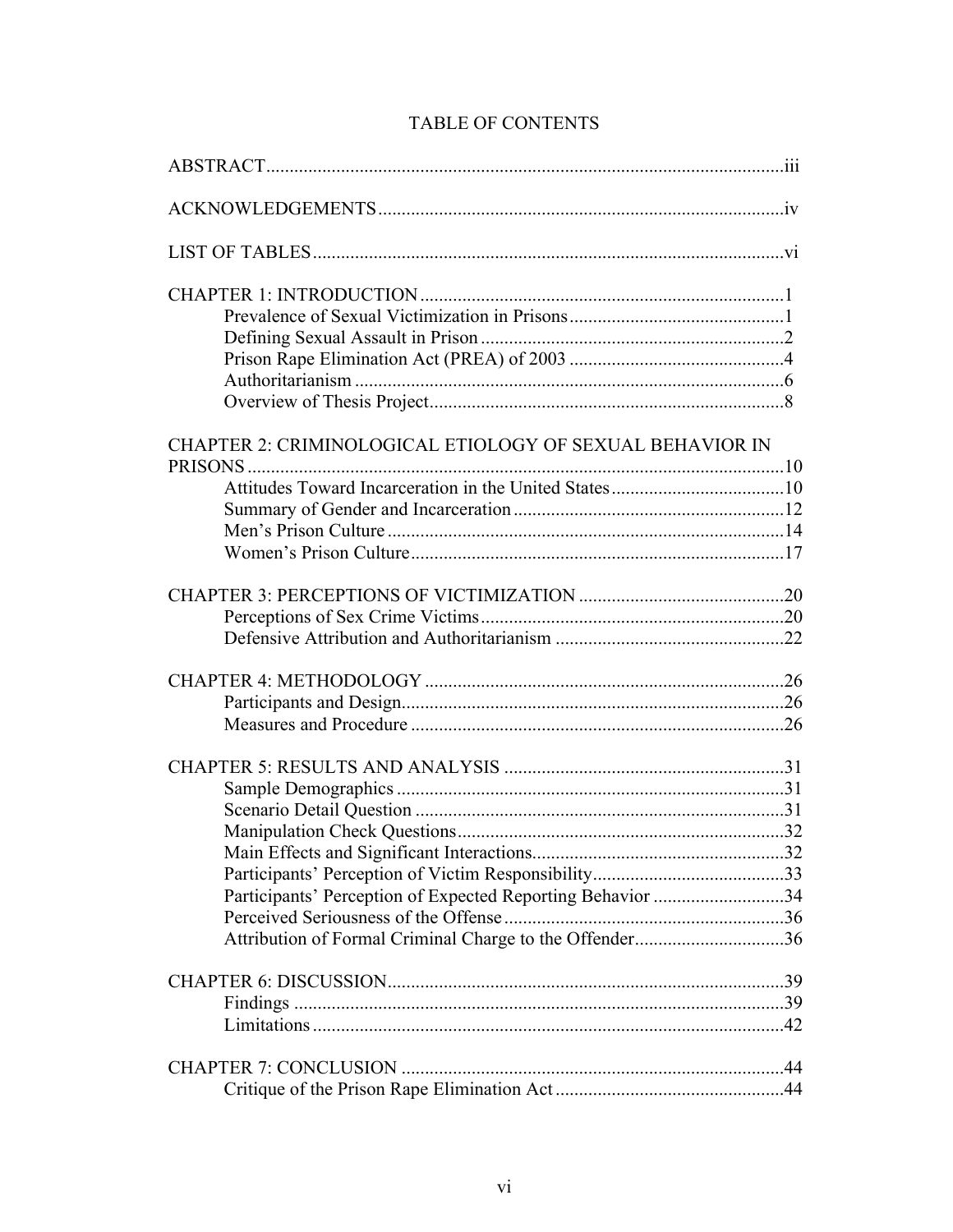| 2) PREA Training: Understanding Who is Protected and the Role of Staff |     |
|------------------------------------------------------------------------|-----|
|                                                                        |     |
|                                                                        |     |
| 4) Bureau of Justice Statistics Sampling and Data Collection47         |     |
|                                                                        |     |
|                                                                        |     |
| APPENDIX A: AUTHORITARIANISM (SOCIAL ISSUES) SURVEY 53                 |     |
|                                                                        |     |
|                                                                        |     |
|                                                                        |     |
|                                                                        |     |
|                                                                        | .64 |
|                                                                        | .70 |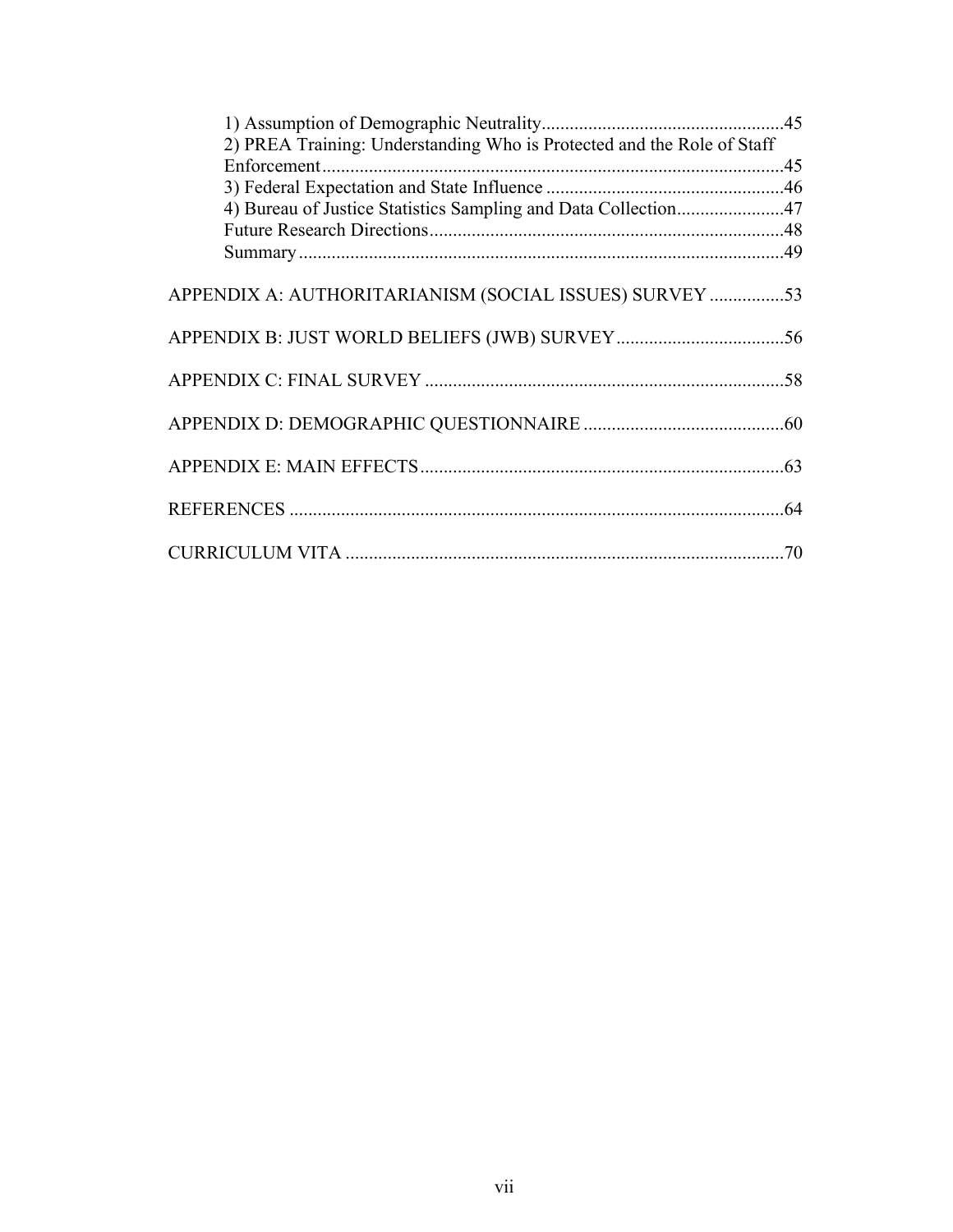# LIST OF TABLES

| Table 1: Effects of Level of Authoritarianism and Authority Status of Offender         |  |
|----------------------------------------------------------------------------------------|--|
| Table 2: Effects of Offense Setting and Victim's Gender on Participants' Expectation   |  |
| Table 3: Effects of level of Authoritarianism and Setting of Offense on Attribution of |  |
| Table 4: Effects of Victim's Gender and Setting of Offense on Attribution of a Formal  |  |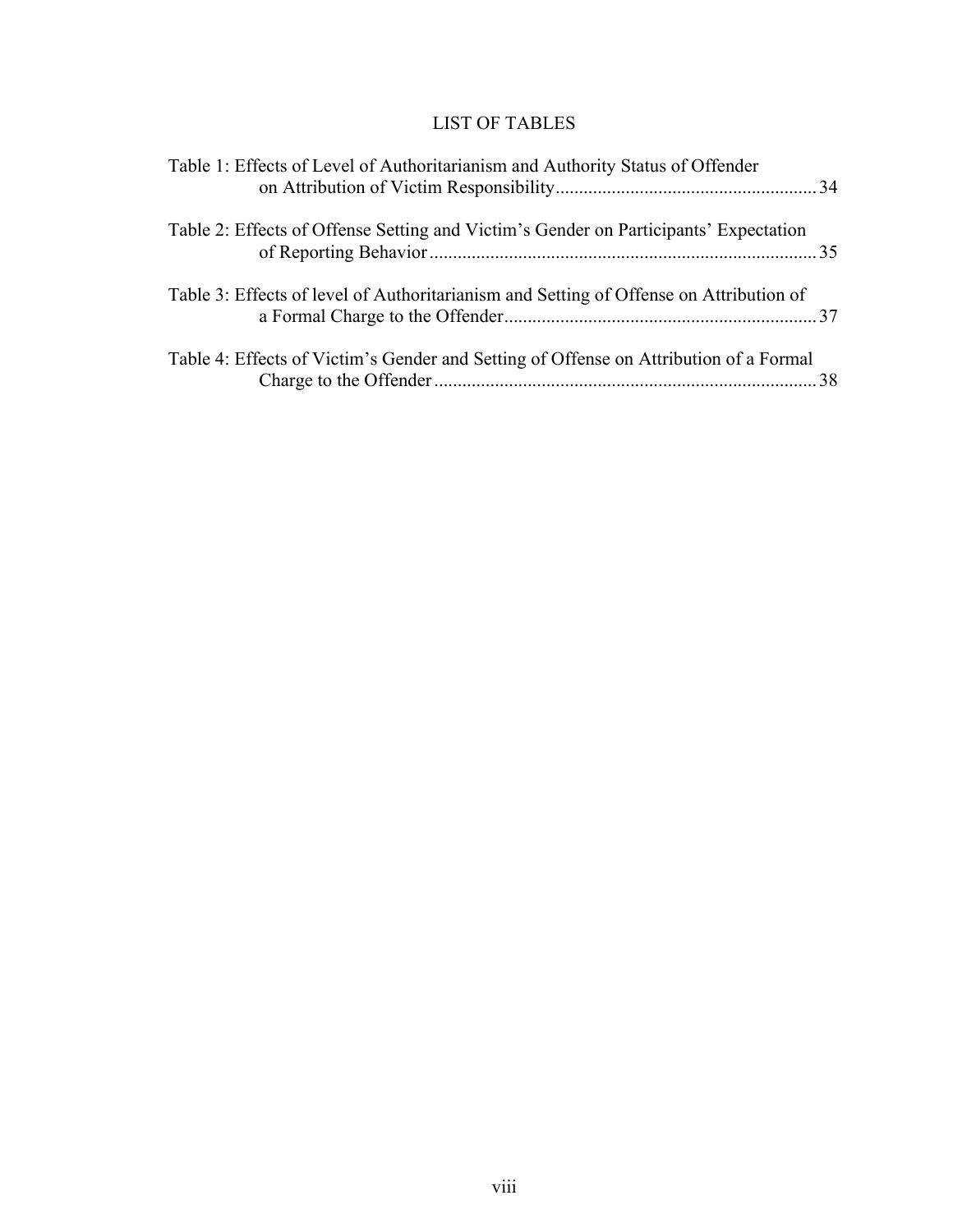#### CHAPTER 1

#### INTRODUCTION

#### Prevalence of Sexual Victimization in Prisons

It has been reported in previous studies that as many as one-fifth of all U.S. prison inmates have been sexually victimized in some way, although the exact amounts are unknown because of underreporting (Jones & Pratt, 2008). In a 2007 study, 60,500 prison inmates reported being sexually assaulted in some way within the previous year (National Prison Rape Commission Report, 2009). From 2011-2012, approximately 4% of surveyed state and federal prison inmates, and 3% of jail inmates, reported being sexually victimized by an inmate or staff member within the last year (Bureau of Justice Statistics [BJS], 2013). These percentages translate to 27,500 jail and 68,900 prison inmates reporting being sexually victimized at some point in the last year by either inmates, staff, or a combination of the two (BJS, 2013). These findings suggest that, even after the passing of the Prison Rape Elimination Act (2003), rates of sexual victimization in prisons are increasing.

While most scholarship on prison violence focuses on age, race, and biological sex of both perpetrators and victims, recent PREA data collection efforts show that inmates (both men and women) in prisons and jails who reported being gay, lesbian, bisexual, or other had the highest rates of sexual victimization. Amongst all inmates who identified as non-heterosexual, "12.2% of prisoners and 5.5% of jail inmates reported being sexually victimized by another inmate, while 5.4% of prisoners and 4.3% of jail inmates reported being victimized by staff" (BJS, 2013). Again, these findings suggest that, even after the implementation of PREA, rates of victimization are far too high.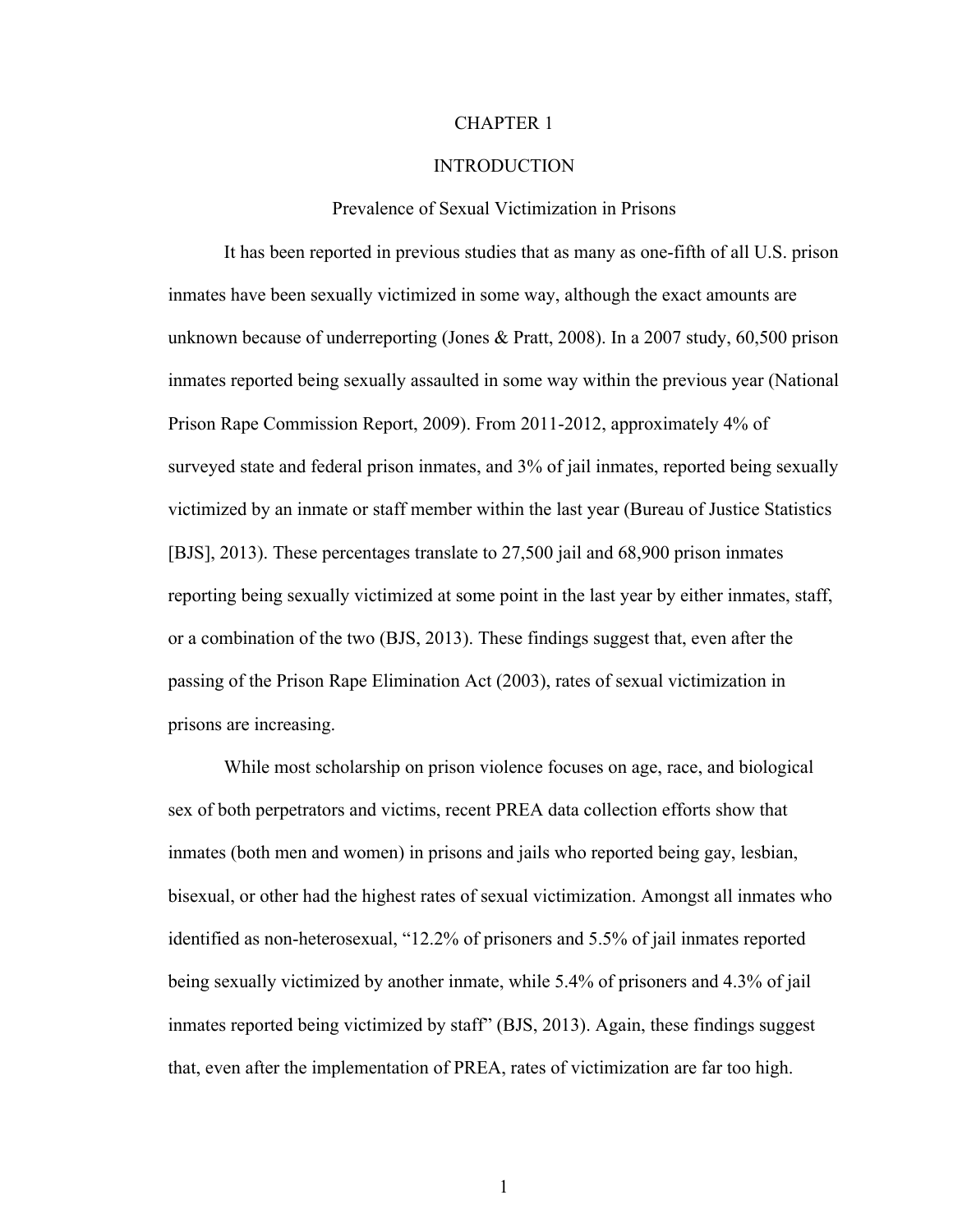Current rates of victimization are concerning, and while it may seem easy to pinpoint particular groups susceptible to such violence, sexual activity occurring in men's and women's prison, either consensual or forced, is a highly complex phenomenon. It is important to understand the variation of victimization rates between groups, and it is equally important to understand why certain groups experience different types of victimization and how they deal with these occurrences. In order to conceptualize the prevalence of sexual victimization in U.S. jails and prisons, the ways in which sexual assault and victimization has been defined in the past and how we define and perceive these concepts today are discussed in the following section. After a discussion of definitions and terms, this introduction will discuss PREA, including its strengths and limitations as a policy.

#### Defining Sexual Assault in Prison

Early definitions of sexual victimization in prisons are characterized as "homosexual activity engaged in by homosexual individuals or by men with weak moral character" (Jones & Pratt, 2008, pg. 16). Little was known about sexual activity in prisons (with regard to empirical data) until the early 1980s (for men's prisons) and the 1990s (for women's prisons) when sexual victimization was redefined in empirical research as "assaultive" and "often coerced" (Jones & Pratt, 2008; Greer, 2000). While the early definition seemed to perpetuate throughout literature prior to the 1990s, many scholars began to realize that sexual activities in prisons were dependent upon the prison culture and various characteristics of the inmates. This shift in the empirical understanding of sexual activity in prisons began to change assumptions that assaults in prisons were not also victimization, but could also occur consensually (Jones & Pratt,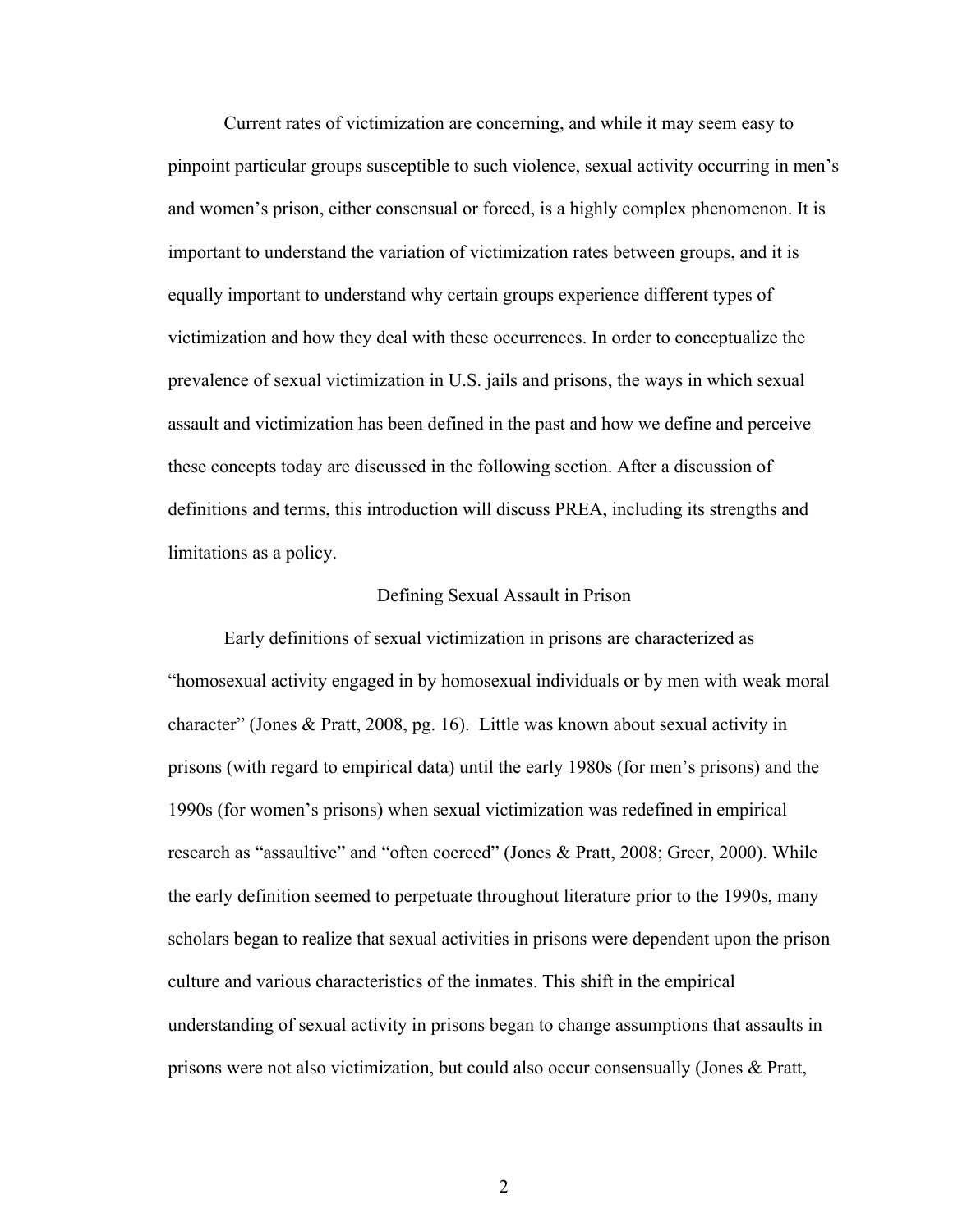2008). Either way, whether research articulates prison victimization as assaultive or consensual, the prevalence of sexual victimization in both men's and women's prisons is vastly underreported both due to the sensitive nature of the topic and the cultural implications of "snitching" in prison (Jones & Pratt, 2008; Knowles, 1999).

It is important to recognize that underreporting of sexual victimization in prisons occurs because of the stigma/shame associated with being a victim. Also, misconceptions on behalf of correctional staff and guards regarding victim identities and fear of further victimization are realities for inmates. While men and women experience incarceration very differently (Murray & Farrington, 2008), they also experience prison victimization very differently. Reporting victimization is complicated by the need to trust the individual to whom the inmate is reporting – for inmates, this means authority figures who may not fully understand victimization.

The Prison Rape Elimination Act (PREA) of 2003 attempts to address issues of sexual victimization in prison and encourages inmates to report their assaults. However, federal reports mandated by PREA are contingent upon inmates' willingness to report – perpetuating an under-developed understanding of the cultural context and pressure of reporting sexual victimization in the prison setting. Again, considering the context of the prison environment, this expectation of reporting limits the effectiveness of policies such as PREA.

Although research has uncovered some of the cultural context of sexual victimization, the implications following sexual victimization have been frequently overlooked. For example, research by Lisa Pasko (2010), Meda Chesney-Lind (2006), and Kimberly Greer (2000) discusses a feminist perspective of incarcerated women and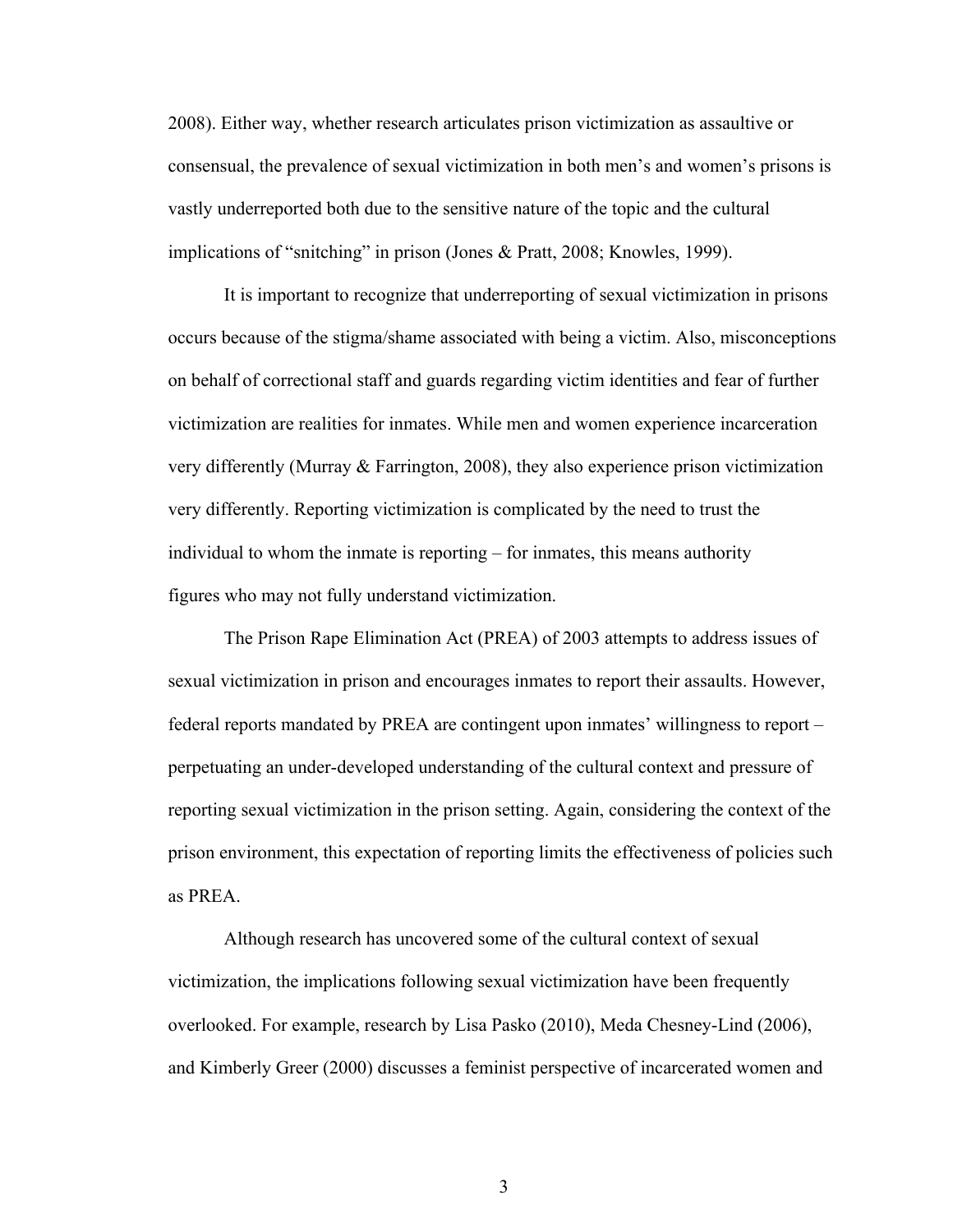how their experiences of prison and victimization differ from men's. Listwan, Colvin, Hanley and Flannery (2010), Jones and Pratt (2008) and Hochstetler, Murphy and Simons (2004) observe stereotypical perceptions of victims and inmates in addition to mental and physical health outcomes of inmates who have witnessed and/or experienced sexual violence in prison. Building on this more recent research, this thesis will discuss differing contexts of sexual victimization in men's and women's prisons, the influence of the Prison Rape Elimination Act of 2003, and how the totality of the institution influences the phenomenon of sexual violence. Further, this thesis will use an experimental design involving sexual assault scenarios to assess perceptions of sexually victimized prisoners. Finally, this thesis will discuss the possible consequences that certain perceptions of victims have on the writing of prison policy and how it is enforced.

#### Prison Rape Elimination Act (PREA) of 2003

The Prison Rape Elimination Act (PREA) of 2003 was enacted by Congress to address sexual victimization in "confinement" facilities across the United States. The purpose of this policy is two-fold, to target the overall health and safety of inmates along with the health and safety of the public (McGuire, 2005). In order to understand experiences of victimization in U.S. jails and prisons, the Act requires governmentfunded research to be conducted by the Bureau of Justice Statistics (BJS) on the basis of "penalogical, physical, mental, social and economic impacts of prison rape on every level of government, communities, social institutions and individuals" (PREA, 2003, p. 117, stat. 981). Following this, the Nation Prison Rape Elimination Commission is required to provide suggestions for policy implementation within correctional facilities regarding "investigation of rape complaints, preserving physical and testimonial evidence,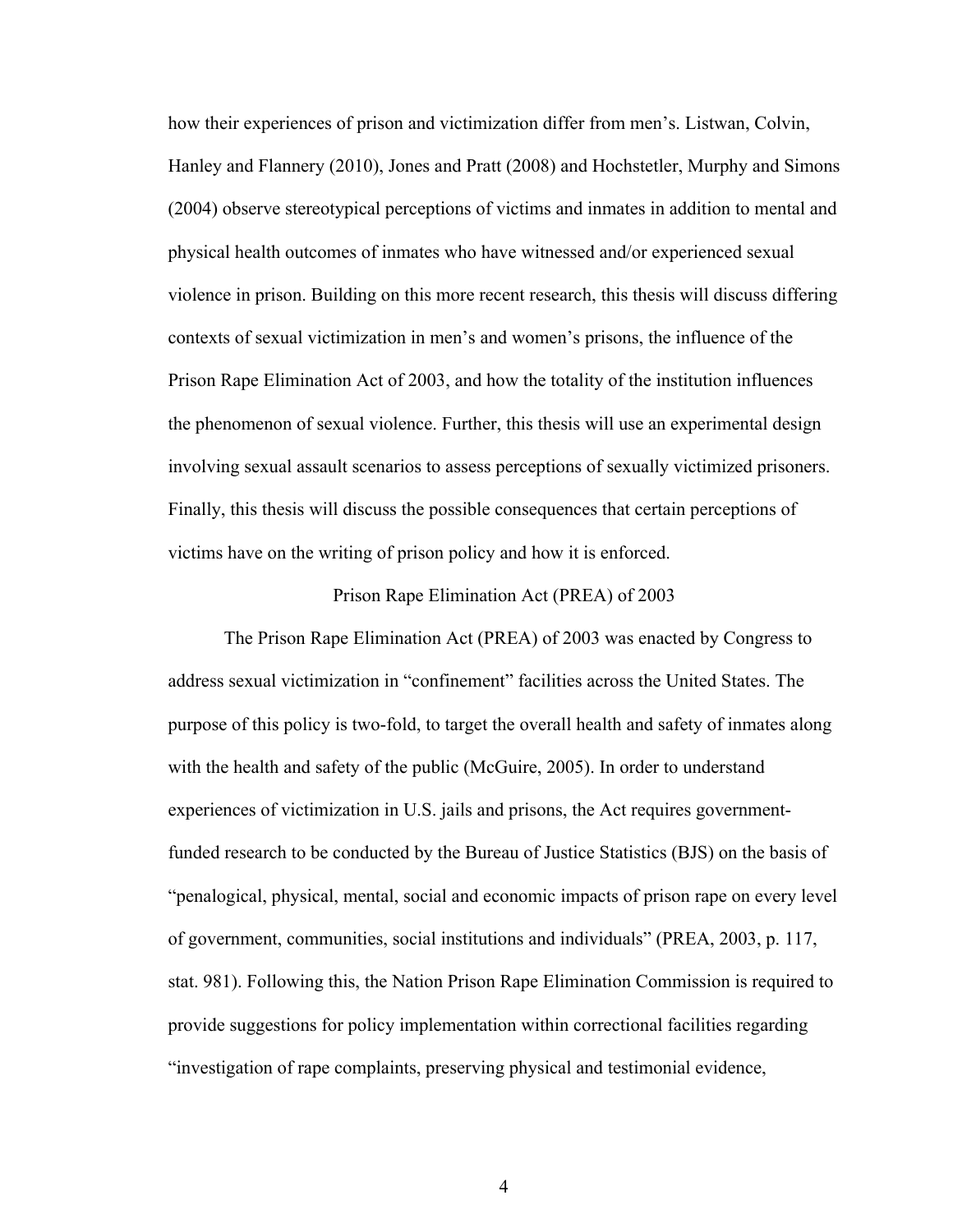providing acute medical care in treating injuries, minimization of disease transmission and minimization of psychological damage" (PREA, 2003, p. 117, stat. 983). PREA is a very extensive policy, intended to enforce a documented, "zero-tolerance" prohibition against prison rape in U.S. correctional facilities between all agents within the facility (i.e. staff, inmates, or any combination of the two). Failure to comply with the program results in revocation of government funds (PREA, 2003).

Generally, there is very limited research on how effective PREA is and how effectiveness is to be defined. Considering the federal Act requires states to implement differing programs that may or may not address the unique needs of particular facilities, it has been difficult for policy makers, researchers, and scholars alike to fully assess what constitutes an effective PREA program. Limitations of PREA exist, for various reasons, and will be discussed in proceeding chapters, including: 1) assumptions of demographic neutrality, 2) PREA training and enforcement practices, 3) state influence on federal policy, and 4) Bureau of Justice Statistics sampling frames and data collection.

Another limitation of PREA involves the role of dominant personality traits like authoritarianism, a concept further tested within this thesis. In particular, implementation and enforcement of PREA stems from individuals in positions of authority, and while inmates are expected to report incidents of sexual victimization, facility staff is expected to "detect, prevent, reduce, and punish [incidents] of prison rape" (PREA, p. 117, stat. 975). Clearly, understanding authoritarianism is an important component in analyzing the legislation that regulates sexual activity in prisons and will be beneficial in conceptualizing how both victimization and victimized inmates are being perceived.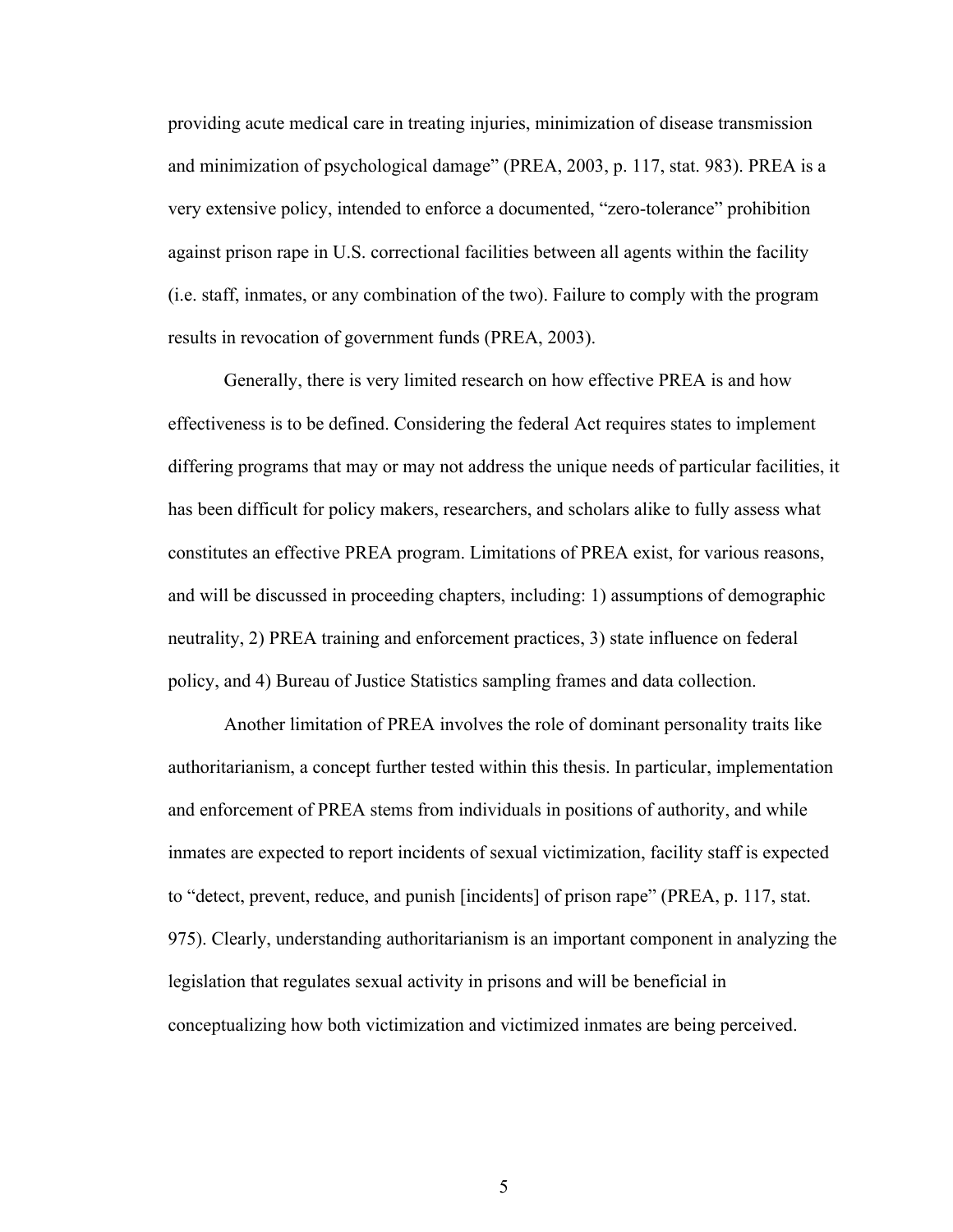#### Authoritarianism

The origin of the authoritarian personality derives from the work of Theodor Adorno (along with many of his colleagues) that was published in 1950. Adorno's work focused on the ideologies of anti-Semitism, ethnocentrism, and fascism and how some individuals are easily influenced by these psychological beliefs. In Adorno's development of the F-scale, used to measure one's level of authoritarianism, these particular ideological beliefs were emphasized and observed. In his empirical findings, Adorno identified a cluster of items, which he characterized as authoritarian belief patterns (Adorno, Frenkel-Brunswik, Levinson & Sanford, 1950). His findings highlighted the relationship between ethnocentrism, a very strict obedience to authority and an extremely punitive attitude toward those who disobey authority and rules. Overall, the contribution of Adorno's Authoritarianism Scale provided social-psychological rationalization for group-think behaviors, susceptibility to belief in stereotypes, and opposition to individuals who are perceived as deviant or law-breaking.

Adorno and his colleagues characterized individuals with an "authoritarian" personality as those with a conventional value system marked by rigid beliefs about following the law, abiding by authority, and manifesting extremely oppositional attitudes toward individuals who did not fit this criteria. For example, individuals who are considered to be an "authoritarian" typically prefer right-wing politics, are highly religious, have a high tolerance of, and support for, government action, and very low tolerance of rule breakers, law breakers, and individuals considered to be "deviant" (Adorno et al., 1950). Building on Adorno et al.'s (1950) work, Altemeyer (1996) also identified hostility and aggression toward women and homosexuals as a key authoritarian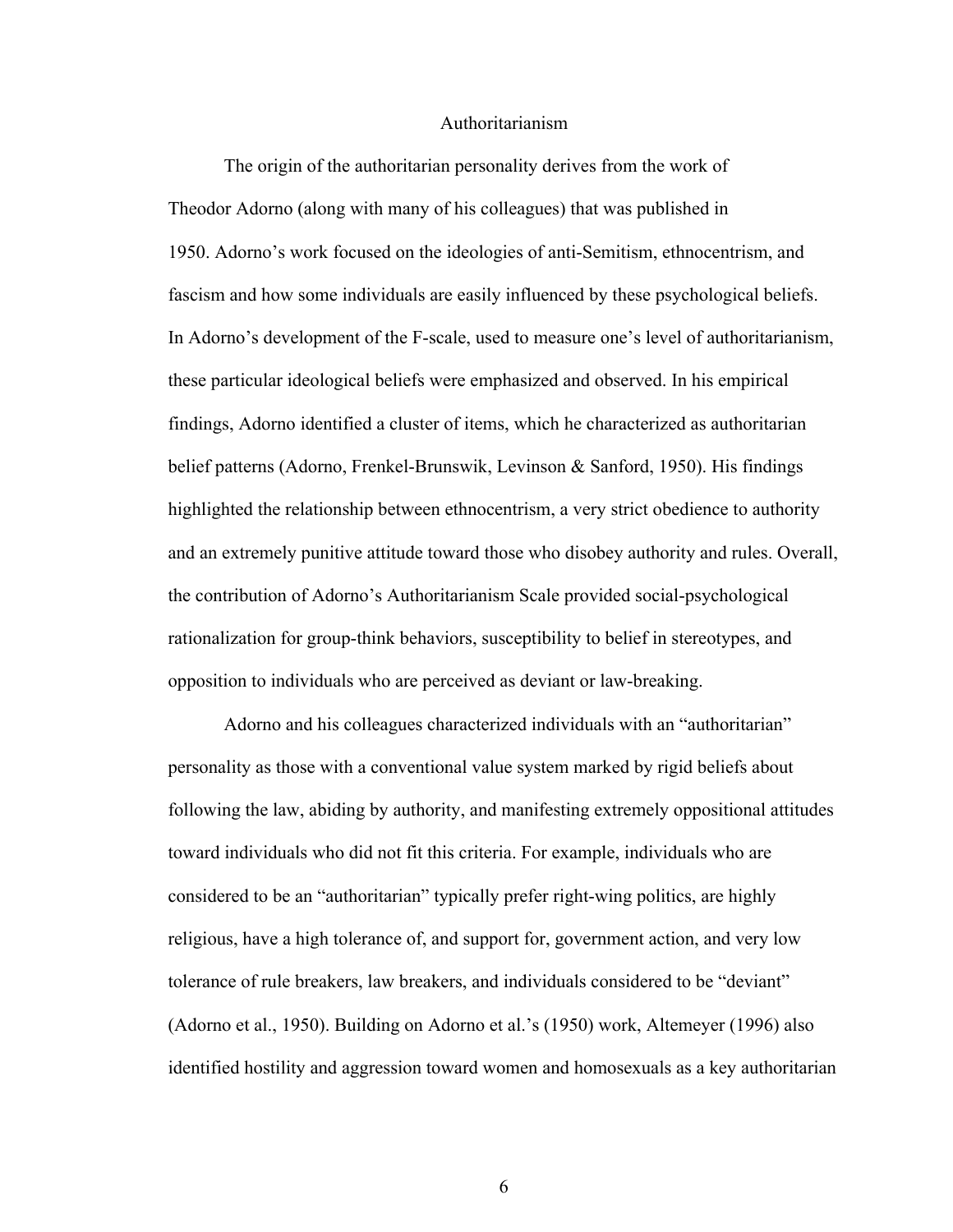attitude. Authoritarians are highly intolerant of psychological and physical weaknesses and tend to relate to and agree with authority figures.

Connected to this, research on self-selection, prison life, and attitudes toward abusive behavior uncovered that individuals who choose to participate in tasks and jobs associated with prison dynamics, power roles, and authority structure, such as correctional officers, tend to possess strong authoritarian attitudes, stronger attitudes toward social dominance, and lack of empathy (Carnahan & MacFarland, 2007). Following from this idea, authoritarian attitudes may pose various limitations in the implementation of PREA and the consistency of enforcement within differing facilities (i.e. adult/juvenile, men/women, mental health/correctional, etc.). While authoritarians may typically adhere to government action and laws, this trend may be compromised by their intolerance of law-breakers and deviant people (i.e. the inmates they are overseeing). Again, this poses a challenge with regard to PREA implementation. Although the Act is in place, the officers may not take reports of sexual victimization seriously or may abuse power because of their attitudes toward these "delinquent" individuals. While generalizations cannot be applied to all correctional officers, it follows that individuals with authoritarian values would be faced with conflicting attitudes while executing their duties as a correctional officer; they have a duty to uphold the law, yet they also have a duty to protect people they find intolerable. These conflicting attitudes are further complicated when we consider stereotypes associated with gender, race, and sexual orientation.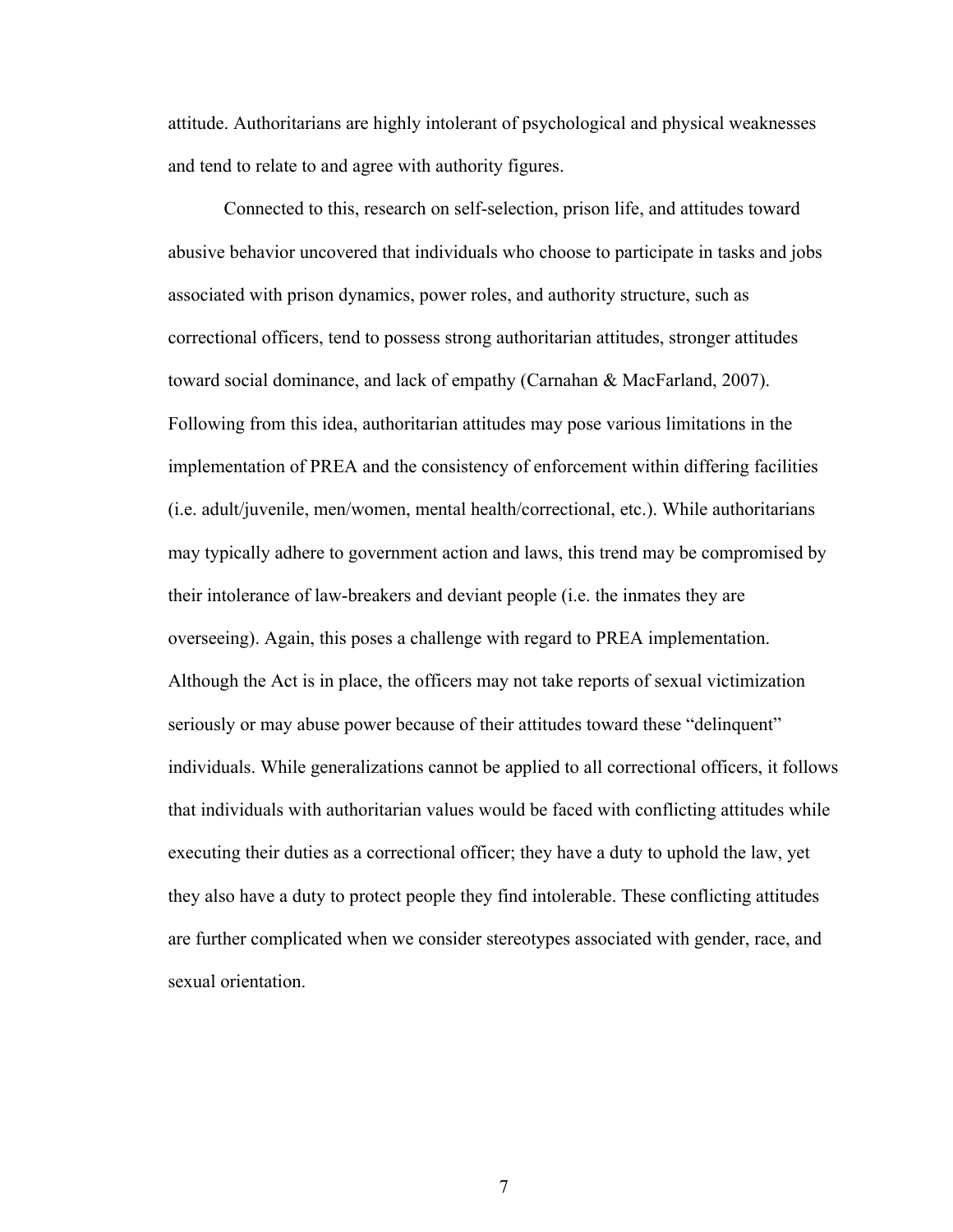#### Overview of Thesis Project

Given the current extent of sexual victimization occurring in U.S. jails and prisons and a policy that does not fully address the problem, this thesis aims to bridge the empirical gap between authoritarian perceptions of victims in the correctional setting and beliefs about reporting, victim blaming, and the seriousness of victimization. In so doing, this thesis suggests that comprehending the full nature of sexual victimization in total institutions, such as jails and prisons, is highly dependent upon a complete understanding of authoritarian attitudes.

Chapter 2 of this thesis will discuss the etiology and cultural context of sexual activities in U.S. men's and women's prisons from a criminological standpoint. Chapter 3 will provide an overview of the psychology of victimization, including the general perceptions associated with sexual victimization, attributions of victim blaming, belief in rape myths, and beliefs about victims' reporting behavior. Chapter 3 will also discuss authoritarianism and how this psychological concept relates to perceptions of victims. Chapter 4 will describe the research methodology used in the current experimental study assessing authoritarian perceptions of sexual assault victims and the influence of crime setting, authority of the offender, and the victim's gender on participants' perceptions of institutional rape scenarios. Chapter 5 will discuss the results and analysis of the previously noted study, and Chapter 6 will explain the findings and limitations of the study, including how Kelly Shaver's (1970) Defensive Attribution Theory may support these findings. Finally, Chapter 7 will conclude with future research directions and a critique of the Prison Rape Elimination Act, namely, how authoritarian personalities often interfere with the functionality of PREA.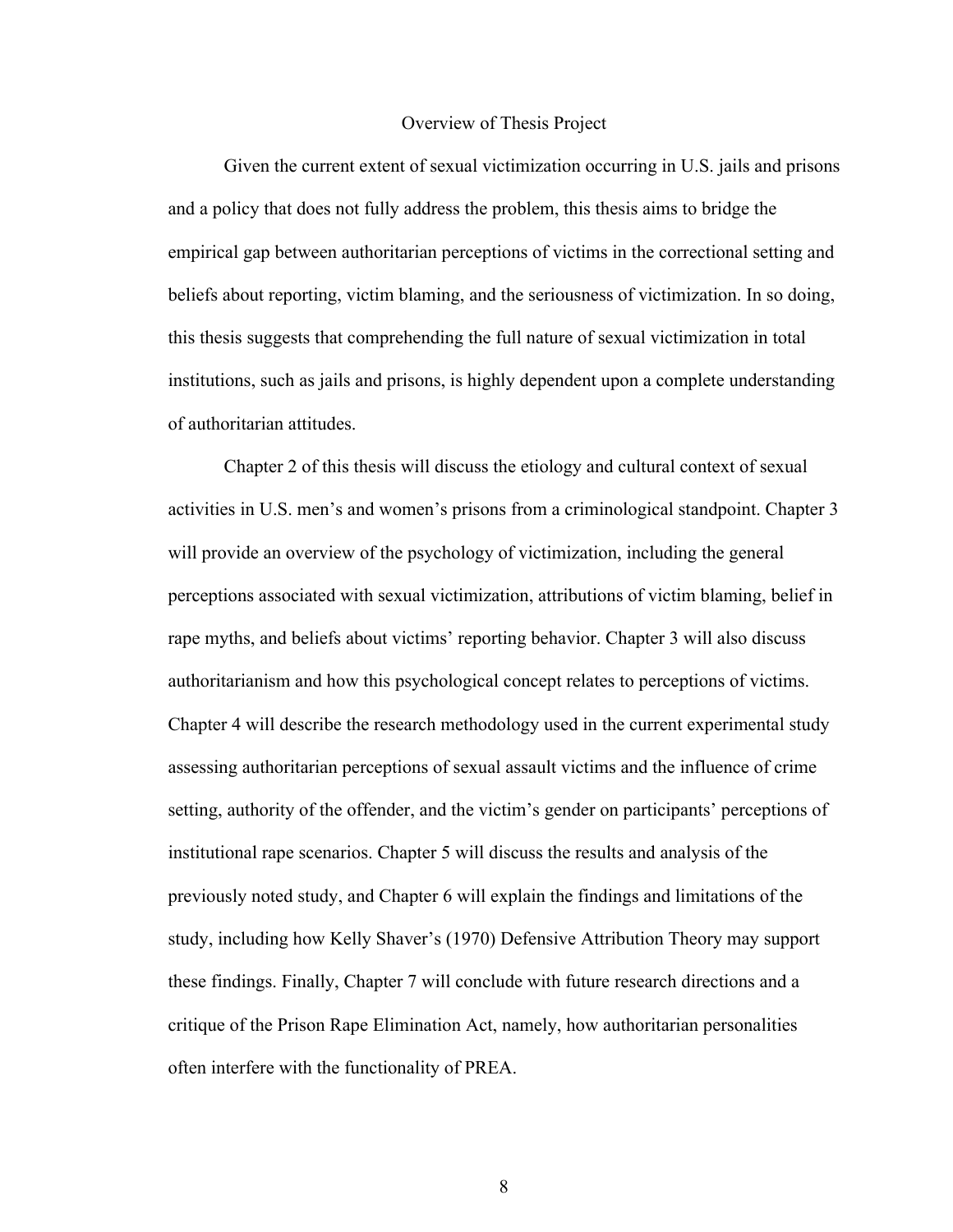The current project uses a multi-disciplinary approach within the fields of law, psychology, sociology, and criminal justice to gauge the unique relationship between sexual victimization in men's and women's prisons, gender dynamics that influence such phenomena, and how authoritarianism influences perceptions of offenders and victims. The independent variables in the project will speak not only to criminal justice audiences, but individuals in other disciplinary fields with an interest in psychological processes, gender dynamics within institutional settings, and current policy that addresses sexual abuses within correctional settings.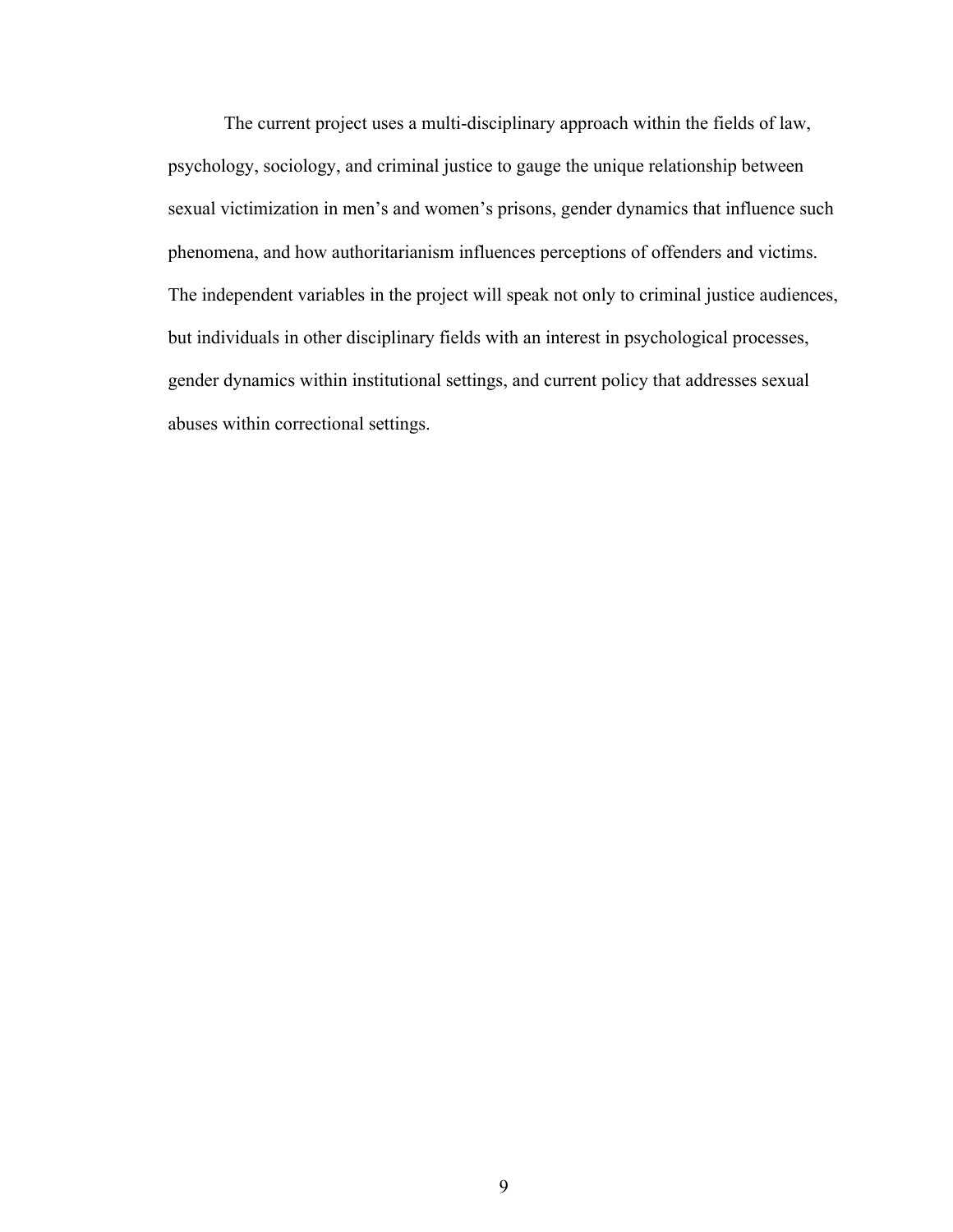#### CHAPTER 2

#### CRIMINOLOGICAL ETIOLOGY OF SEXUAL BEHAVIOR IN PRISONS

It is important to understand the experiences of men and women in prison from a culturally-relative point of view. Experiences of institutional victimization, namely, sexual victimization in incarcerated settings, are substantively different for individuals of different demographic groups. Men and women not only experience victimization differently, but also manifest different perceptions of those who are victimized based on previous histories of violence, sexual and emotional abuse, and exposure/adherence to gender and victim stereotypes (Murray  $& Farrington, 2008$ ). Stereotypes combined with attitudes attributed to inmates in the United States constitute a unique social dynamic for inmates and correctional officers. This chapter discusses, in depth, attitudes toward incarceration in the United States, how those attitudes are associated with gender dynamics, and how gender dynamics have been perceived and articulated in the academic **literature** 

#### Attitudes Toward Incarceration in the United States

Erving Goffman (1961) described institutional settings that encompassed every aspect of an inmates' life as a "total institution" (p. 313-320). For Goffman, it was the totality of the institution that infiltrated the inmate's mind, and encompassed the lives of those who were sentenced to live there as a form of punishment for the crimes they committed. The totality of the U.S. "correctional" institution is not correcting deviant behavior, but rather teaching new social behaviors that are required for adapting to the struggles of incarceration. This trend is apparent in the United States, where the reliance on incarcerating offenders continues to rise.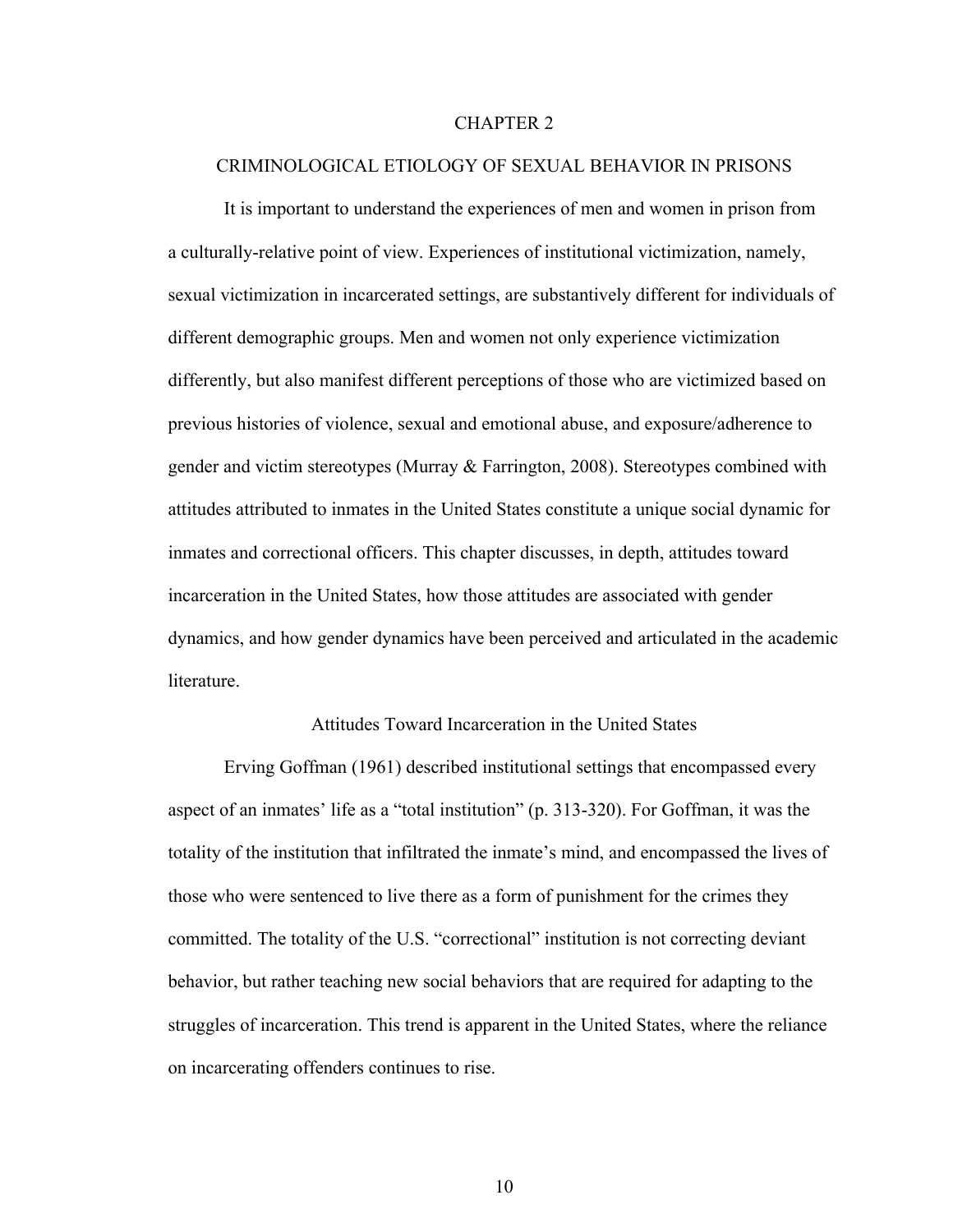The inmate population in the United States correctional system is the largest in the world. According to Currie (2013), 200,000 people were incarcerated in the United States in 1971, and by the end of 1996, the population rose to over 1.2 million. In 1995, the US incarceration rate was 600 people per 100,000, and has been steadily increasing per year (Currie, 2013), where as of 2011, the incarceration rate was 743 people per 100,000 (International Centre for Prison Studies [ICPS], 2012). This trend, compared to other industrialized countries, is a uniquely American phenomenon.

The US implements "zero-tolerance policies", harsh sentences for two or threetime convicted felons, and extremely punitive sentences for minor offenses (compared to similar industrialized nations) (Austin  $\&$  Irwin, 2012). If this system of sentencing and imprisonment were effective, it would logically follow that the incarceration rate would remain static or decrease over time. Unfortunately, individuals are incarcerated at a rapid rate and very little is done to facilitate their reintegration into society – thus, what Austin and Irwin coined the "imprisonment binge" (Austin & Irwin, 2012). This phenomenon reflects the U.S. attitude toward incarceration as well as gender stereotypes and how these dynamics interconnect.

In 2012 alone, almost 110,000 women were incarcerated in U.S. federal and state correctional facilities (The Sentencing Project, 2013). Although many more men than women are currently incarcerated, women make up a sizeable amount of the overall U.S. prison population (approximately 8%) (The Sentencing Project, 2013). Women are often victims of physical and sexual abuse prior to prison life, and often suffer from extremely high rates of HIV (The Sentencing Project, 2013). Men and women also experience prison life differently because of familial relationships – over 80% of women in prison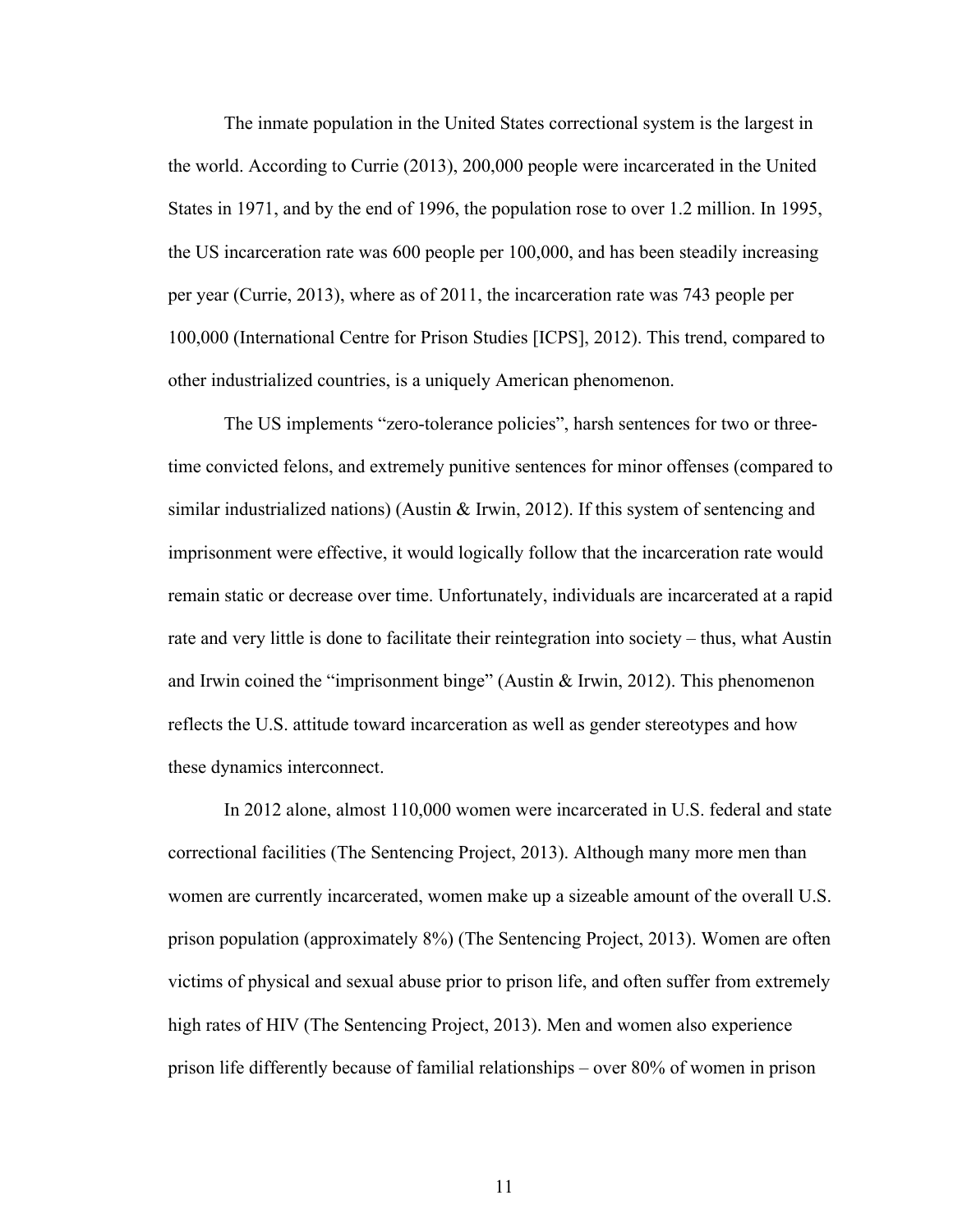have at least two children, and many of these women lose their children as a result of incarceration (Murray & Farrington, 2008). Men, however, do not experience this same phenomenon (Murray  $&$  Farrington, 2008). It is important to understand the gender differences in U.S. prisons and how these differences impact men and women psychologically.

#### Summary of Gender and Incarceration

It is important to consider the gender differences in incarcerated settings to fully comprehend how correctional staff perceives inmates. Further, it is important to understand the differences in how correctional settings were developed to better understand why gender stereotypes are such a major hindrance for correctional policy. Feminist literature discusses treatment of inmates and prison victimization with an emphasis on gender differences. While this is not the traditional view in correctional literature, Feminist scholars such as Meda Chesney-Lind and Lisa Pasko have repeatedly shown that gender differences in incarcerated settings impact inmates' prison experiences. Sexual violence in prisons reflects gender stereotypes and gender roles, which is indicative of the differing contexts of victimization in men's and women's prisons.

Much of the historical lineage of how girls, boys, men and women are treated in the criminal justice system derives from the application of patriarchal attitudes to correctional facilities and policies (Pasko, 2010; Chesney-Lind, 2006). Girls' and women's facilities were built upon the foundation of boys' and men's facilities – which consequently infiltrated many gender stereotypes and beliefs about girls' and women's needs that were often inaccurate. Consequently, basing women's and girls' programs on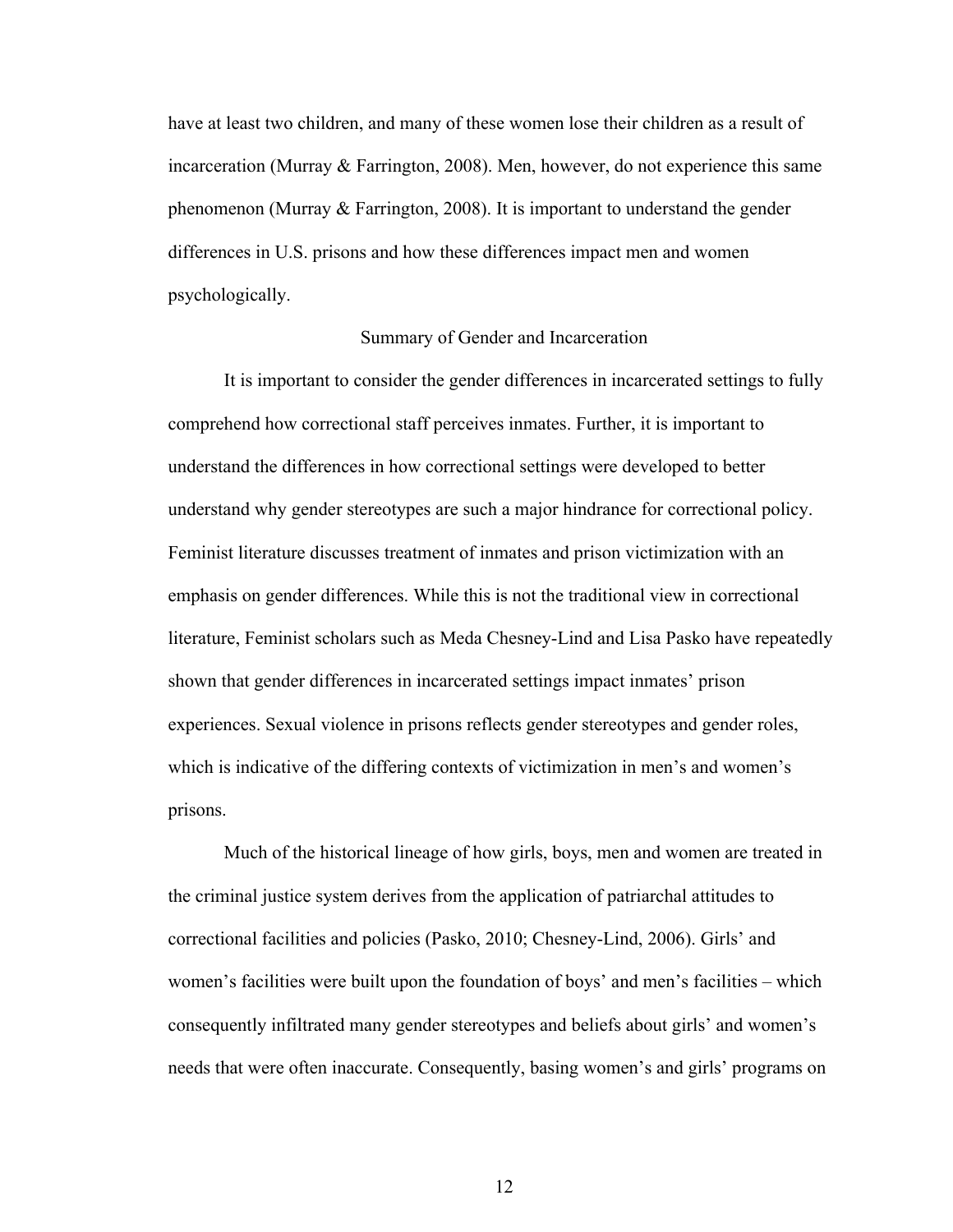stereotypes associated with boys and men not only discriminated against women, but also individuals that identify as non-heterosexual. Gender-neutral correctional policy creates similar phenomena, ultimately ignoring the differing needs and risks of men and women in prison.

Research by Lisa Pasko (2010) found that girls coming into juvenile facilities who identified as non-heterosexual were being identified as "treatable", insinuating that the girls had a psychological disorder (p. 1121). Rather than providing services for individuals with non-heterosexual identities, correctional facilities have often ignored these components of incarceration (Pasko, 2010). Pasko's (2010) research indicated that staff often have difficulty categorizing individuals that do not fit into the dichotomous parameters established by policies like PREA, and thus assume that nonheterosexual behavior is a "temporary choice" and, possibly, a "pain of imprisonment" (Pasko, 2010, pg. 1123). This general belief that sexual orientation is temporary delegitimizes inmates' needs and puts them at future risk of discrimination and victimization.

Correctional programs have not, and do not in most cases, address differences in psychological needs of men and women and do not discuss differences between "coercive" and "consensual" sex acts because of legal restrictions. As an inmate, the right to decide what is consensual and coercive is legally ambiguous – even though the psychological ability exists and plays a part in why sexual activity is happening in prisons. By incorporating information about disadvantages associated with gender into correctional policy, the correctional system may be able to better identify inmates at risk for victimization, inmates who may perpetrate sexual violence, and how correctional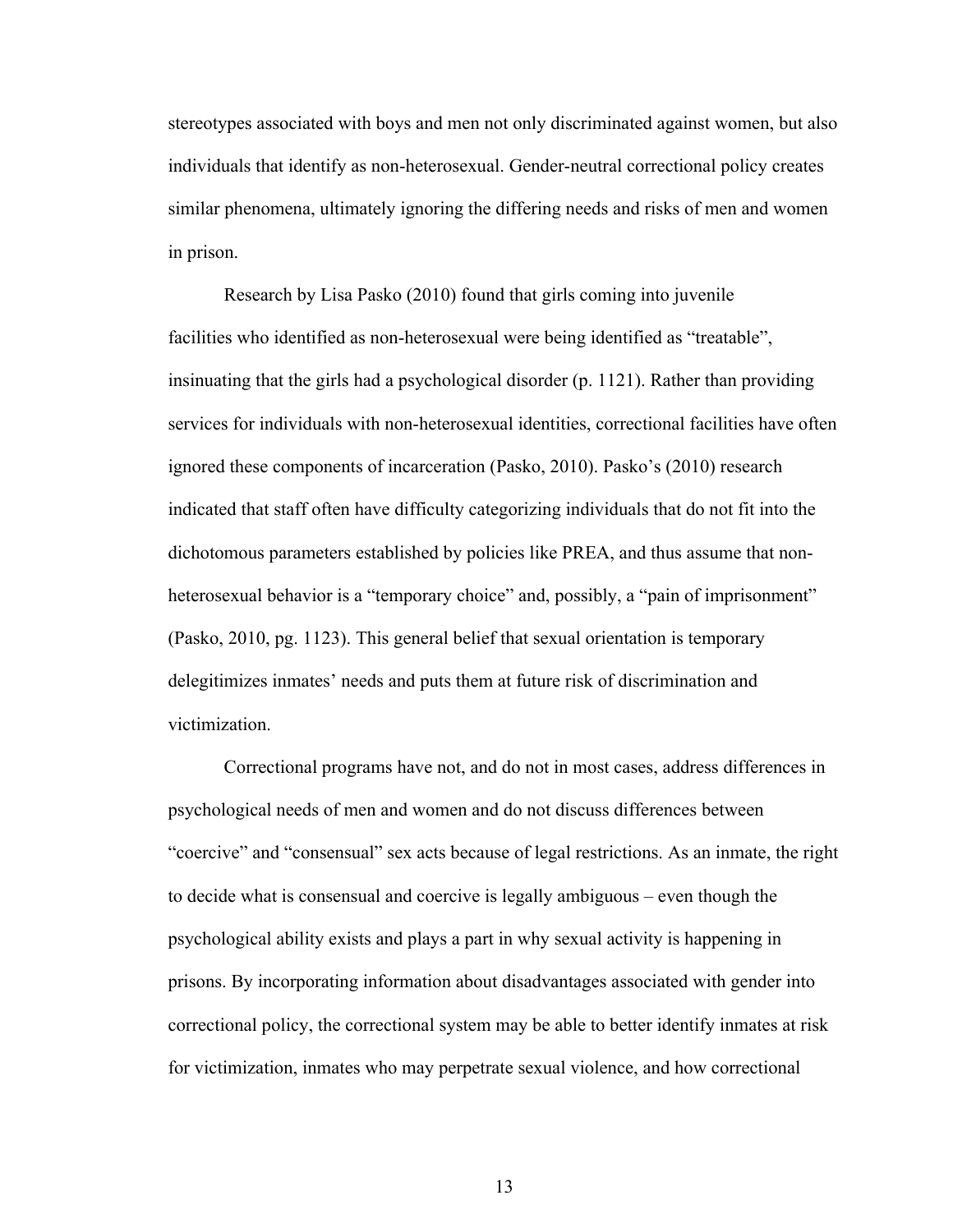officers handle inmates who are not heterosexual males and females. Understanding how gender differences have influenced U.S. prisons is essential in understanding the subcultures of men's and women's facilities, and how this is indicative of the context associated with victimization. The following sections will describe the unique subcultural aspects of men's and women's prison cultures and how sexual victimization occurs and is perceived by prison staff.

#### Men's Prison Culture

Men's prison experiences have often been the focus of correctional literature. Gresham Sykes (1958) pinpointed five primary "pains of imprisonment" that individuals (mainly men) face during long-term incarceration. Sykes (1958) suggested that inmates face five pains of imprisonment: the deprivation of goods and services, deprivation of liberty, deprivation of autonomy, deprivation of security, and the deprivation of heterosexual relationships. In his description of the fifth "pain of imprisonment", Sykes explained that inmates participated in homosexual relationships to cope with the lack of heterosexual relationships. While these relationships occurred because of lacking heterosexual opportunities, according to Sykes, they often occurred involuntarily. According to Sykes' work on aggressive inmates, often labeled "wolves", Sykes found that "wolves" often offered protection to the inexperienced, passive "fish" in return for sexual favors. These relationships were considered coerced, and were often used to the wolf's advantage. Although these relationships were discussed as being obvious and somewhat inevitable, Sykes' work was some of the first to acknowledge sexual activity in men's prisons as "coercive".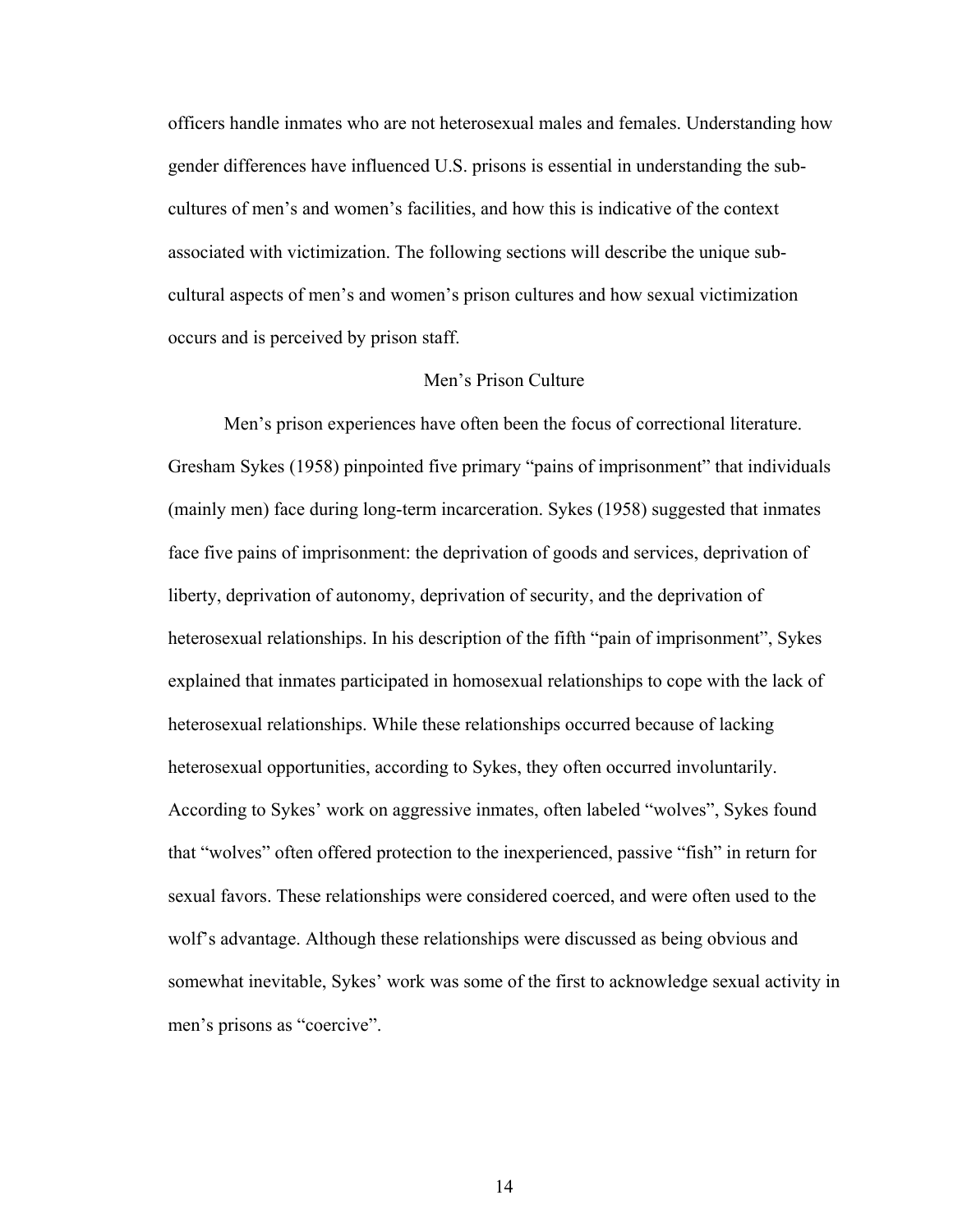Similar to Donald Clemmer's (1940) description of "prisonization" and Erving Goffman's (1961) research on the "total institution", inmates were expected to, and often do, accept, conform, and integrate themselves within the prison culture as a form of physical and psychological survival. Inmates in men's prisons learn to focus their efforts on achieving "minor privileges" to regain their manhood (Phillips, 2001). Men strive to portray themselves as a "stand-up man" – one who exudes physical and mental strength with the ability to ward off perpetrators (Phillips, 2001). Perpetrators often want to take away another inmate's manhood to increase his own, a cultural phenomenon (relatively) limited to the men's prison setting. The perpetrator of sexual violence in men's prison "demonstrates physical prowess and control over others," gaining a reputation of manhood in prison (Phillips, 2001, p. 16). The recipient of sexual violence is not considered a victim, but rather a weakling of "diminished manhood" who will be "marked as subservient" and treated as a lesser being (Phillips, 2001, p. 15).

Sexual violence must, therefore, be understood from a culturally relative standpoint – sexual assault in men's prison is not necessarily referred to as "rape" in the sense of how free society uses the term. Knowles (1999) found that those who were "raped" in prison were not labeled as a "victim", but rather a "target". Exploitation on behalf of an aggressor to a weaker inmate was a way for inmates to assert their manhood and determine where inmates fell within the social hierarchy (Knowles, 1999). This phenomenon reiterates the difficulty correctional officers have in determining whether or not sex is consensual or coercive. The dynamic of sexual violence in women's prisons is very different from men's prisons and must be acknowledged as such when creating correctional policy.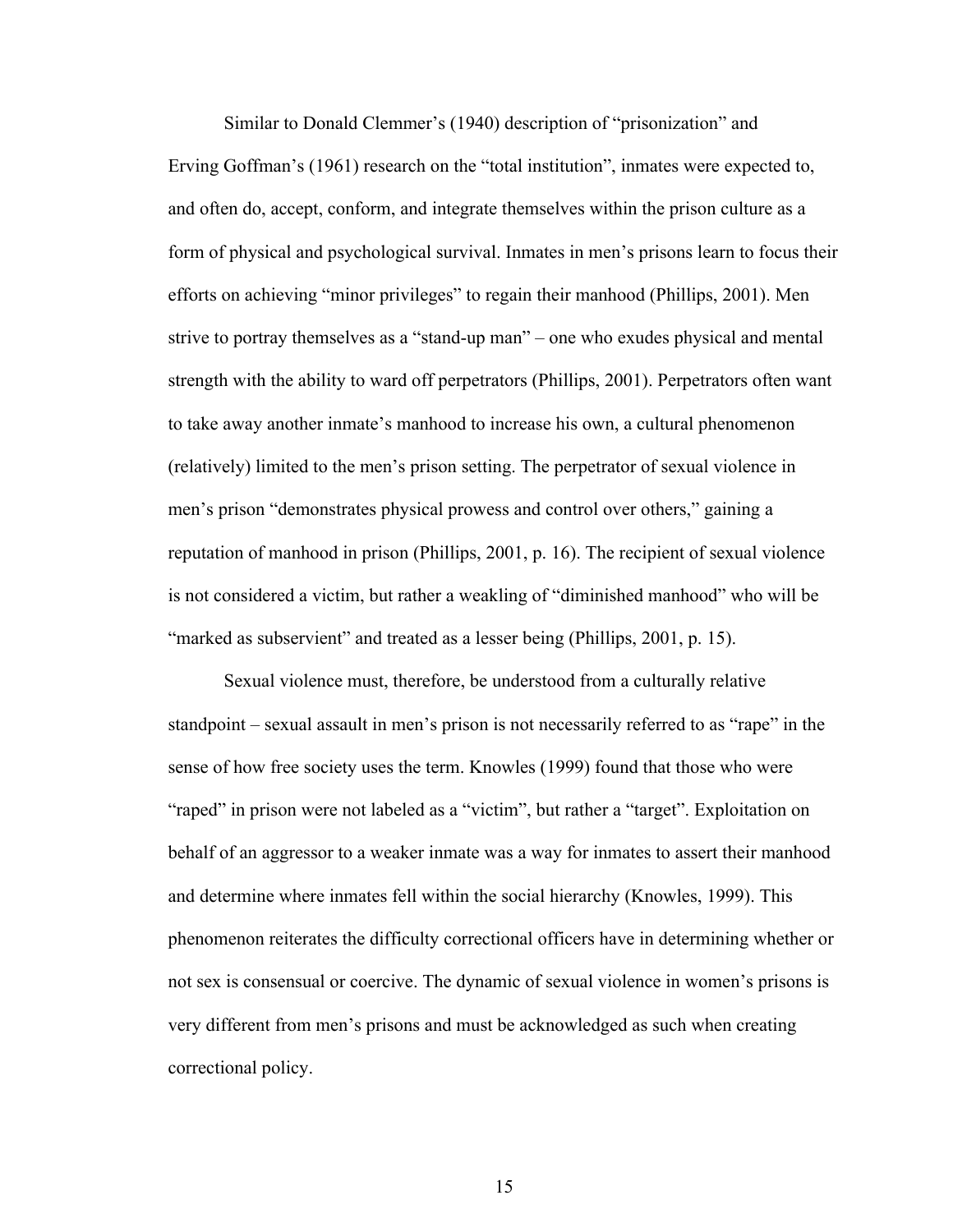Although previous research suggests that sex in prisons is consensual, the perception of sexual activity in confinement facilities has shifted. This shift has taken place as a result of human rights groups and social scientists from the 1990s to early 2000s (Human Rights Watch, 2001) calling for attention to be paid to sexual assaults in prisons. While the literature on sexual victimization in jails and prisons prior to the 1990s was sparse, many researchers in the last decade have begun to open the conversation about sexual assaults in prisons. Because of the shift in academic literature focusing more heavily on the coercive context of sex in correctional facilities, it also follows that the perception of the prison culture as a highly coercive space would have developed.

In a limited body of research on correctional staff perceptions of risk factors associated with victimization in prisons, staff in men's prisons believed that men were at a higher risk of victimization because they have "male sex drives, forced abstinence, interpersonal conflicts, are faced with the exploitative nature of inmate culture, and the pursuit of power over weaker inmates" (National Institute of Corrections, 2006). This finding clearly displays the perpetual perceptions and stereotypes associated with sex in men's prisons as a function of male prowess, strength, dominance and aggression. Similar to the belief about sex in men's prisons, early research believed that sex in women's prisons was a reactionary tool to the "pains of imprisonment" (Greer, 2000). This belief exemplifies the generalization of research done on men to women populations. The following section will explain women's prison culture, and how it differs from men's prison culture.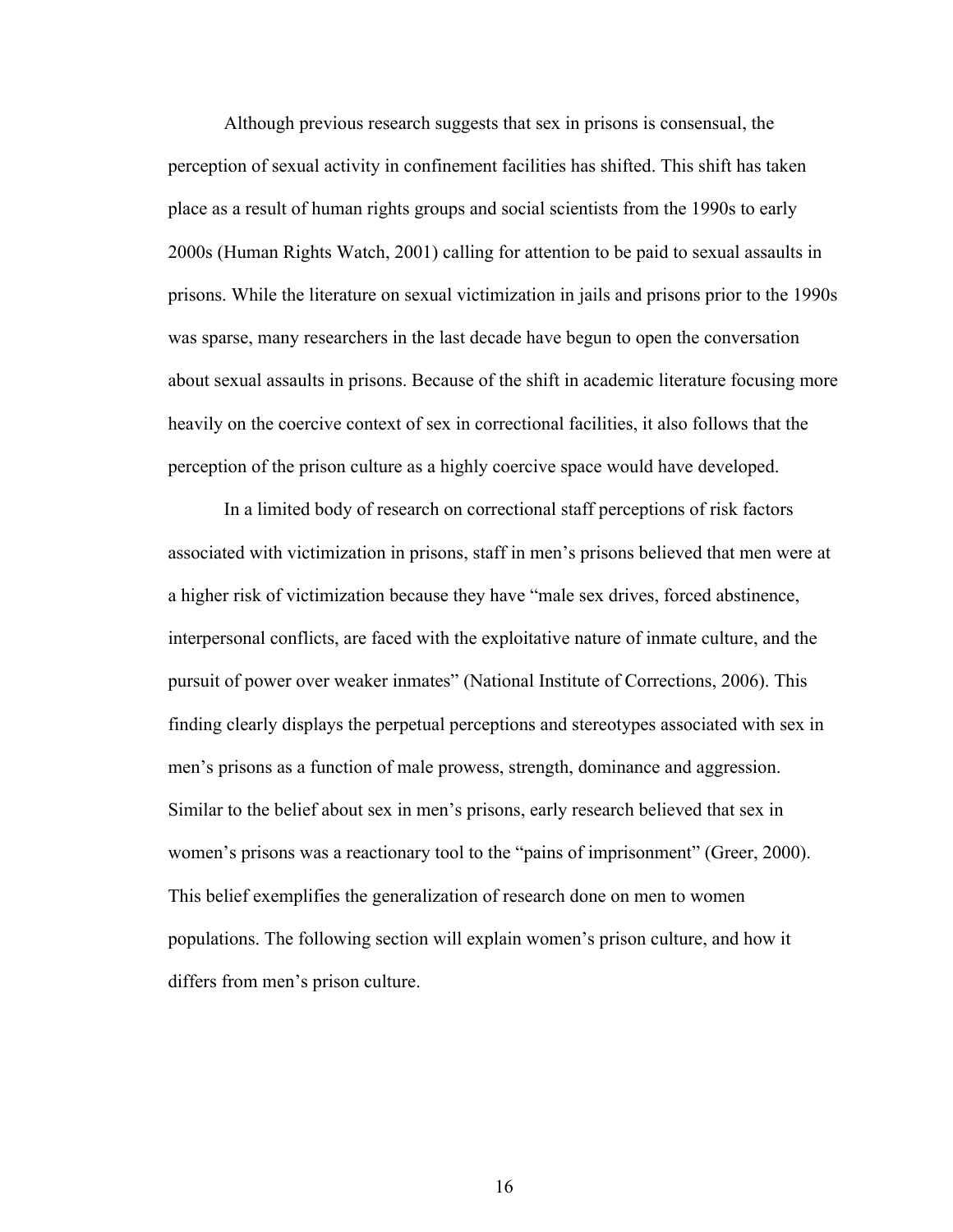#### Women's Prison Culture

Research suggests that sexuality in men's prisons differs greatly from sexuality in women's prisons. For example, prior to 1995, sexual activity in female prisons had been vastly under-researched. Even so, Greer (2000) suggests that while many women either support or have neutral emotions regarding sexual interactions in prison, many women do not participate in homosexual relationships because the relationships, in their opinion, can be "coercive" and "manipulative". Women who do participate in sexual relationships in prison, however, often do so on a truly consensual basis (Greer, 2000).

Women's sexual victimization in prison was portrayed similarly to men's experiences; sexual violence was occurring in women's prisons because of a need for dominance and submission, and as inmate-on-inmate offenses. Women's prisons, however, differ greatly from men's prisons in the sense that sexual behavior is not always coerced, but sometimes consensual and condoned by female inmates (Greer, 2000). Recent research has also shown a shift in what initial research on women's prisons coined the "pseudofamily network," in which women would form tight kinships as a defense mechanism against deprivation of strong social networks. While this may still be true in certain areas of the United States, many women report serving prison time individually rather than collectively as previously documented (Severance, 2005; Greer, 2000). Similar to Greer's (2000) findings, Severance (2005) also found that women tend to have mixed feelings about significant others in prison – some find the idea repulsive, others find it acceptable, and some participate in relationships while they are incarcerated. Romantic relationships were rarely identified as such in women's prisons, but the relationships that were identified between inmates were found to be socially and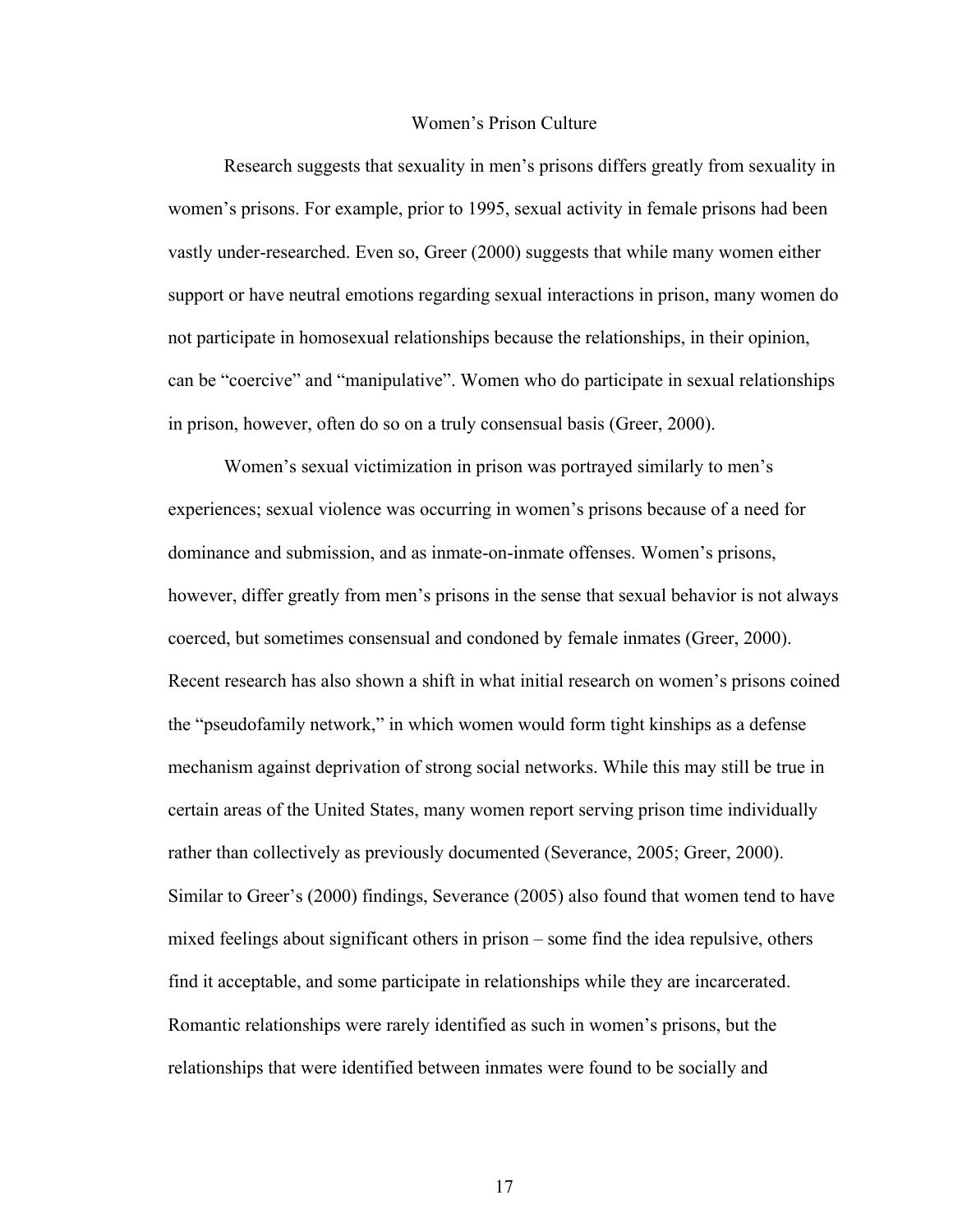psychologically beneficial for those involved (Severance, 2005). Wolff and Shi (2009) documented that sexual victimization often occurs between female inmates and correctional staff, contradicting the popular belief that sexual interaction in women's prisons was similar to men's prisons.

Sexual behavior and sexual violence in men's and women's prisons may develop and manifest very differently, but both occurrences are essential in understanding the context of the unique prison cultures. Struckman-Johnson and Struckman-Johnson (2006) suggest that context of sexual behavior in prison is critical in understanding the nature of the sexual acts. In a recent study of 1,788 usable surveys of both victimized men and women in prison, women reported being victimized at least four times on average during their period of incarceration, mostly by inmates and correctional staff (Struckman-Johnson & Struckman-Johnson, 2006). This differs from men that reported being victimized an average of nine times during their incarceration by predominantly inmates.

Sexual violence in prisons was considered taboo and, until the early 2000s, a phenomenon that was vastly viewed as inevitable and due punishment for the "bad people" within the prison walls. Similar to the results of the men's correctional staff's perceived risk factors (National Institute of Corrections, 2006), correctional staff in women's prisons identified specific risk factors such as "the need to connect with others, histories of abuse and inappropriate sexualization, predatory behavior, and staff sexual misconduct" as defining characteristics of a woman's vulnerability in prison. Again, these perceived risk factors appear to be based more on gender stereotypes rather than empirical research. Derived from the historical lineage of strictly heterosexual behavior as acceptable and the "norm", anyone who identified as anything other than heterosexual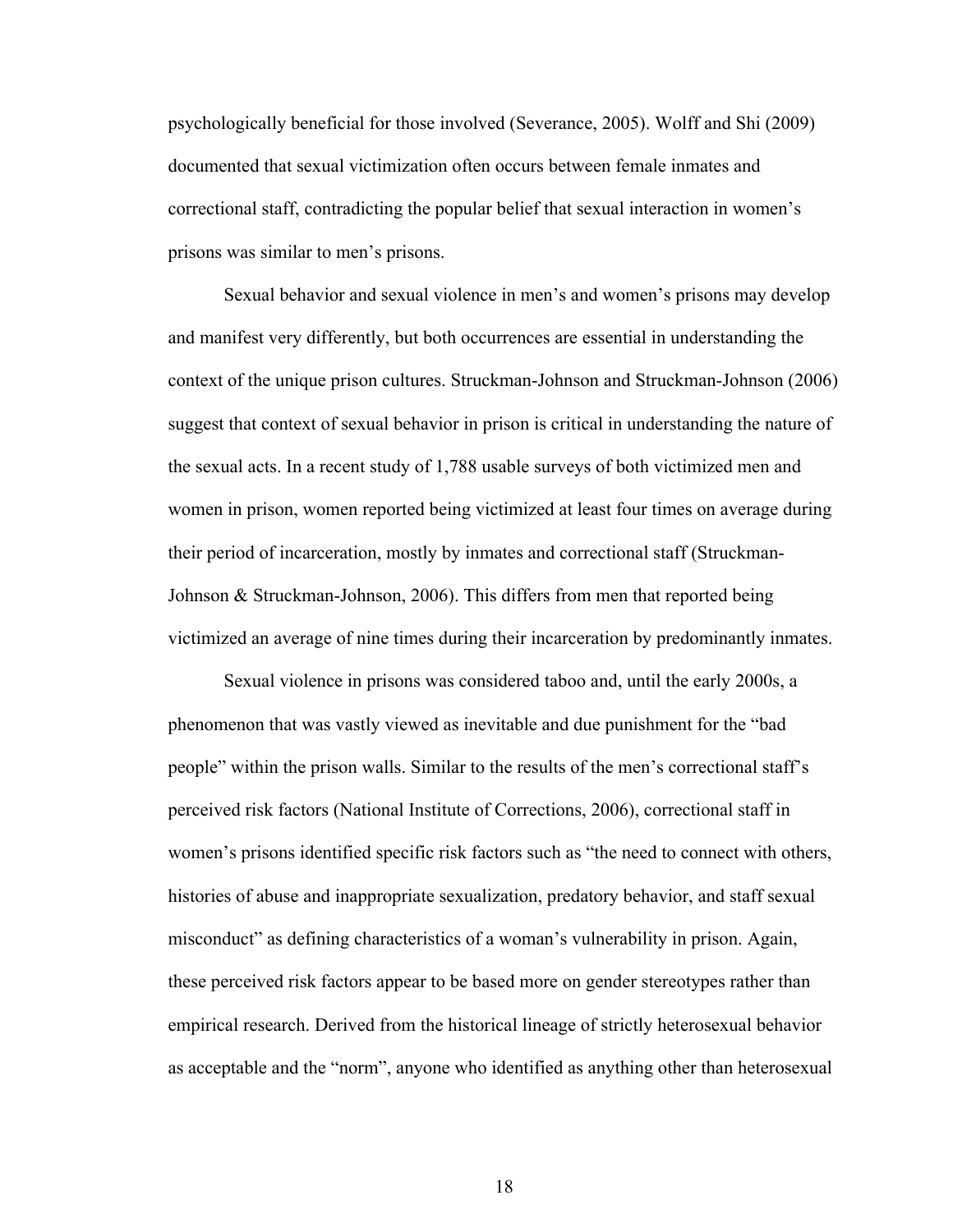(i.e. bisexual, lesbian, gay, etc.) was viewed as suffering from a treatable mental illness (Pasko, 2010). Further, the perceptions of both men's and women's correctional staff reiterate the somewhat mystified stereotypes that men and women are perceived as different biologically, but that victimization is executed and experienced by men and women in the same manners.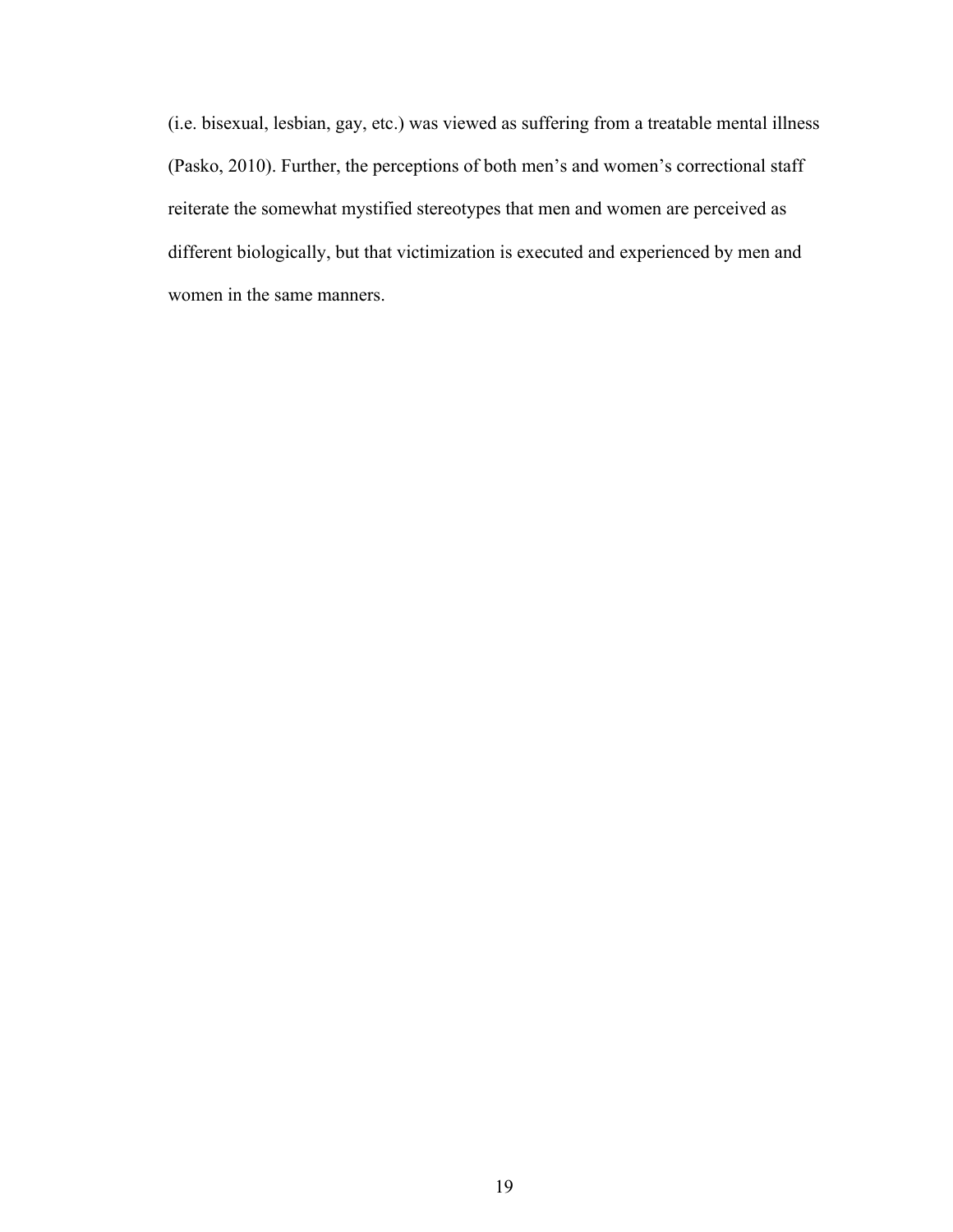#### CHAPTER 3

#### PERCEPTIONS OF VICTIMIZATION

#### Perceptions of Sex Crime Victims

Much of the literature regarding attitudes towards sexual assault victims addresses ideas of rape myths and victim blaming. Victim gender has been shown to influence individuals' perceptions of the victim and their legitimacy as victims. Yamawaki (2007) and Smith, Pine and Hawley (1988) found that, with regard to gender stereotyping, male victims of sexual assault (with a female aggressor) were perceived by participants to have initiated the encounter and actually derived pleasure from the encounter. Male participants tended to perceive male victims as enjoying a sexual assault from a female offender more than female victims assaulted by a male (Smith et al., 1988). This finding suggested that gender stereotypes had a serious impact on societal perceptions of sexual assault victims, and thus, attributions of rape myths to rape situations. While, according to the literature, it is considered appealing or appropriate for a woman to sexually overpower a man, the same perception does not seem to hold true for the inverse situation (Smith et al., 1988).

Previous research also suggested that individuals are likely to show empathy toward victims of the same gender; males are more likely to have negative perceptions of offenders who assault males than females. The same phenomenon is true for female attitudes toward female victims (Judson, Johnson & Perez, 2013; Schneider, Ee and Aronson, 1994). Recent research indicated that perceptions of sexual assault victims were influenced more heavily by attitudes of gender stereotypes, hostile sexism, and homophobia (Judson et al., 2013).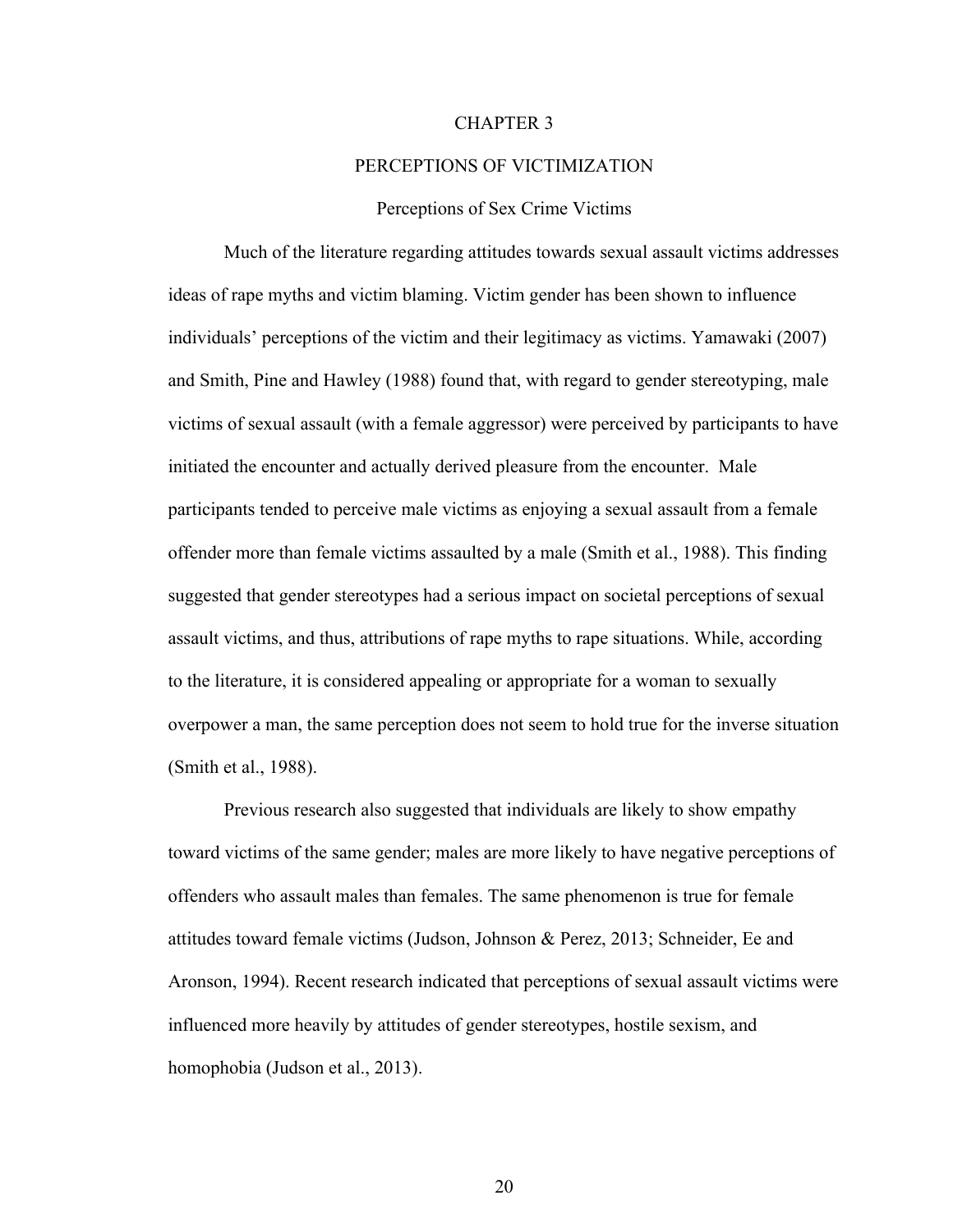Yamawaki (2007) and Begany and Milburn (2002) found that sexism, primarily hostile sexism (i.e., "prejudicial and stereotypical beliefs about women") predicted negative attitudes toward women in rape scenarios. "Benevolent sexism" (i.e. somewhat stereotypical and restricting views about women), however, reduced victim-blaming attitudes in serious rape scenarios (Yamawaki, 2007, p. 2). Considering the ideas surrounding gender stereotypes, males encounter the perception from outside views that sex with a woman should be embraced and enjoyed, not unwanted or refused (Judson et al., 2013). In turn, men often perceive these encounters as contrary to traditional male behavior.

Polimeni, Hardie and Buzwell (2000) suggest that homophobia has been a longstanding predictor of negative perceptions toward both male and female victims, regardless of the aggressor's gender. These perceptions are often where ideas of hostile and benevolent sexism along with homophobia come into play. These factors, in general, have been noted as potential predictors of sexual aggression throughout the literature. The need for sexual dominance and the belief in male superiority (key contributors to the hostile and benevolent sexism belief systems) highlight the connection between sexual victimization and authoritarianism – a personality component highlighting strong affinity for authority, rigid social structure and conventional belief systems.

Begany and Milburn (2002) found that authoritarian beliefs are a predictor of rape myth support and hostile sexism beliefs. This study suggested that individuals with authoritarian belief systems will not only be more likely to engage in sexual harassment behaviors, but also perceive victims of sexual harassment and assault with notions of rape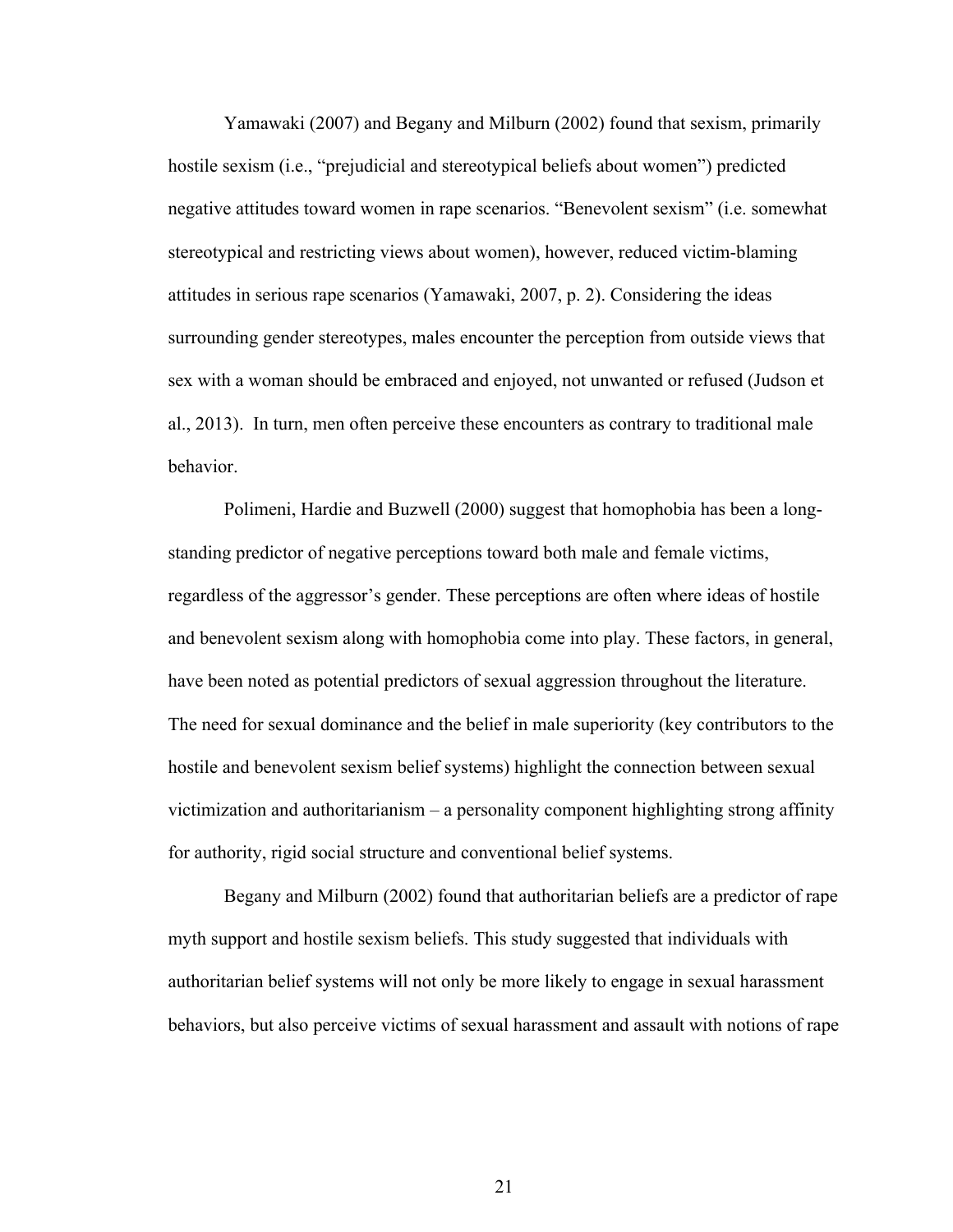myths and hostile sexist beliefs in mind, mitigating their "victim" status altogether (Begany & Milburn, 2002).

Much of the literature on authoritarianism and sexual assaults fails to capture the connection between authority status of the offender and victim gender. The literature is also lacking in its ability to distinguish gender differences in men and women's prisons as fundamentally different entities, especially regarding sexual victimization. Policies such as PREA should encourage inmates to report sexual violence in prisons, but the reality of the matter is that those who are assaulted often report to individuals of authority – those who often misunderstand inmates' status as a victim or are the perpetrators of the sexual violence. Understanding how people perceive others is of paramount importance with regard to power dynamics and vulnerable populations, such as guards and prisoners. Further, understanding perceptions of victims and why characteristics of the victims alter perceptions is important for understanding limitations of correctional policies, such as PREA, and where deficits may arise.

#### Defensive Attribution and Authoritarianism

From a theoretical perspective, Defensive Attribution Theory (Shaver, 1970) provides context for participants' responses about victims and offenders. Shaver suggested that individuals, as a defense mechanism, would distance themselves from similar people who are experiencing/creating negative circumstances. For example, a participant with high authoritarian values will distance themselves from the hypothetical authority offenders because they are similar in nature, even if the perceived individual is experiencing a very negative circumstance. In other words, the highly authoritarian participants should attribute more negative dispositions toward authority offenders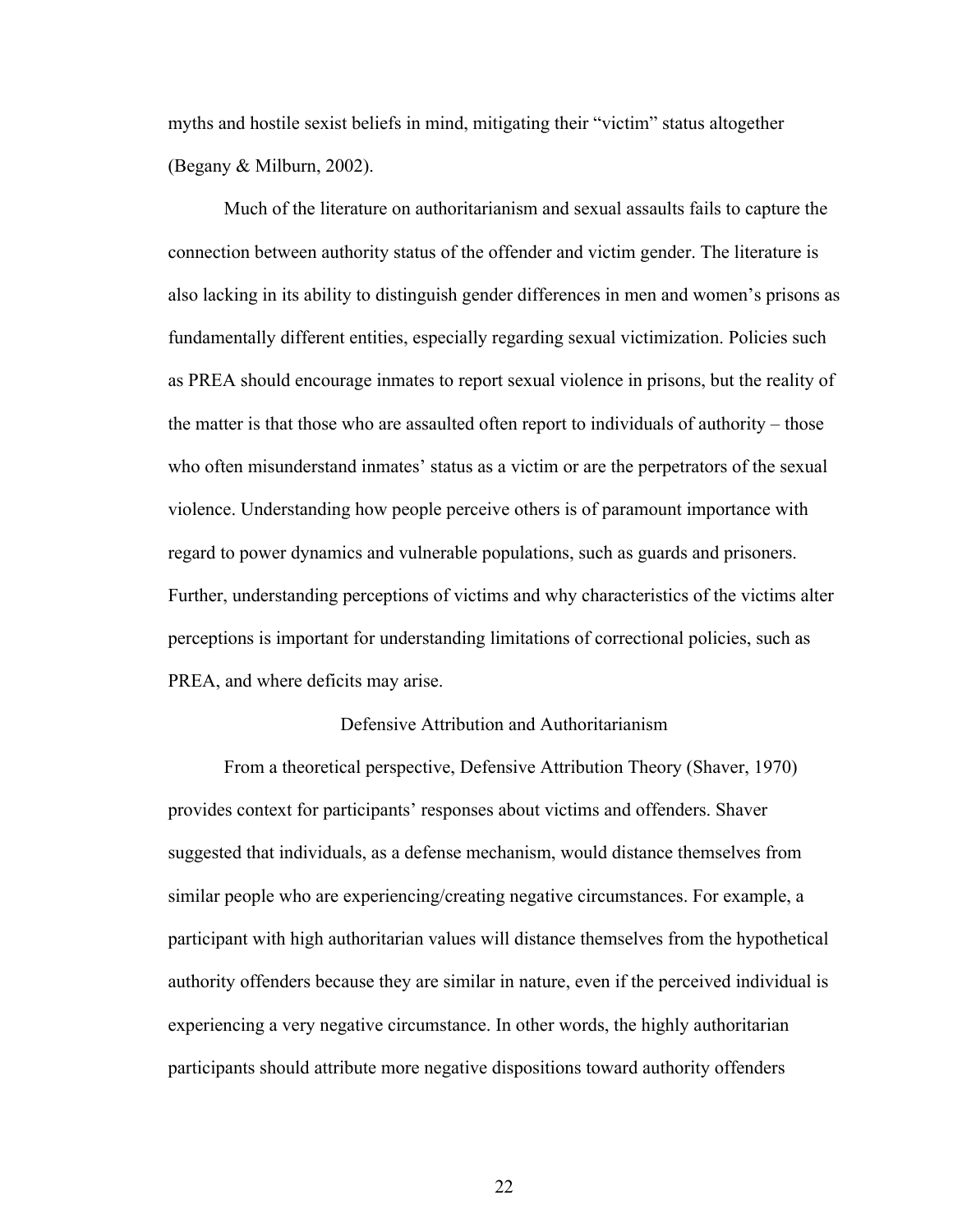because they do not want to be associated with the authority offender's behavior. The high authoritarians will, by nature, be inclined to follow/agree with authority figures. The abuse of power (resulting in a heinous crime) should ultimately cause the participants to distance themselves, resulting in a more punitive perception of the authority offenders as opposed to the offenders in other scenarios.

Shaver (1970) identified two characteristics responsible for a perceiver's attribution. The level of "personal similarity" between the perceiver and the perceived will, alternatively, result in psychologically distancing oneself on behalf of the perceiver. With regard to the current study, the highly authoritarian participants perceive victims and offenders that could be personally similar to them. The perceiver will act in a psychologically defensive manner to protect their external reputation and distance themselves from those who are similar in personality and in circumstance (i.e. the perceiver will deny similarity and attribute responsibility as a type of psychological defense mechanism).

Much of the research conducted on victim blaming and attribution of responsibility suggests that victims are often blamed for their victimization. Men are more likely to blame rape victims for their victimization, while women are less likely to blame victims and attribute responsibility to the actions of the victim (Furnham  $\&$ Boston, 1996). This finding is consistent with earlier research (Jensen & Gutek, 1982), suggesting that women are more likely to identify with the stereotypical "victim" identity, whereas men may identify with the more stereotypical dominant characteristics of the perpetrator (Furnham & Boston, 1996; Jensen & Gutek, 1982). The victim's characteristics play a major role in attribution of blame, as the same sample of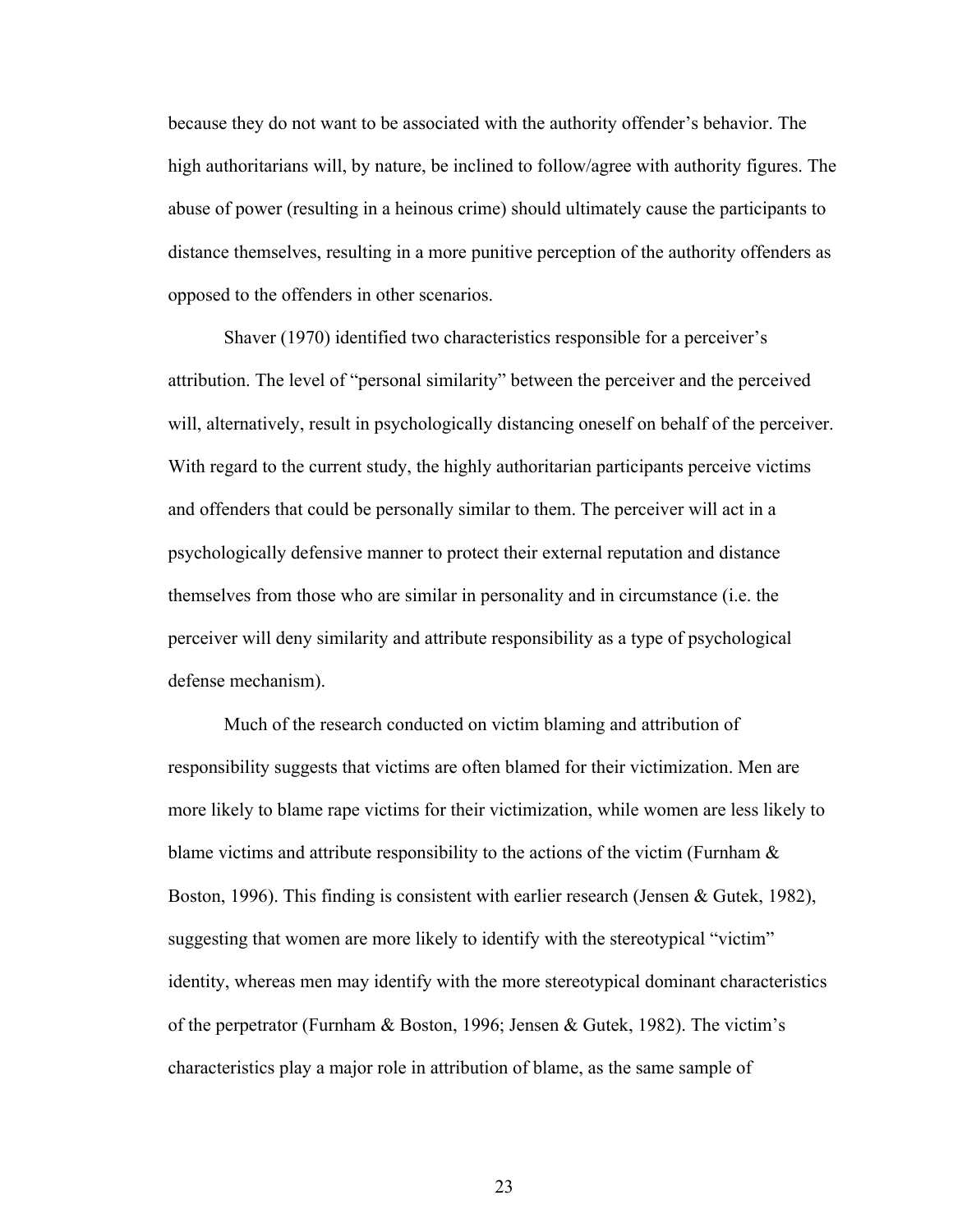participants in the Furnham and Boston (1996) study identified with stronger just world beliefs<sup>1</sup> when they felt the victim wore provocative clothes, attributing more blame and responsibility onto the victim.

Victims of crime also perceive other victims of crime differently from individuals who have not been victimized. While women attribute less blame in general, women who had been victimized were far less likely than non-victims in the sample to blame victims of sexual harassment for provoking the incident (Jensen & Gutek, 1982). Interestingly, authoritarians tend to blame victims more harshly given their perception of threat in the world (they only attribute blame and responsibility rather than considering their position when in similar circumstances) (Lambert, Thomas & Nguyen, 1999).

Based on previous literature, multiple research questions guided the current study:

- 1. How do high authoritarians perceive sex crime victims compared to low authoritarians on the basis of crime setting, offender authority status, and victim gender?
- 2. How do high authoritarians perceive sex crime offenders compared to low authoritarians on the basis of crime setting, offender authority status, and victim gender?
- 3. How do men perceive sex crime victims compared to women on the basis of crime setting, offender authority status, and victim gender?

<sup>&</sup>lt;sup>1</sup> Lerner (1980) defined Just World Beliefs as a set of values that people use to justify and rationalize the world around them. The greater one's belief in a just world, the more likely they will believe that people get what they deserve in life and that overall, the world is a just place.

<sup>&</sup>lt;sup>2</sup> Participants' authoritarianism scores were based on their responses (coded  $1 - 7$ ) to 30 questionnaire items. A possible 30 points were rendered if participants marked '1' for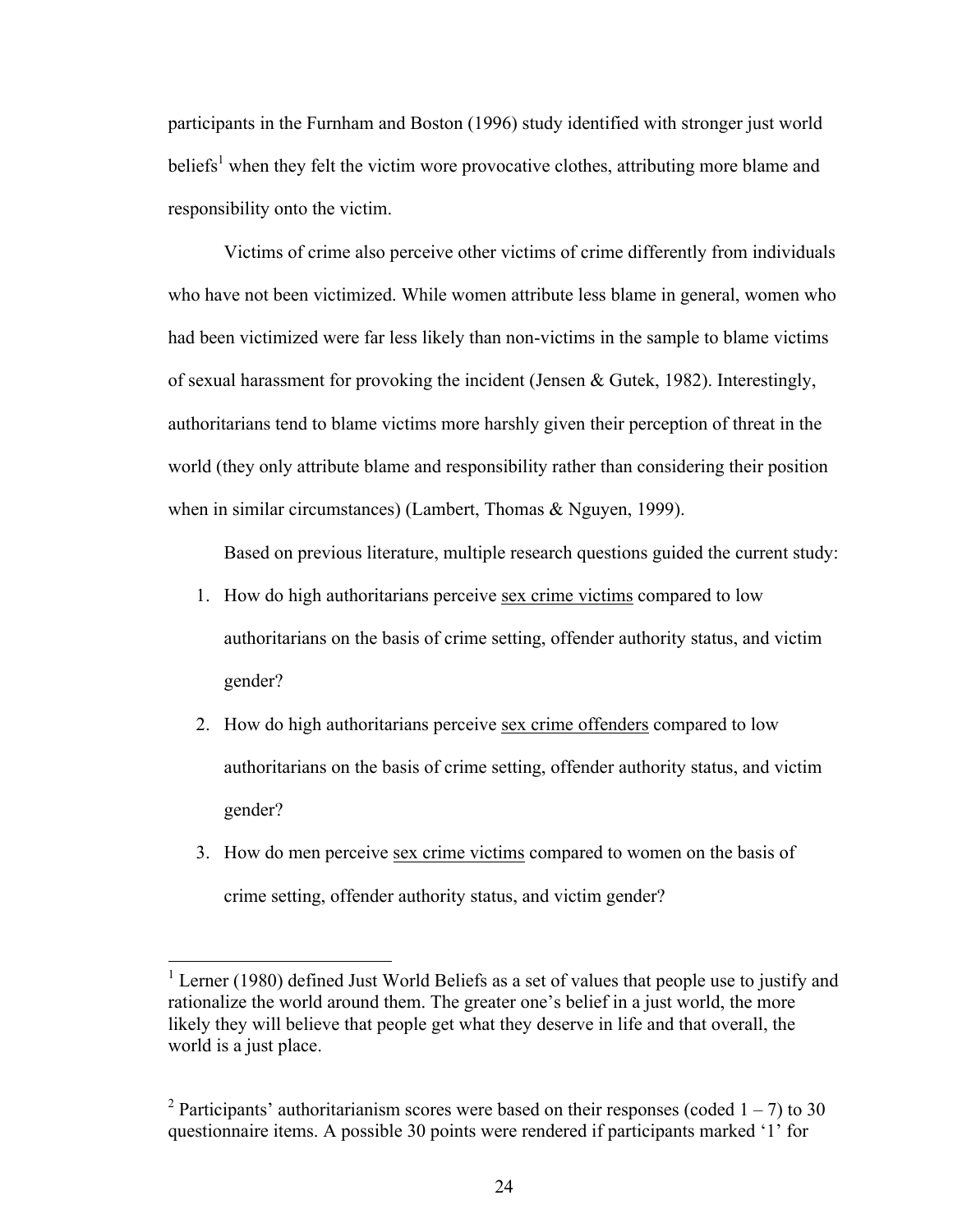4. How do men perceive sex crime offenders compared to women on the basis of crime setting, offender authority status, and victim gender?

Following from previous research and the current research questions, three primary hypotheses were tested in the current study:

- 1. Authoritarian participants will be less punitive toward authority offenders than peer offenders (Adorno, 1950). Due to the pro-authority nature of authoritarian attitudes, the authoritarians will be more lenient with regard to attributing a formal charge to authority offenders as opposed to peer offenders.
- 2. Male participants will perceive male victims of sexual assault less harshly than female victims of sexual assault. Female participants will be less likely to perceive female victims of sexual assault negatively than male victims (Judson et al. 2013; Furnham & Boston, 2008).
- 3. High authoritarians will be more sympathetic with regard to overall perceptions of victims in a societal setting as opposed to a prison setting. Because authoritarian individuals condemn law-breaking individuals, it follows that victims who are in prison will be perceived as law breaking and individuals in society will be viewed as law-abiding (Adorno, 1950). Law-abiding individuals are viewed more favorably amongst high authoritarians, and this phenomenon should translate into perceptions of victims in the differing settings.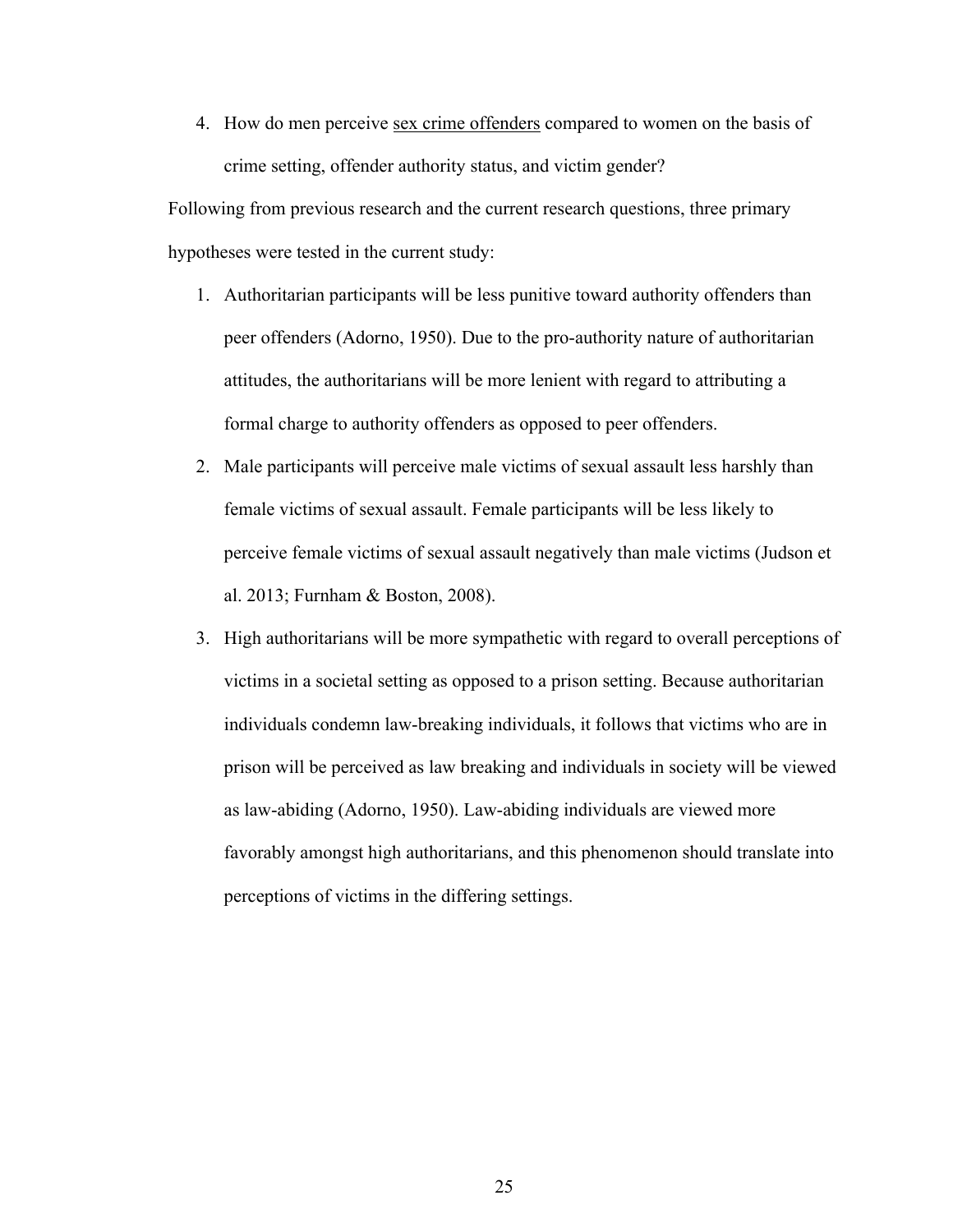#### CHAPTER 4

#### **METHODOLOGY**

#### Participants and Design

Participants were comprised of a sample from the UNLV CRJ 104 Subject Pool. As part of a requirement of their CRJ 104 course, students participated in research studies and/or research papers to complete this requirement. Students participated in a betweensubjects design where they were randomly assigned to one of seven conditions. Independent variables included setting of the offense (prison or a university), the victim's gender (male or female), and the authority status of the offender (authority or no authority). The primary dependent measure was participants' perceptions of both the offender and the victim in the scenarios.

Five participants were dropped from the study because of research assistant error with labeling materials. Materials were unable to be matched by the research assistant after the experiment concluded. The final sample of 225 students consisted of 108 males and 117 females ranging from ages 18 to 51.

#### Measures and Procedure

Participants were welcomed into the UNLV Criminal Justice laboratory where they were told a cover story about the interaction between "personality factors and perceptions of institutional interactions". They were told that all responses were confidential and anonymous. They then completed a consent form and were asked by the research assistant to complete their materials in a cubicle of their choice to ensure privacy. The study was conducted in a double-blind manner.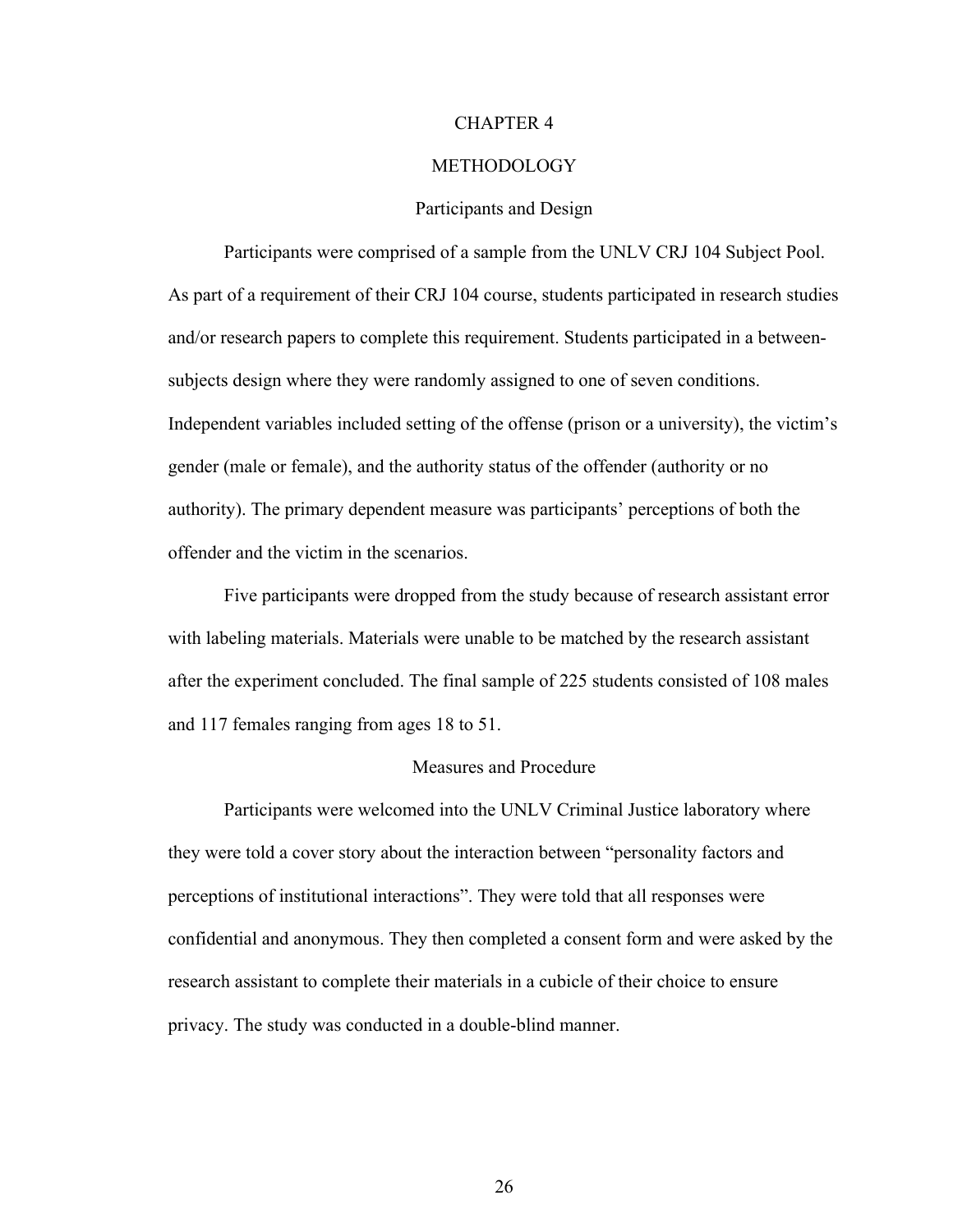Participants were approached by the research assistant on an individual basis and were presented with a manila envelope containing two surveys: the Authoritarianism Survey (Altemeyer, 1988) covered as the "Social Issues Survey" to gauge their level of authoritarianism and the Just World Belief Scale (Lerner, 1980) to gauge participants' level of belief in a just world (further identifying their level of authoritarianism). The reliability and validity of both measures has been tested and supported throughout the academic literature by Dalbert (2009), Heaven and Connors (2001), Connors and Heaven (1987) and Adorno, Frenkel-Brunswik, Levinson, & Sanford (1950).

When completing the Authoritarianism Survey, participants were asked to respond to 30 statements on a scale of 1 (very strongly disagree) and 7 (very strongly agree). Two examples of questions from the Authoritarian Survey include the following: "It is always better to trust the judgment of the proper authorities in government and religion than to listen to the noisy rebel-rousers in our society, who are trying to create doubt in people's minds" and "Obedience and respect for authority are the most important virtues children should learn" (see Appendix A for a complete list of items).

When completing the Just World Belief Scale, participants were asked to respond to 20 statements on a scale of 1 (strongly disagree) to 7 (strongly agree). Two examples of questions from the Just World Belief Scale include the following: "By and large, people deserve what they get" and "Good deeds often go unnoticed and unrewarded" (see Appendix B for a complete list of items).

Once participants completed these surveys, the research assistants collected the first set of materials and presented participants another manila envelope (to ensure the study was double-blind) containing a hypothetical vignette of rape where setting (prison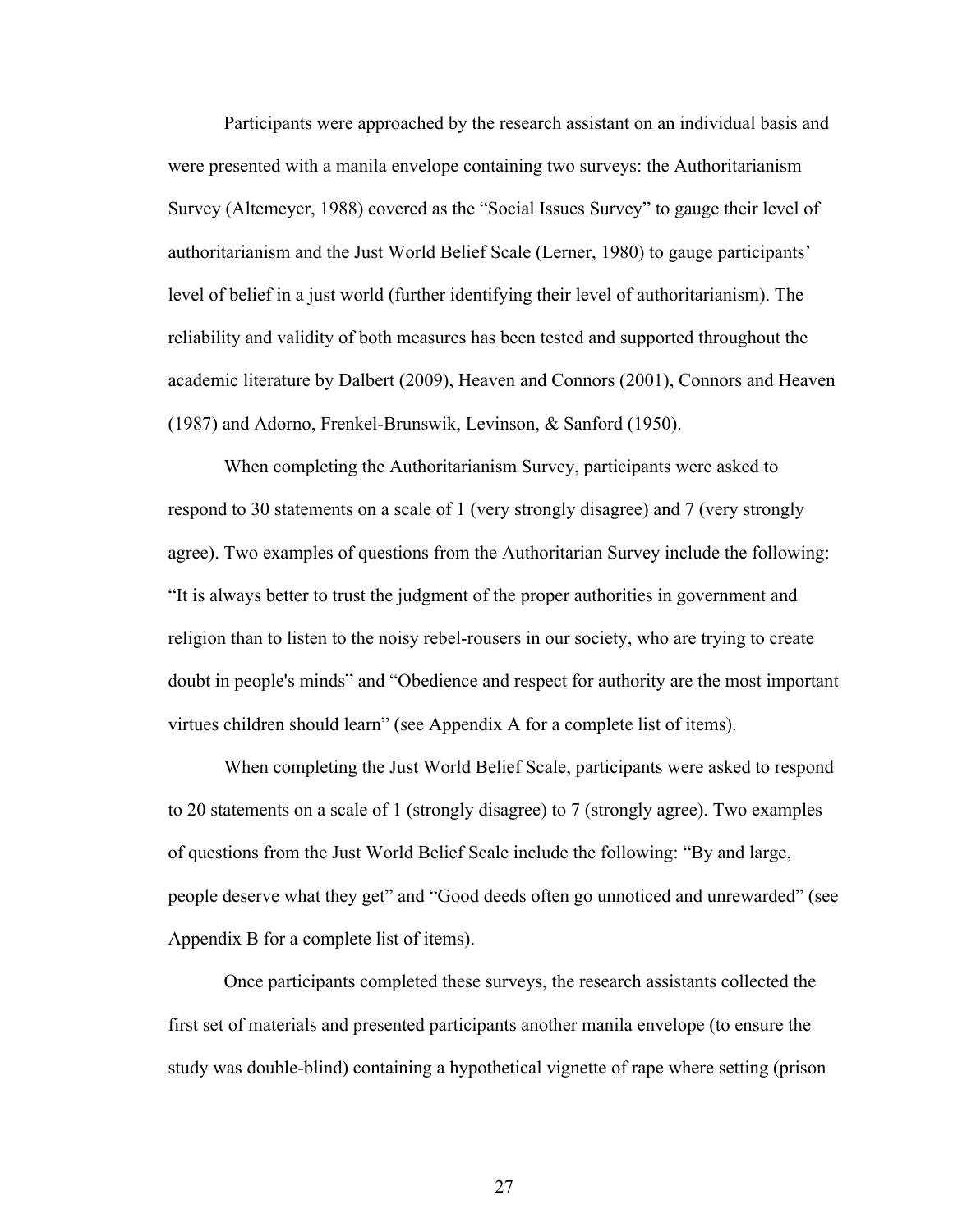vs. university), offender's authority status (high vs. low), and victim gender (male vs.

female) were manipulated. The offender's gender was kept constant (male).

Participants were randomly assigned to one of seven possible conditions, where

they read the manipulated vignette (manipulations highlighted in bold):

Taylor Johnson, a 22 year old (**male/female**), is a (**junior/inmate**) at the (**University of North Brook/North Brook Correctional Institution**). Taylor is enrolled in a writing class with (**Professor/Officer**) Steve Davis as a requirement for (**his/her**) program. On March 13th, 2013, Taylor was approached by (**Professor/Officer/Steve**) Davis and was asked to meet (**Professor/Officer/Steve**) Davis in a classroom located in a remote area of the institution. Taylor agreed and arrived at the classroom around 3:15pm. (**Professor/Officer/Steve**) Davis initially told Taylor that he wanted to talk about how (**he/she**) was doing in the writing course. When Taylor arrived, Steve Davis shut and locked the door behind (**him/her**). The (**professor/officer/student/inmate**) explained that discussing (**his/her**) progress in the course would be done best in a private setting. (**Professor/Officer/Steve**) Davis then asked Taylor to have a seat at the nearby table.

(**Professor/Officer/Steve**) Davis and Taylor Johnson discussed the difficulties Taylor was having with the course material and if (**he/she**) needed help with the course. Taylor expressed that (**he/she**) wanted help with the material. After talking for approximately ten minutes, Steve Davis concluded by letting Taylor know that the only way (**he/she**) could get help and guarantee successful completion in the course was if (**he/she**) did

what (**Professor/Officer/Steve**) Davis wanted (**him/her**) to first. (**Professor/Officer/Steve**) Davis grabbed Taylor and forced (**him/her**) over the table. (**Professor/Officer/Steve**) Davis held Taylor down and forced (**him/her**) to have sex with him. (**Professor/Officer/Steve**) Davis told Taylor that if (**he/she**) wanted to successfully complete the course, (**he/she**) wouldn't say anything about the incident. Taylor left the classroom very upset, but did not tell anyone what happened with (**Professor/Officer/Steve**) Davis.

One condition (prison setting, peer offender, female victim) was removed due to a

lack of realism because of the context that was produced by a male peer offender in a

female correctional institution. There would not be a situation where a male peer (inmate)

offender and female victim would be housed in the same correctional facility. As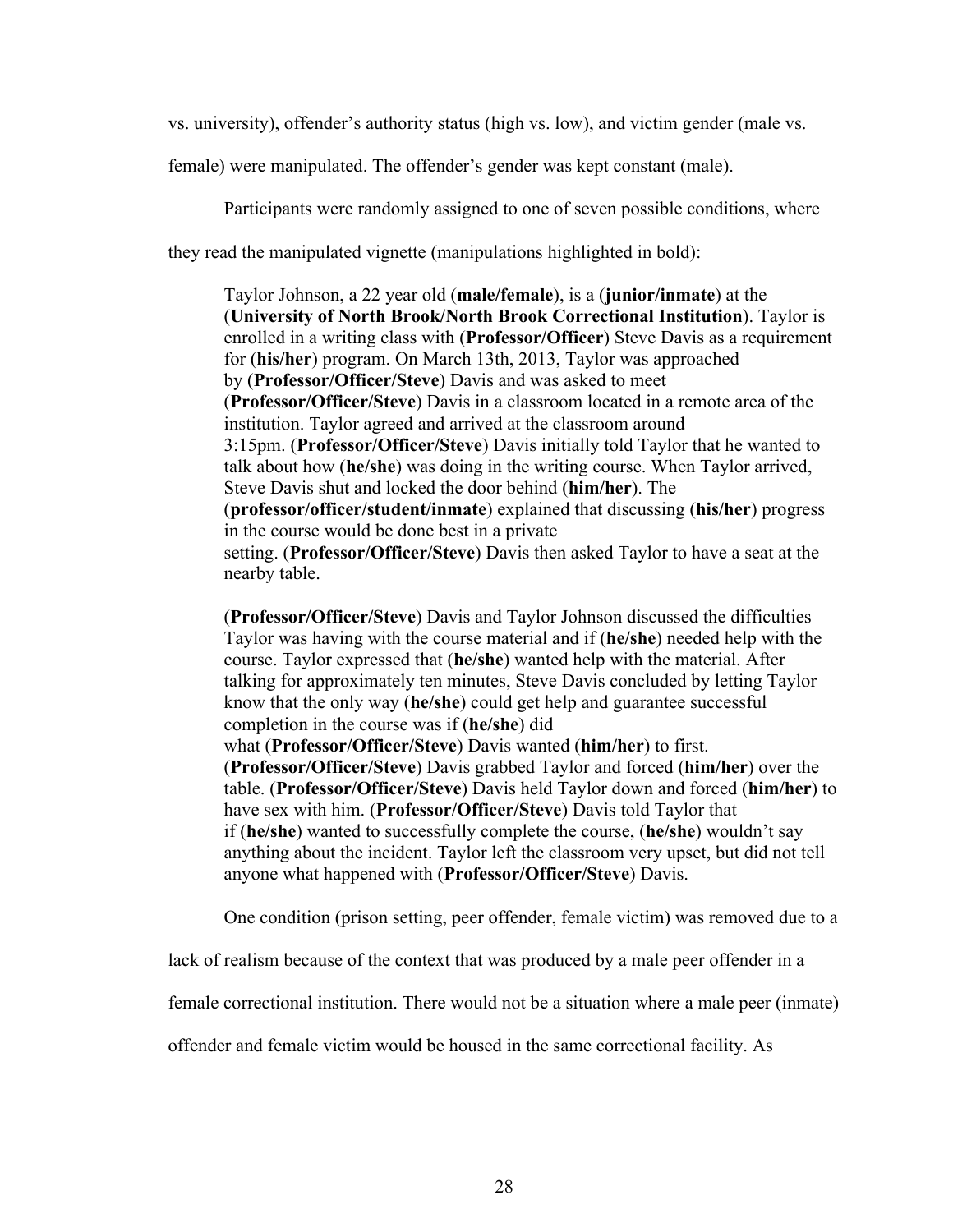discussed previously, participants were faced with one of seven hypothetical scenarios. These scenarios included the following combinations of conditions:

> CONDITION #1: Societal Rape, Authority Offender, Female Victim CONDITION #2: Societal Rape, Authority Offender, Male Victim CONDITION #3: Societal Rape, Peer Offender, Female Victim CONDITION #4: Societal Rape, Peer Offender, Male Victim CONDITION #5: Prison Rape, Authority Offender, Female Victim CONDITION #6: Prison Rape, Authority Offender, Male Victim CONDITION #7: Prison Rape, Peer Offender, Male Victim

Once participants finished reading the vignette, the research assistant then collected the envelope with the vignette inside and provided the final set of materials in a manila envelope that were labeled with a unique participant number that was not traceable to the participant's identity. The final set of materials included the final survey and a demographic questionnaire.

The final survey (see Appendix C for a complete list of items) included questions about perceptions of the offender and the victim. With regard to attitudes toward the offenders, participants were asked (in multiple ways) whether the offender should face a criminal charge for their actions. They were also asked questions about the offender's legitimacy (regarding authority status) and further questions about their perception of the offender. The victim attitudes portion of the survey consisted of questions regarding the victim's fault in the hypothetical rape incident (gauging rape myth beliefs and victim blaming beliefs), the victim's legitimacy (regarding authority status and right to be protected under the law) and other perception questions about the victim. Participants responded to those questions using a Likert scale ranging from 1 (weak beliefs) and 7 (strong beliefs). The endpoints differed based upon the questions asked as exemplified in the examples provided.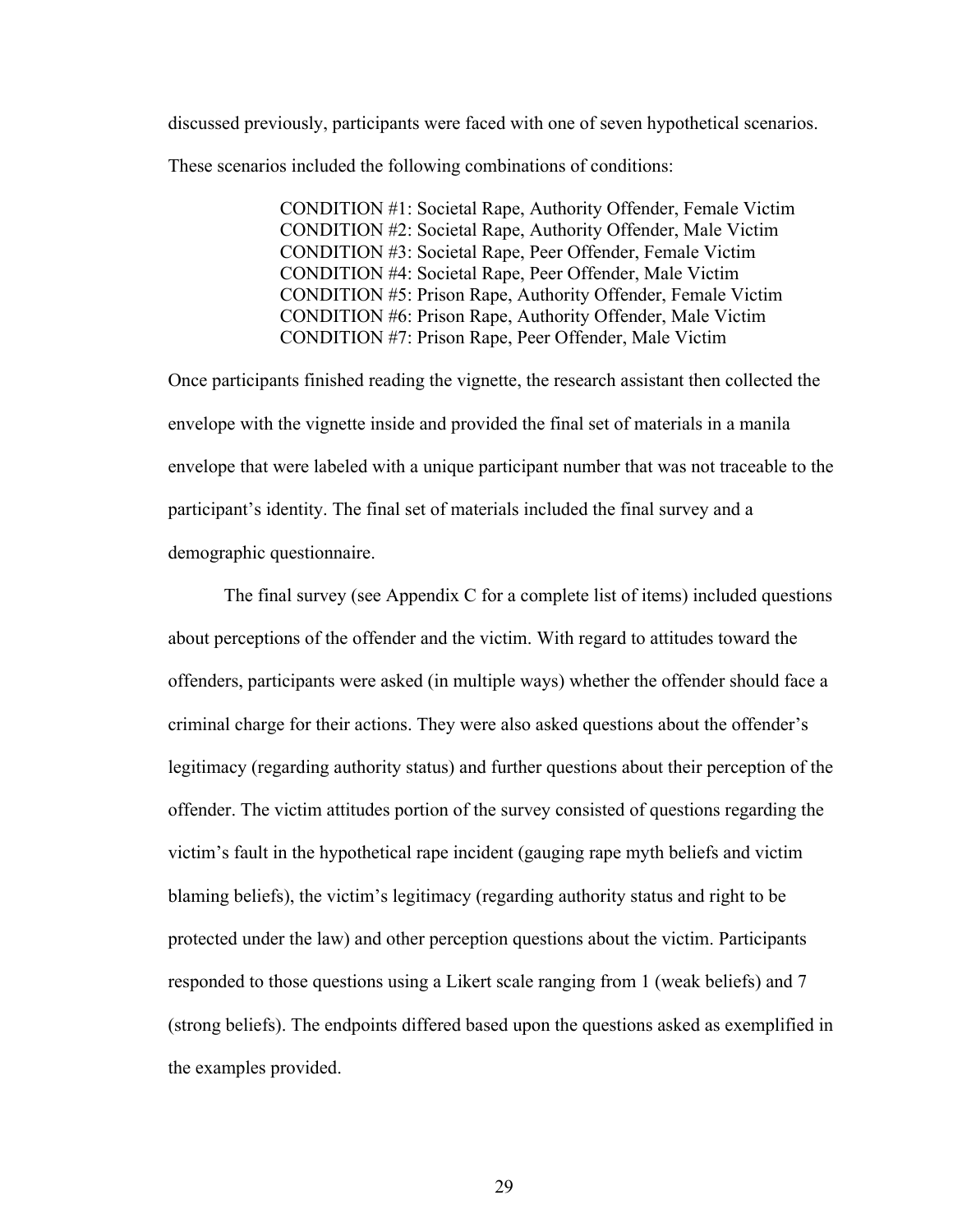The demographic questionnaire (see Appendix D for a complete list of items) contained items about the participant. Along with questions about the participant's gender, race, religious and political affiliations, participants were also asked about law enforcement and military affiliation (with regard to exposure to authoritarian belief systems), the demographic questionnaire also incorporated various questions regarding participants' victimization experiences from the Revised Conflict Tactic Scale (CTS-2).

Participants were asked to come out of the cubicle when they were finished and to place their materials in a drop box to ensure the participants' confidentiality and anonymity. All participants were debriefed, thanked and provided a signed credit receipt attached to a victim resource sheet. The victim resource sheet contained resources on the UNLV campus that are available to students, days and times that the services are available, and contact information. Participants were advised that victimization could be reported anonymously. Students were then dismissed from the lab.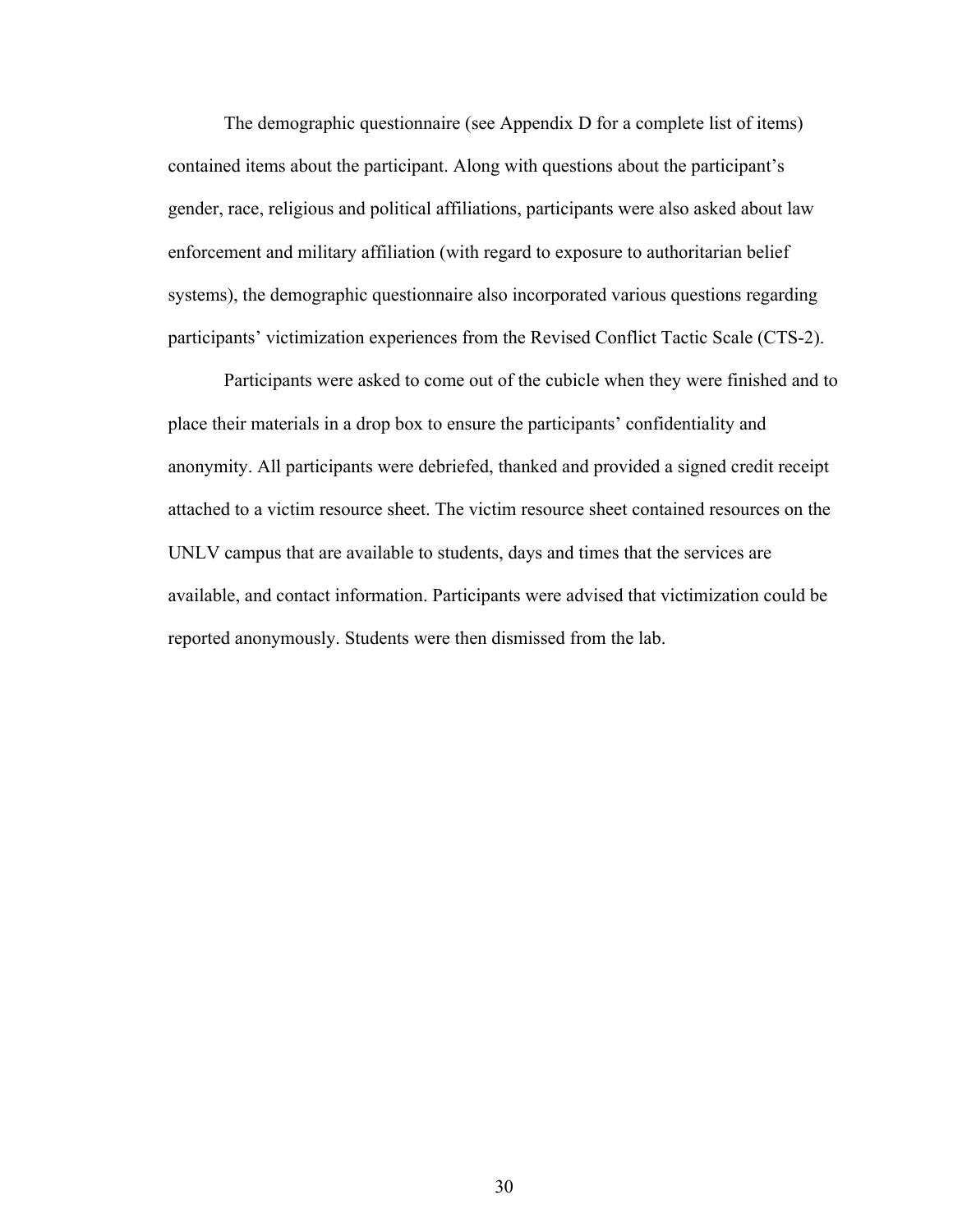#### CHAPTER 5

#### RESULTS AND ANALYSIS

## Sample Demographics

A sample of 225 participants ranged from ages 18 to 51, with an average age of 21 years old. A total of 108 (48%) participants were male and 117 (52%) participants were female. The sample's racial diversity was represented as 36% Caucasian, 22% Hispanic/Latino, and 12% Asian, with African American, Pacific Islander, and "Other" falling under 15% of the total sample. Participants who were categorized as low authoritarian represented 34% of the sample, medium authoritarian participants, 34%, and high authoritarians, 33%. Within the sample, 47% of participants reported being a victim of crime at some point in their life. Amongst the entire sample, 8% of participants had been threatened verbally with sexual violence, 12% reported having sex with someone when they did not want to, and 6% reported being forced to have sex with another person against their will.

### Scenario Detail Question

Participants were asked to identify where the assault in the vignette took place (aside from prison or university), with options of apartment ( $n = 2, 1\%$ ), closet ( $n = 1$ , 0.4%), laundry room ( $n = 0$ ), bathroom ( $n = 1, 0.4$ %), classroom ( $n = 165, 73$ %), or office  $(n = 56, 24%)$ . The assault took place in a classroom (regardless of condition), however, only 73% of participants identified the correct location of the assault. Although 24% of the sample selected the incorrect assault location, this may be explained by the context of the vignette. For many participants, the offender of the assault was an authority figure. Because professors and prison guards tend to be associated with an office as a result of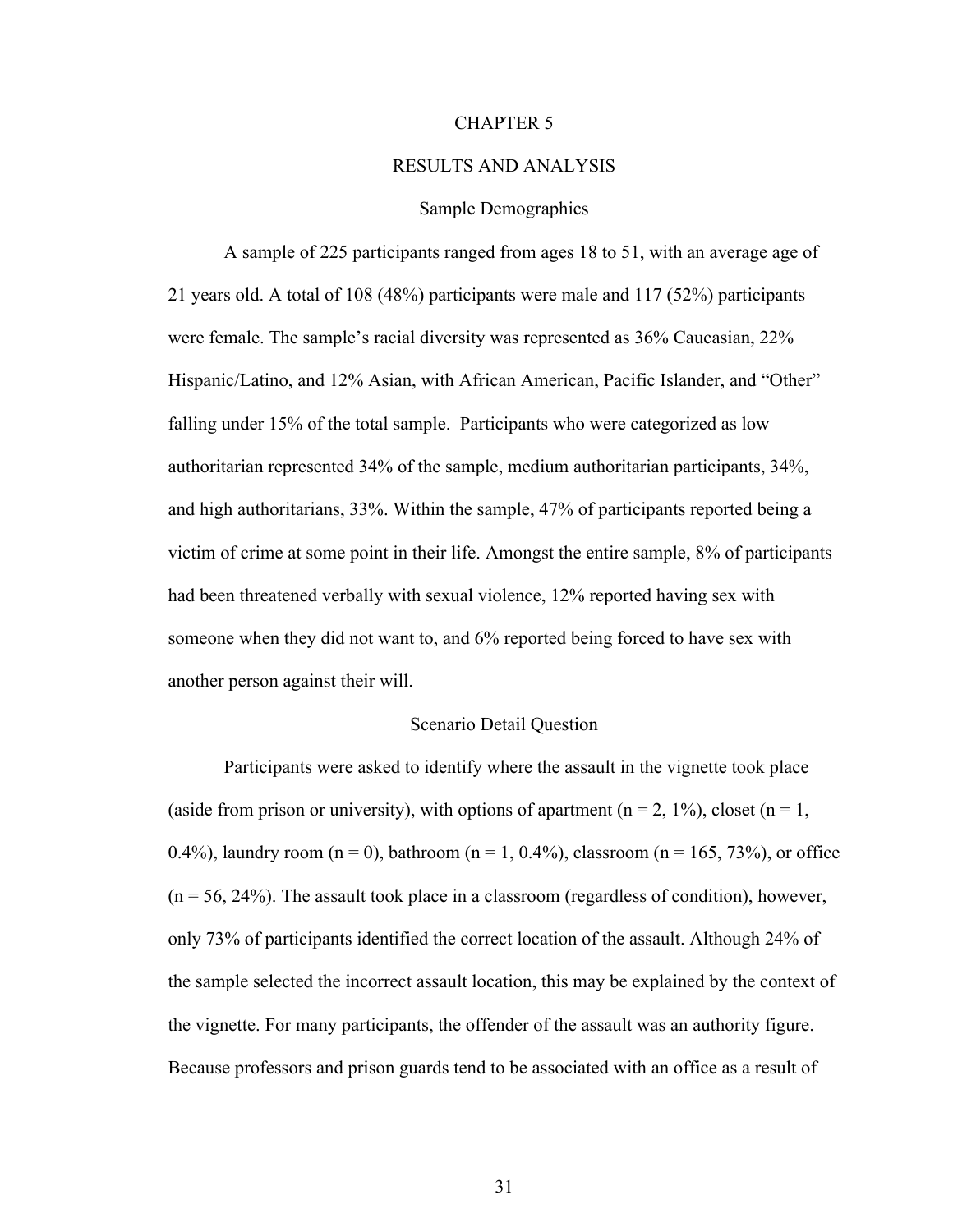their authority status, it may be the case that participants were identifying the location of the assault with the offender. Further, because the vignette was collected from the participant before completing the final survey, it would follow that participants associate the location of the office with the authority status of the offender.

## Manipulation Check Questions

Participants were asked two manipulation check questions regarding the victim's gender and the aggressor's role in their assigned scenario. For the manipulation check regarding victim's gender, approximately 96% of the sample correctly identified the gender of the victim. The second manipulation check question indicated that some participants were incorrectly identifying the role of the aggressor, such that 79% correctly identified the aggressor in their assigned condition, while 21% incorrectly identified the role of the aggressor. While this large minority of participants may have incorrectly identified one manipulation, all participants were kept in the sample because of the trend in incorrect responses. Many participants (approximately 20%) incorrectly identified the aggressor as a professor. Because of this trend, it is possible that the context of the scenario (taking place as a teacher/student relationship in a writing class with an assault happening in a classroom) may have lead participants to believe that the scenario reflected this professor/student relationship, regardless of the university/prison setting condition. Considering the largely correct identification of the hypothetical victim's gender, all participants were kept in the sample for analyses.

#### Main Effects and Significant Interactions

The main dependent variables of interest were attribution of responsibility unto the victim in the hypothetical scenario, perception of expected reporting behavior on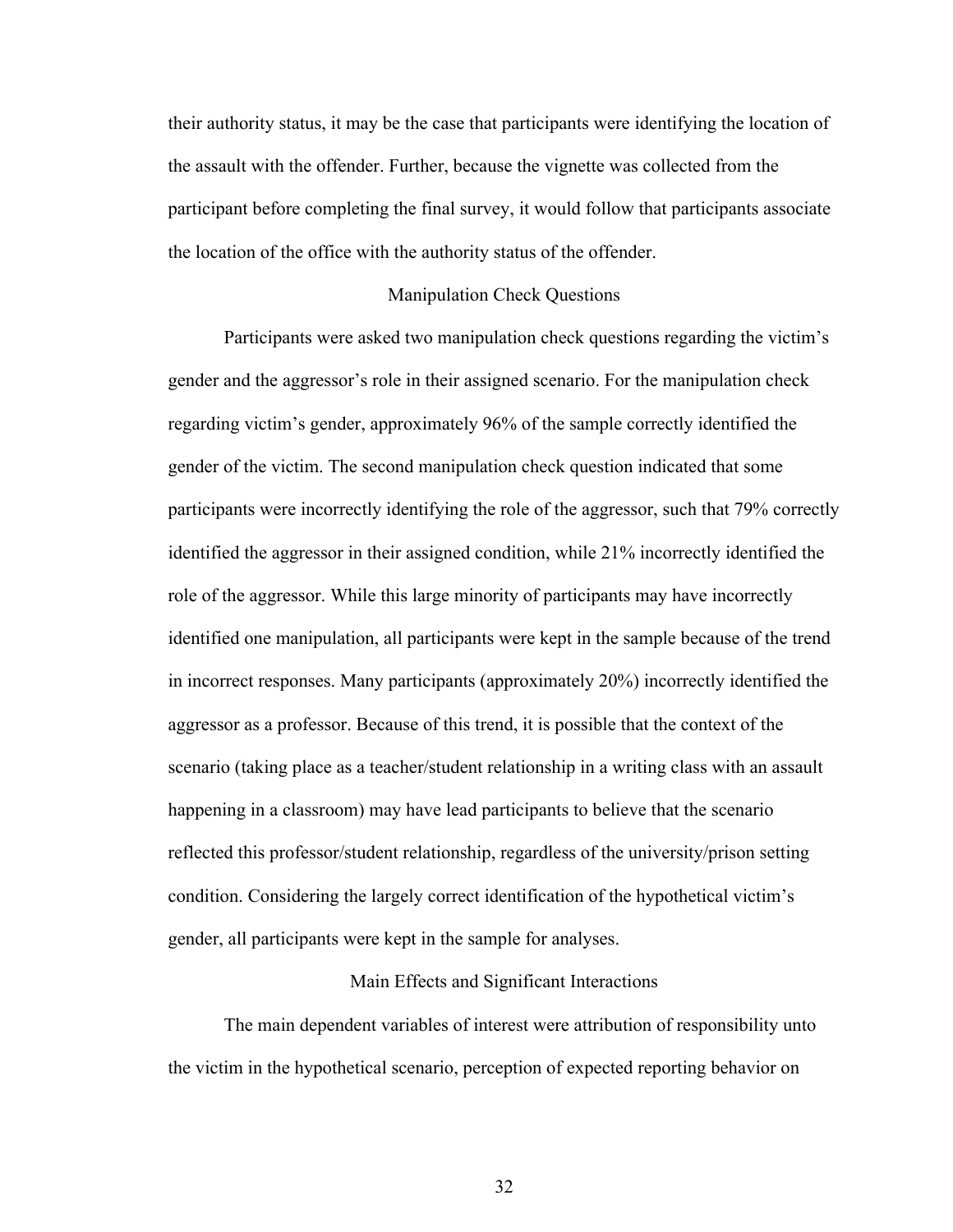behalf of the victim, participants' perceived seriousness of the crime, and participants' likelihood to attribute a formal criminal charge to the offender. A one-way analysis of covariance (ANCOVA) (see Appendix E for a complete list of items) was conducted on each of the four dependent measures by the four primary independent variables (offense setting, offender authority status, victim gender, and level of authoritarianism). The participant's gender and victim status were considered covariates in the analysis. For analysis purposes, participants were divided into three groups based on overall authoritarian scores of  $30 - 210^2$ . Approximate calculated scores are indicated as follows: low authoritarians  $(48 - 104)$ , medium authoritarians  $(105 - 120)$ , and high authoritarians  $(121 - 173)$ .

Participants' Perception of Victim Responsibility

The ANCOVA on victim responsibility indicated a significant main effect (as shown in Table 1) for participant's level of authoritarianism  $[F(2, 202) = 3.56, p < .05]$ . A comparison of the means revealed a greater likelihood for high authoritarians to attribute responsibility to the victim of the assault  $(M = 2.38)$  than low authoritarians  $(M=1.74)$ .

Another statistically significant main effect on victim responsibility is the authority status of the offender  $[F(1, 202) = 5.75, p < .05]$ . Participants were more likely to attribute greater responsibility to the victim of the assault when the offender was a peer  $(M = 2.37)$  as opposed to an authority figure  $(M = 1.8)$ . Finally, an interaction effect that

<sup>&</sup>lt;sup>2</sup> Participants' authoritarianism scores were based on their responses (coded  $1 - 7$ ) to 30 questionnaire items. A possible 30 points were rendered if participants marked '1' for each item, a possible 210 points were rendered if participants marked 7 for each item. Some items were reverse-coded for purposes of inverse meanings. This was considered in the authoritarian score calculation process.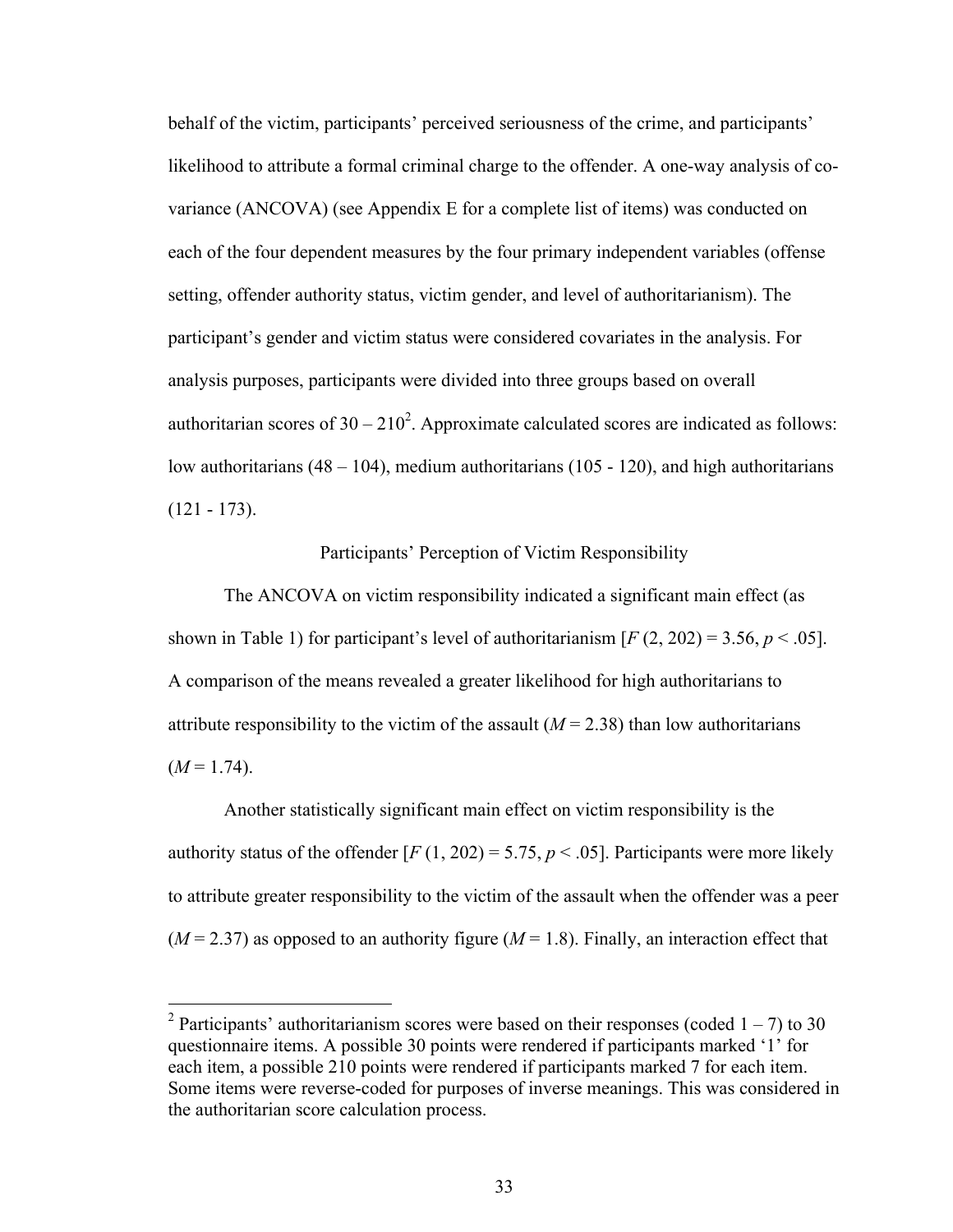approached significance was found for participant's level of authoritarianism and the authority status of the offender  $[F(2, 202) = 2.16, p = .12]$ . As shown in Table 1, as authoritarianism of the participant increased, so did attributions of responsibility. The effect of authoritarianism was far stronger for peer offenders than authority offenders, such that high authoritarians ( $M = 3.07$ ) attributed more responsibility to the victim assaulted by a peer than low authoritarian participants  $(M = 1.82)$ .

Table 1. Effects of level of authoritarianism and authority status of offender on attribution of victim responsibility.

|                                                                                                                          |    | <b>Attribution of Responsibility</b> |    |               |
|--------------------------------------------------------------------------------------------------------------------------|----|--------------------------------------|----|---------------|
| Level of Authoritarianism                                                                                                | N  | <b>Authority Offender</b>            | N  | Peer Offender |
| Low                                                                                                                      | 44 | 1.67(0.23)                           | 32 | 1.82(.27)     |
| Medium                                                                                                                   | 48 | 1.84(.22)                            | 28 | 2.20(.28)     |
| High                                                                                                                     | 39 | 1.87(.24)                            | 34 | 3.07(.27)     |
| Means are identified with standard error in parentheses.<br>Higher means indicate greater attribution of responsibility. |    |                                      |    |               |

## Participants' Perception of Expected Reporting Behavior

The ANCOVA on participants' expected reporting behavior yielded a statistically significant main effect for setting of the offense  $[F(1, 202) = 5.95, p < .05]$ . A comparison of means indicates that participants had stronger beliefs that victims in the university condition should report the offense  $(M = 6.91)$  than victims in the prison condition  $(M = 6.64)$ . The impact of participant's gender on reporting behavior approached statistical significance  $[F(1, 202) = 3.71, p = .056]$ , indicating that participants had stronger beliefs that female victims should report the assault  $(M = 6.92)$ than male victims  $(M = 6.7)$ .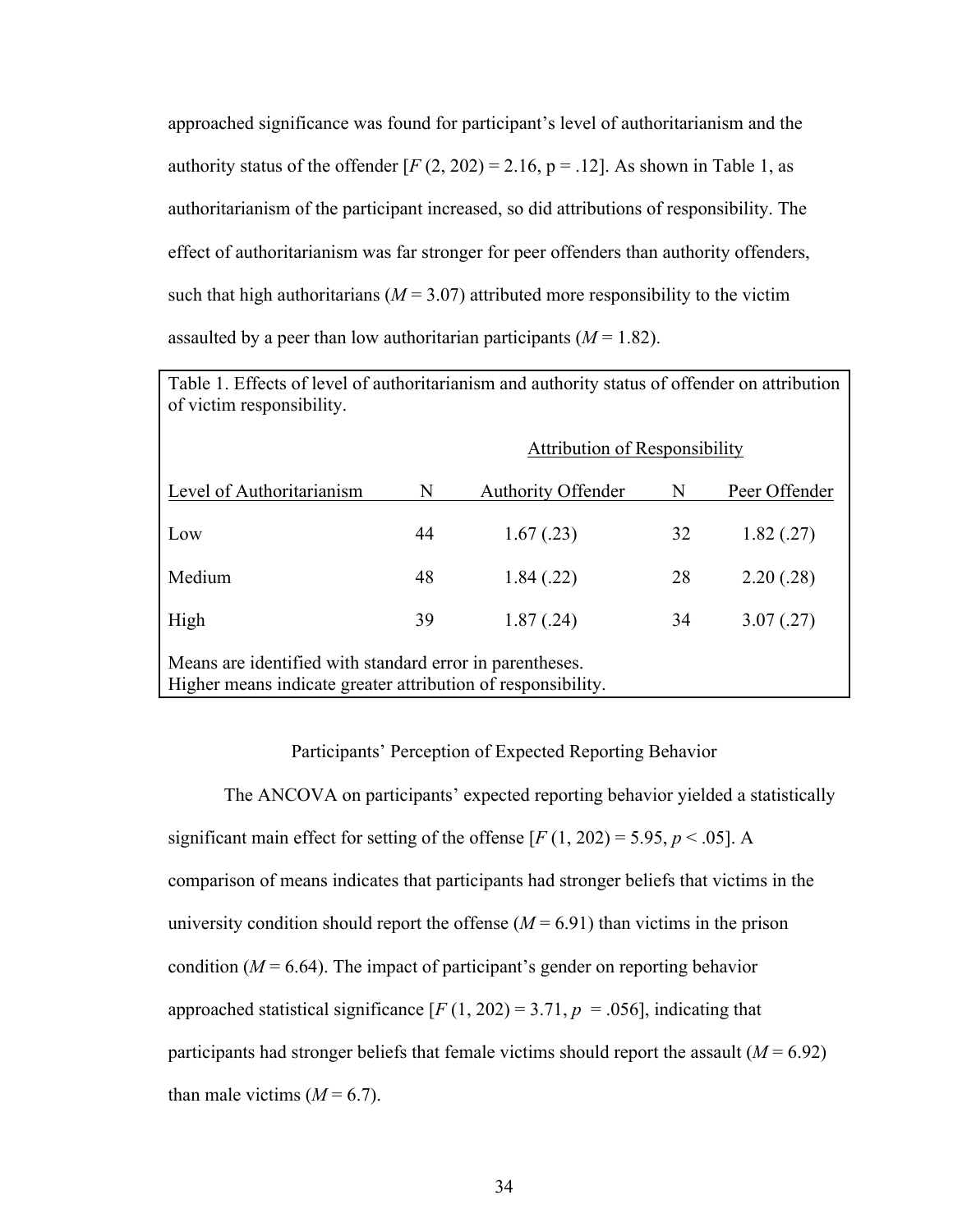A marginally significant interaction emerged for setting of the offense and the victim's gender (see Table 2)  $[F(1, 202) = 2.75, p = .099]$ . A comparison of means indicates that participants had a greater expectation about male victims in the university setting  $(M = 6.90)$  reporting the incident than male victims in the prison setting reporting the assault  $(M = 6.49)$ . Participants indicated a high expectation of female victims reporting the offense, regardless of setting. Participants indicated that female victims in the prison setting ( $M = 6.93$ ) and female victims in the university setting ( $M = 6.92$ ) should report the incident.

| Table 2. Effects of offense setting and victim's gender on participants' expectation of<br>reporting behavior.                          |                                          |             |    |               |
|-----------------------------------------------------------------------------------------------------------------------------------------|------------------------------------------|-------------|----|---------------|
|                                                                                                                                         | <b>Expectation of Reporting Behavior</b> |             |    |               |
| Setting of Offense                                                                                                                      | N                                        | Male Victim | N  | Female Victim |
| Prison                                                                                                                                  | 61                                       | 6.49(0.09)  | 29 | 6.93(0.13)    |
| University                                                                                                                              | 65                                       | 6.90(.08)   | 70 | 6.92(.08)     |
| Means are identified with standard error in parentheses.<br>Higher means indicate greater expectation of victims reporting the offense. |                                          |             |    |               |

An ANOVA on the expectation of reporting behavior dependent variable yielded a statistically significant main effect for gender of the participant [*F* (1, 221) = 4.09, *p* < .05]. Mean comparisons indicate that female participants generally had a greater expectation of victim's reporting behavior ( $M = 6.91$ ) than male participants ( $M = 6.73$ ). The gender of the victim also had a statistically significant main effect on expectations of reporting the assault  $[F(1, 221) = 4.09, p < .05]$ . A comparison of the group means indicate that participants had stronger beliefs about female victims reporting the assault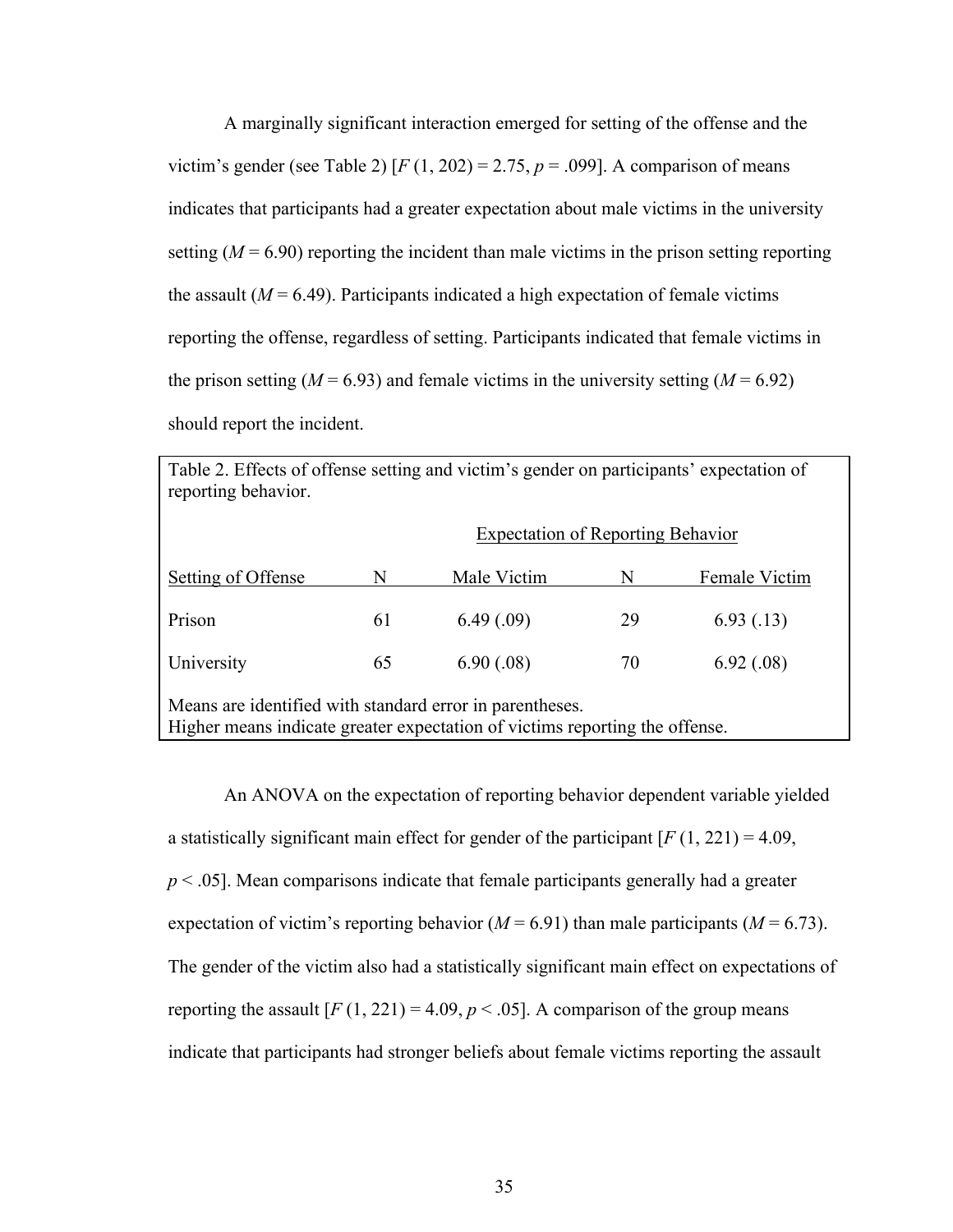$(M = 6.91)$  than male victims  $(M = 6.73)$ . No other significant main effects or interactions emerged.

# Perceived Seriousness of the Offense

An ANCOVA on perceived seriousness of the assault rendered a marginally significant main effect for authority status of the offender  $[F(1, 202) = 3.27, p = .072]$ . A comparison of group means indicates that participants perceived the assault as more serious when the victim was assaulted by an authority figure ( $M = 6.83$ ) as opposed to a peer offender ( $M = 6.65$ ). No other significant main effects or interactions were found for perceptions of seriousness of the offense.

Attribution of Formal Criminal Charge to the Offender

Although not statistically significant, the ANCOVA results for attributions of formal charges reveal some evidence of a two-way interaction between participants' level of authoritarianism and setting of the offense  $[F(2, 202) = 2.14, p = .121]$ . As shown in Table 3, high authoritarians had stronger beliefs about the offender receiving a formal charge if they were in a university setting  $(M = 6.87)$  as opposed to a prison setting  $(M = 6.87)$ 6.39). However, the opposite trend emerged for low authoritarians (i.e. low authoritarians had stronger beliefs about an offender receiving a formal charge when the assault happened in a prison  $[M = 6.84]$  as opposed to a university  $[M = 6.69]$ .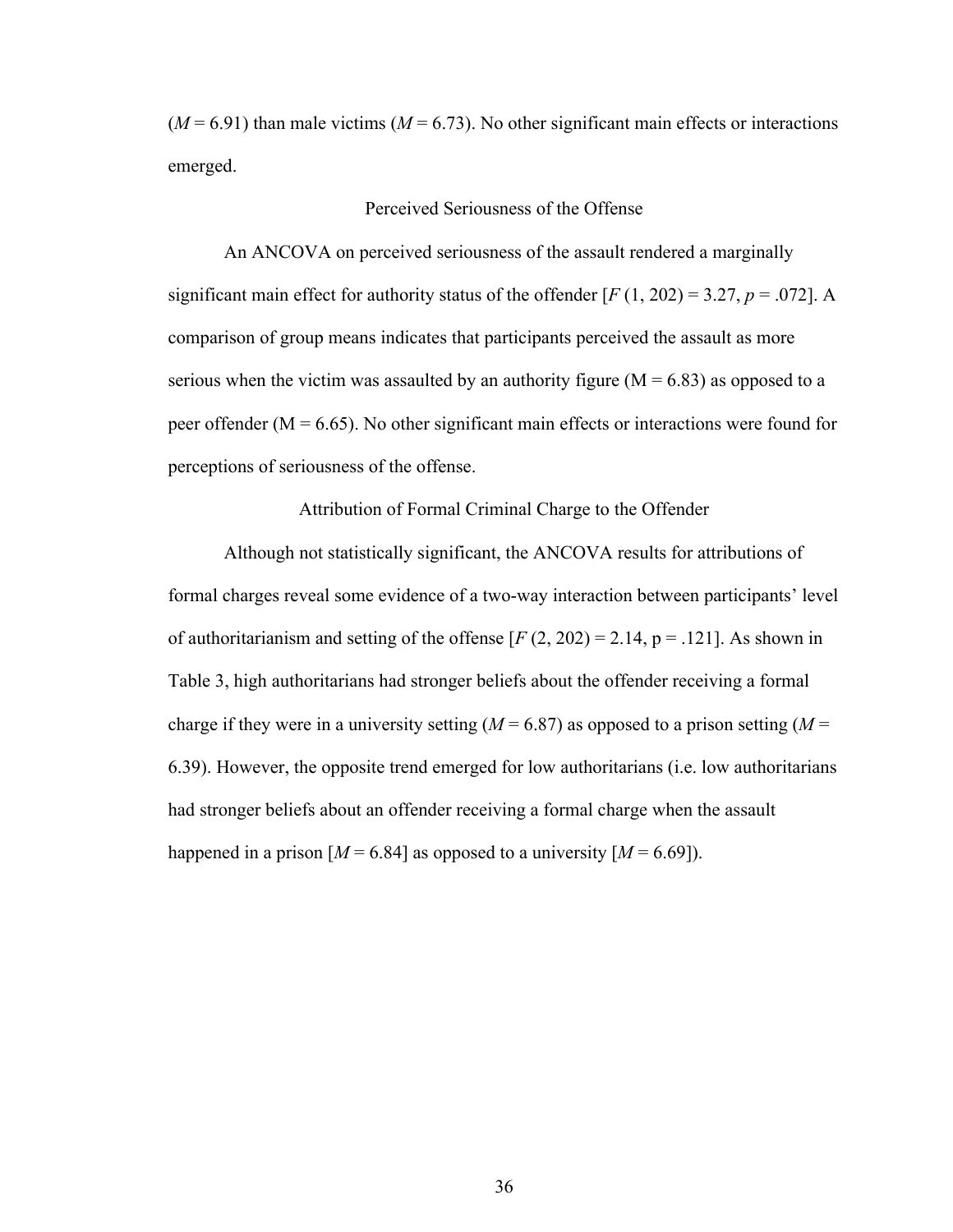| Table 3. Effects of level of authoritarianism and setting of offense on attribution of a<br>formal charge to the offender.                                   |                                     |                |    |                    |
|--------------------------------------------------------------------------------------------------------------------------------------------------------------|-------------------------------------|----------------|----|--------------------|
|                                                                                                                                                              | <b>Attribution of Formal Charge</b> |                |    |                    |
| Level of Authoritarianism                                                                                                                                    | N                                   | Prison Setting | N  | University Setting |
| Low                                                                                                                                                          | 33                                  | 6.84(.15)      | 43 | 6.69(0.13)         |
| Medium                                                                                                                                                       | 30                                  | 6.83(0.16)     | 46 | 6.90(0.13)         |
| High                                                                                                                                                         | 27                                  | 6.39(0.17)     | 46 | 6.87(0.13)         |
| Means are identified with standard error in parentheses.<br>Higher means indicate stronger beliefs about the offender receiving a formal criminal<br>charge. |                                     |                |    |                    |

Although not statistically significant at conventional levels (i.e.  $p < .05$ ), there is also some evidence of a two-way interaction effect of setting of the offense and the victim's gender on attributions of formal charges  $[F(1, 202) = 2.57, p = .111]$ . As shown in Table 4, participants had stronger beliefs about the offender receiving a formal criminal charge when the victim was a male university student  $(M = 6.87)$  as opposed to a male prison inmate  $(M = 6.54)$ . Interestingly, participants generally had stronger beliefs about offenders receiving a formal charge when the victim was a female inmate  $(M =$ 6.98) as opposed to a female college student ( $M = 6.78$ ).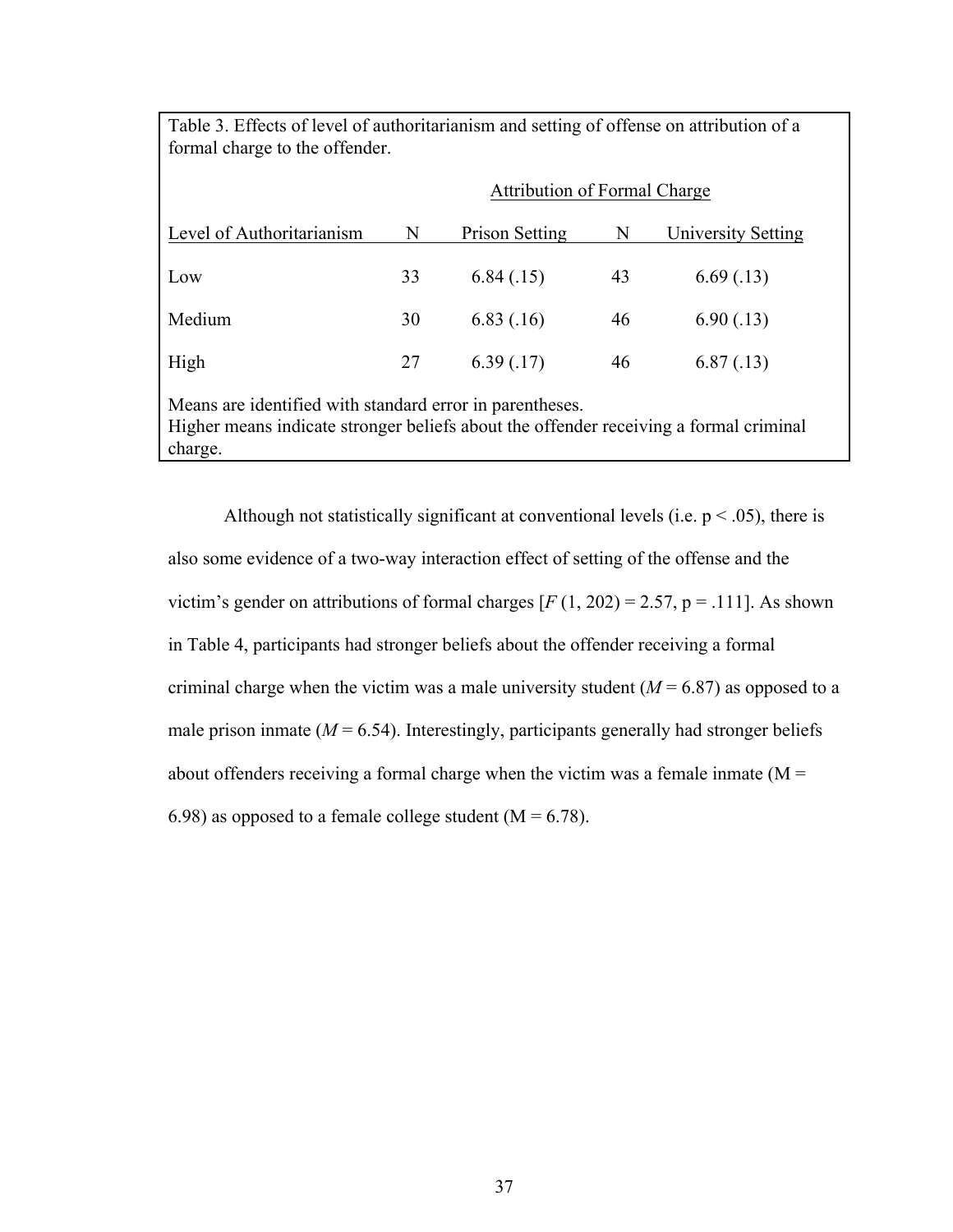| Table 4. Effects of victim's gender and setting of offense on attribution of a formal<br>charge to the offender.                                             |                                     |                |    |                    |
|--------------------------------------------------------------------------------------------------------------------------------------------------------------|-------------------------------------|----------------|----|--------------------|
|                                                                                                                                                              | <b>Attribution of Formal Charge</b> |                |    |                    |
| Victim's Gender                                                                                                                                              | N                                   | Prison Setting | N  | University Setting |
| Male                                                                                                                                                         | 44                                  | 6.53(0.11)     | 64 | 6.87(0.11)         |
| Female                                                                                                                                                       | 46                                  | 6.98(.16)      | 71 | 6.78(0.11)         |
| Means are identified with standard error in parentheses.<br>Higher means indicate stronger beliefs about the offender receiving a formal criminal<br>charge. |                                     |                |    |                    |

┑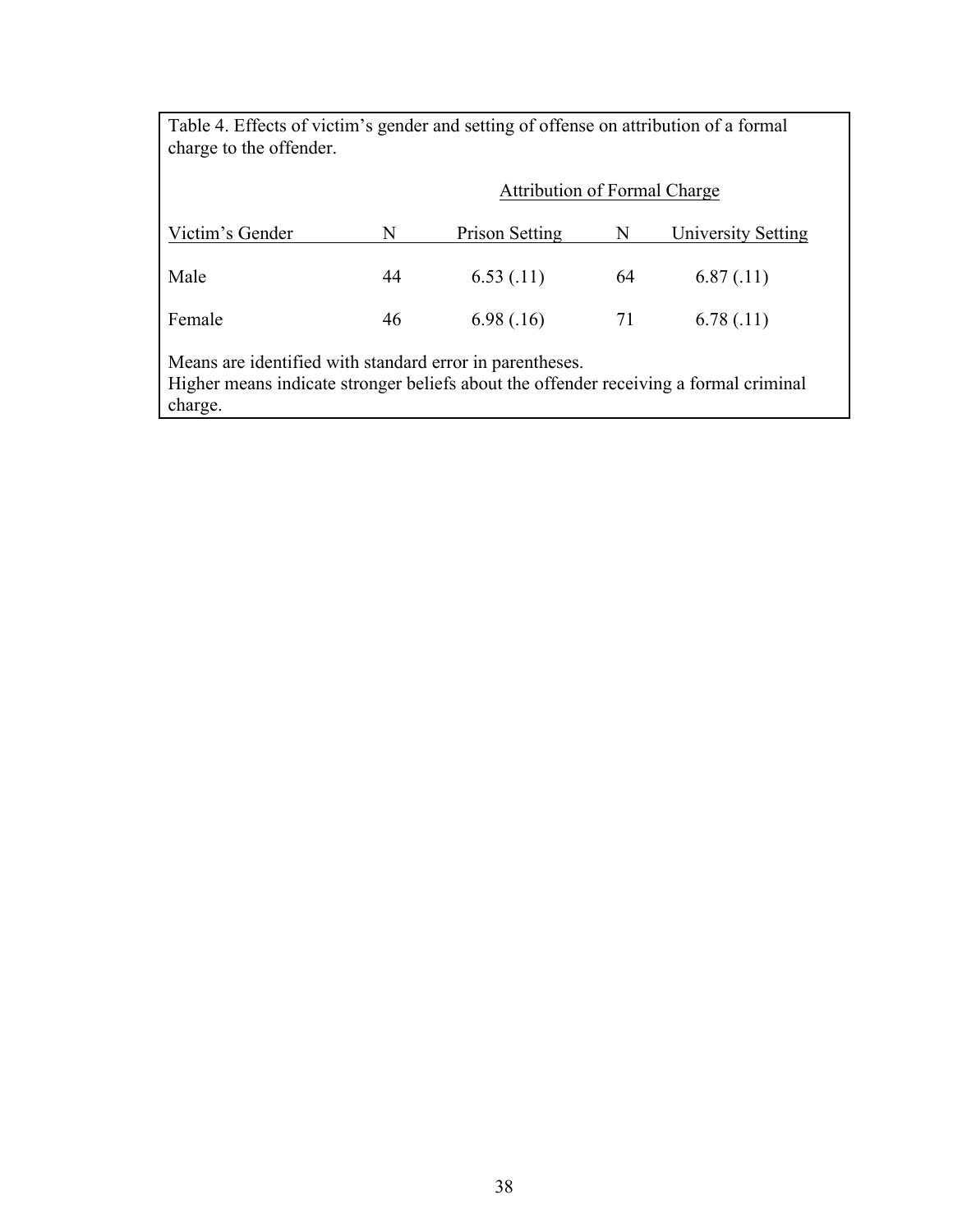# CHAPTER 6

### **DISCUSSION**

#### Findings

This study was conducted to understand how characteristics of victims and offenders influence individuals' perceptions of sexual assault scenarios. Specifically, this study examined perceptions of victims, offenders, and sexual assault in institutional settings with reference to the offender's authority status and the victim's gender. Further, this study aimed to examine authoritarian attitudes toward victim blaming and attribution of responsibility to the victim, beliefs about the victim's expected reporting behavior, and the overall seriousness of the offense. The findings of the current study reflect how context of situations matter in how individuals are perceived by others. Authoritarianism, gender of participants and victims, authority status of offenders, and offense setting impact how victims are perceived. These findings are discussed below, cross-referenced with the initial hypothesized outcomes and corresponding literature review.

It was hypothesized, based on Adorno et al.'s (1950) identification of the authoritarian personality, that high authoritarian participants would be less likely to attribute a formal charge to authority offenders than low authoritarian participants. This hypothesis was intended to test the attribution of the offender's responsibility as opposed to the victim's responsibility. The results of the current study are consistent with previous research (Feather, 2006; Feather, 1996) in that high authoritarians as opposed to low authoritarians were generally more likely to attribute responsibility to the victim for the assault, regardless of the authority status of the offender.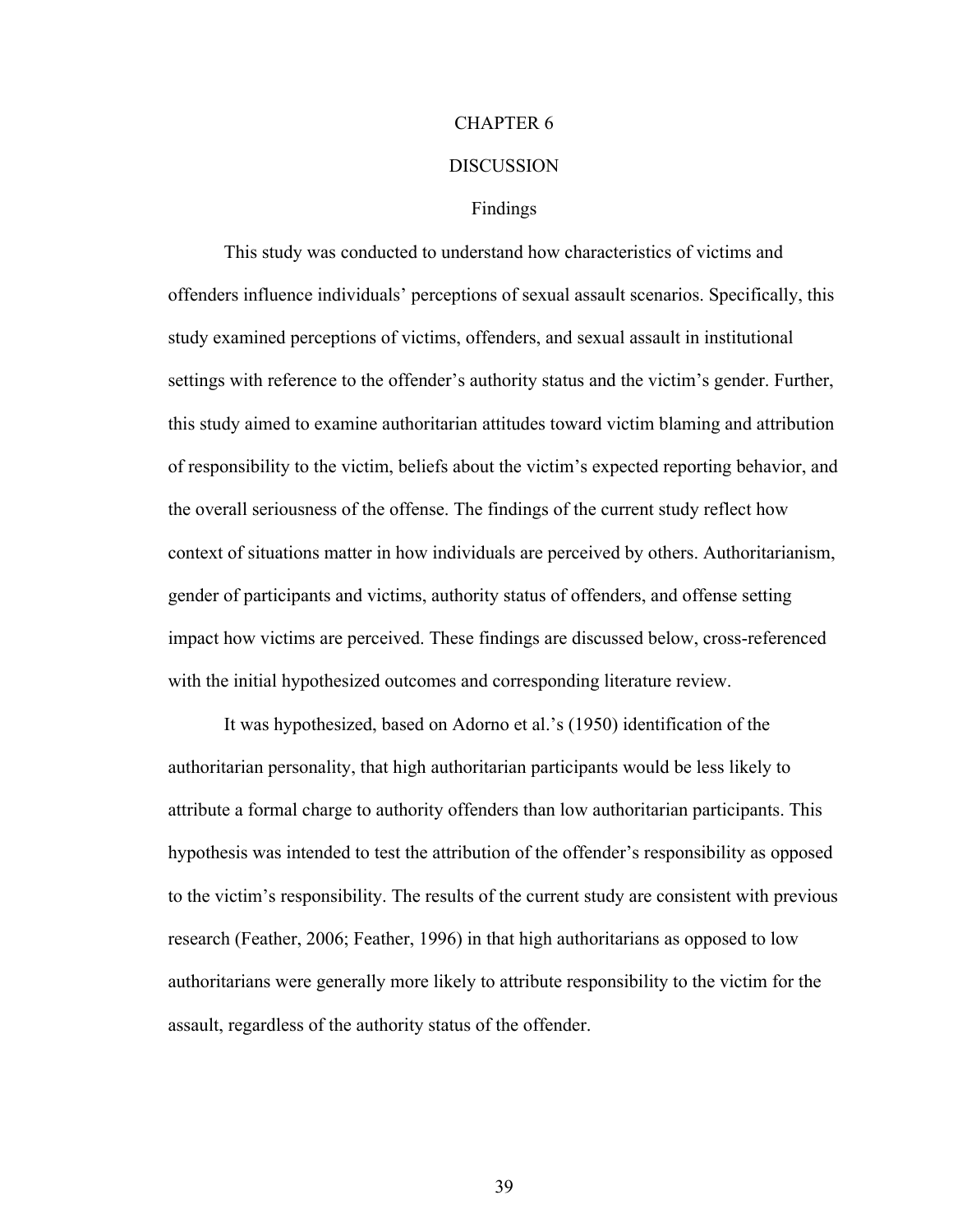Supplementing the implications of this finding, participants generally felt that the assault was more serious when the offender was an authority figure as opposed to a peer; however, there is evidence to suggest that high authoritarians were more likely to attribute a formal charge unto an offender within the university setting as opposed to the prison setting. Low authoritarians had stronger beliefs about the offender receiving a formal charge in the prison setting as opposed to the university setting. This finding suggests that, while participants' level of authoritarianism appears to impact their perception of the victim, level of authoritarianism only impacted participants' perception of offenders when discussed in terms of the offense setting. This could reflect high authoritarians' underlying beliefs about power dynamics and that, when in a university setting, high authoritarians perceive abuse of power as worse than abuse of power in correctional settings – perhaps because of the "law-breaking" nature of the victims in the correctional setting. It may also be possible, however, that because of participants' immediate experience with the college setting (as a college student sample), high authoritarians are defensively attributing more responsibility unto the authority figure in the university condition (Shaver, 1970). Considering that low authoritarians' beliefs are stronger regarding offenders in the prison setting receiving a formal charge as opposed to the university setting, this finding may reflect less victim-blaming practices and greater recognition of risk for abuse of power in the correctional institution.

A second expected finding is that male participants would perceive male victims of sexual assault less harshly than female victims of sexual assault. In addition to this, it was further hypothesized that female participants would be less likely to negatively perceive female victims of sexual assault as opposed to male victims. Statistically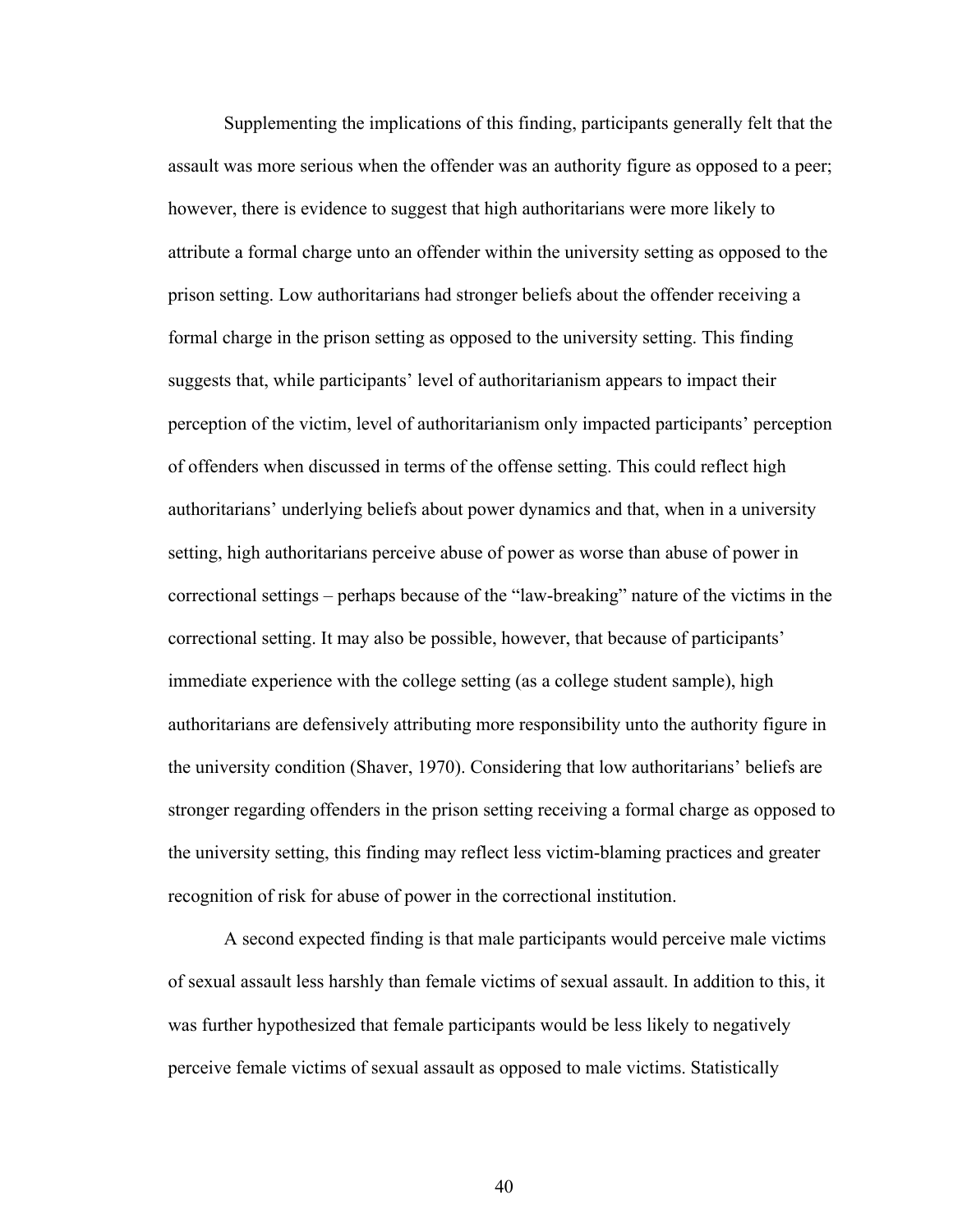significant main effects indicated that participants generally had stronger beliefs that female victims as opposed to male victims should report their victimization, regardless of offense setting and authority status of the offender. Interestingly, female participants indicated stronger beliefs about reporting than male participants, suggesting that reporting behavior was more important to female participants than male participants. This may be a function of empathetic emotion and relating to the "victim" identity (Judson et al., 2013).

Once offense setting was taken into consideration, a marginally significant finding indicated that participants had stronger beliefs about female inmates, male students, and female students reporting their victimization than male victims in the prison setting. Interestingly, this finding reflects possible gender stereotyping and may reflect the stereotypical perception of a popularized "prison rape" scenario (Yamawaki, 2007; Polimeni, Hardie & Buzwell, 2000). Stereotypical beliefs about men suggest that they should be superior to and stronger than women, and that admitting sexual victimization may compromise this strength. Homophobic reactions, along with gender stereotypes, may have influenced this finding as well (Yamawaki, 2007; Polimeni, Hardie & Buzwell, 2000).

It was also hypothesized that high authoritarians would be more sympathetic with regard to overall perceptions of victims in the societal setting as opposed to the prison setting. This hypothesis was supported by high authoritarians' indication that victims in the university condition should report their assault to authorities and that the offender in the university setting should be formally charged. Again, this finding may reflect participants' direct and immediate experience with the university condition. High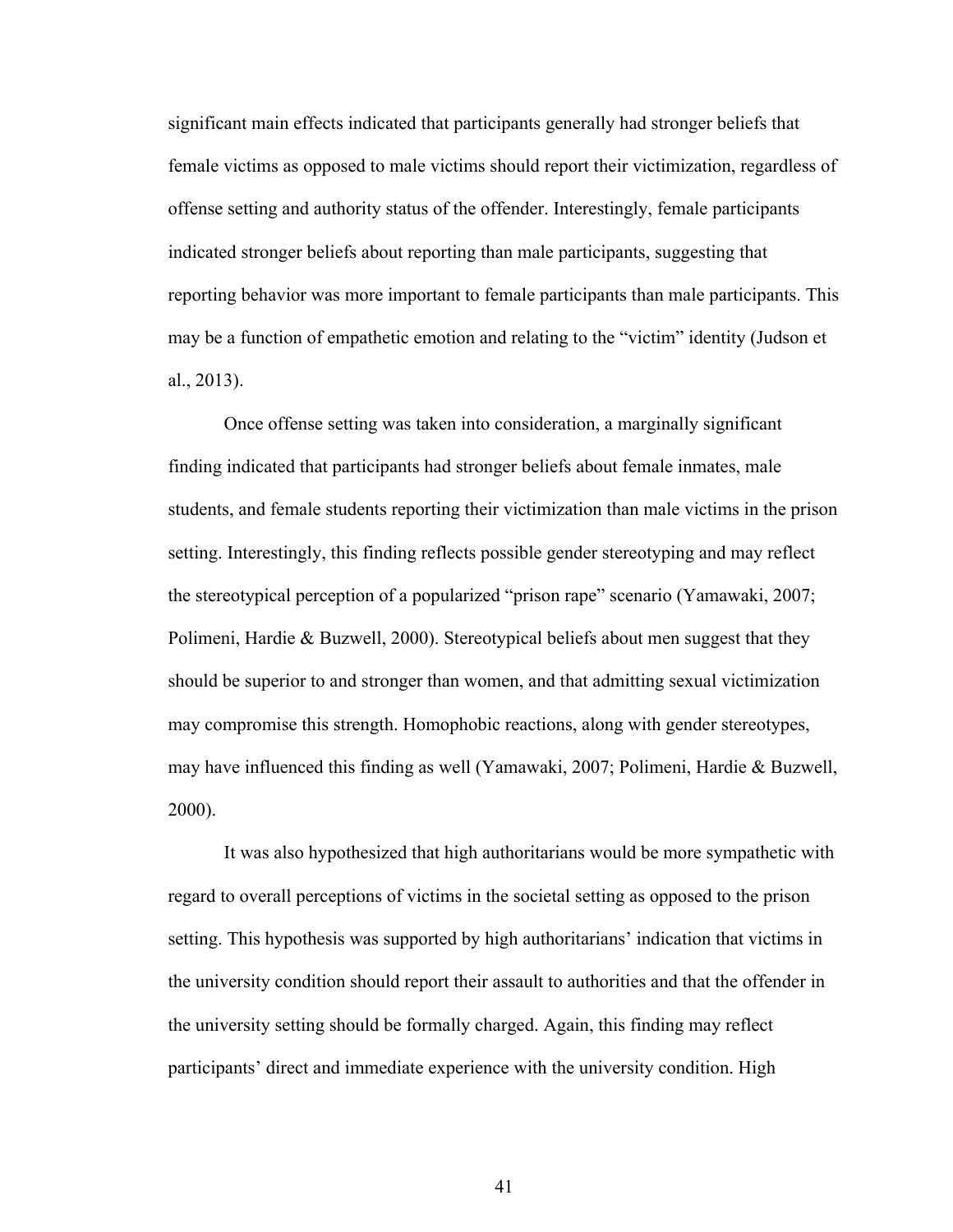authoritarian participants may be defensively attributing more responsibility to the authority figure in the university setting because of their personal similarity to the offender and victim (Shaver, 1970).

## **Limitations**

As true of many studies, there are several limitations associated with the current study that restrict its substantive conclusions. Several of these limitations involve concerns about limited external and ecological validity due to the artificial laboratory setting. Because college students and correctional officers are substantively different populations, generalizing the perceptions of authoritarian college students may not accurately represent the perceptions of authoritarian correctional officers. Also, because the student sample may have had more direct experience with the university setting (comparison group) as opposed to the prison setting (experimental), students may have been more aware of and familiar with the university culture than the prison culture. Again, this may jeopardize the ecological validity of the study.

The scenario may have also been too salient or unambiguous to render many significant effects. It is important to note that the participants rated all sexual assault scenarios similarly, regardless of setting and victim/offender attributes. Due to the seriousness attributed to the scenarios, the vignette descriptions may have been so direct and unambiguous that they nullified the magnitude and statistical significance of some of the observed effects. In future research, the scenario descriptions should be changed to reflect a more ambiguous sexual assault, or types of assault as a separate manipulation altogether. Making this change would allow for analysis regarding perceptions of differing assaults and their impact across the other observed variable interactions.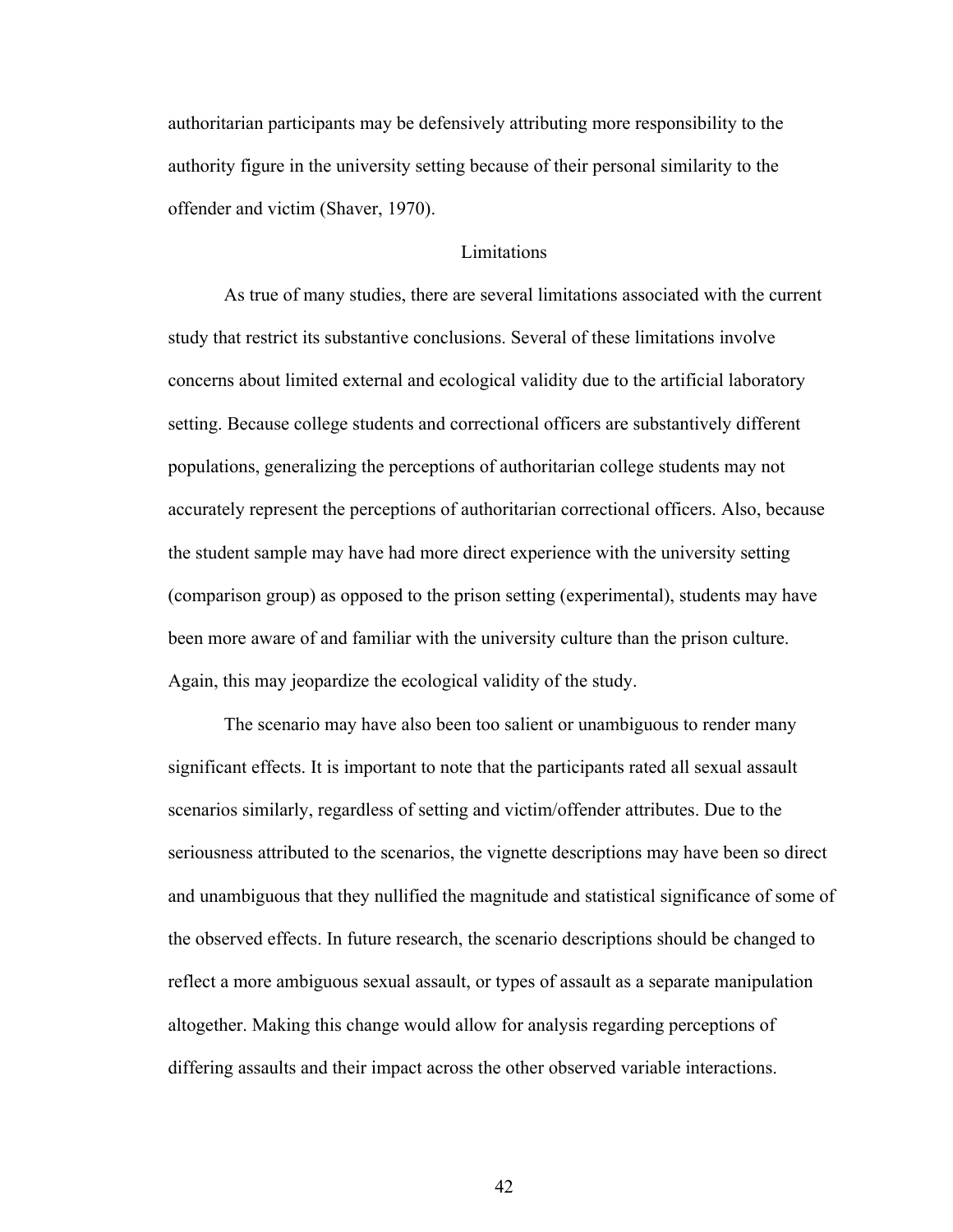Further, the consensual nature of the offense was somewhat ambiguous as well, reflecting a more realistic portrayal of sexual assaults that may occur in institutional settings. Future research may also consider the different perceptions associated with coerced (non-forced) sex and physically forced sex combined with offense setting and victim's gender. This inquiry may render different results with regard to perceptions of victims and offenders.

Questions in the final survey should be revisited to strengthen the internal validity of the results. While questions regarding reporting and attributions of responsibility seemed to be direct, previous literature suggests that use of terms such as "blame" and "responsibility" should not be used interchangeably (Rye, Greatrix, & Enright, 2006; Jensen & Gutek, 1982). Asking questions to clearly differentiate between perceptions of these concepts would be useful for comprehensively understanding attributions toward victims. In addition to these items, more items relating to the overall perceptions of offenders should be analyzed for a more complete understanding not only of authority status, but also the acceptability of the offender's actions and their perceived authority status as opposed to strict conditional assignment.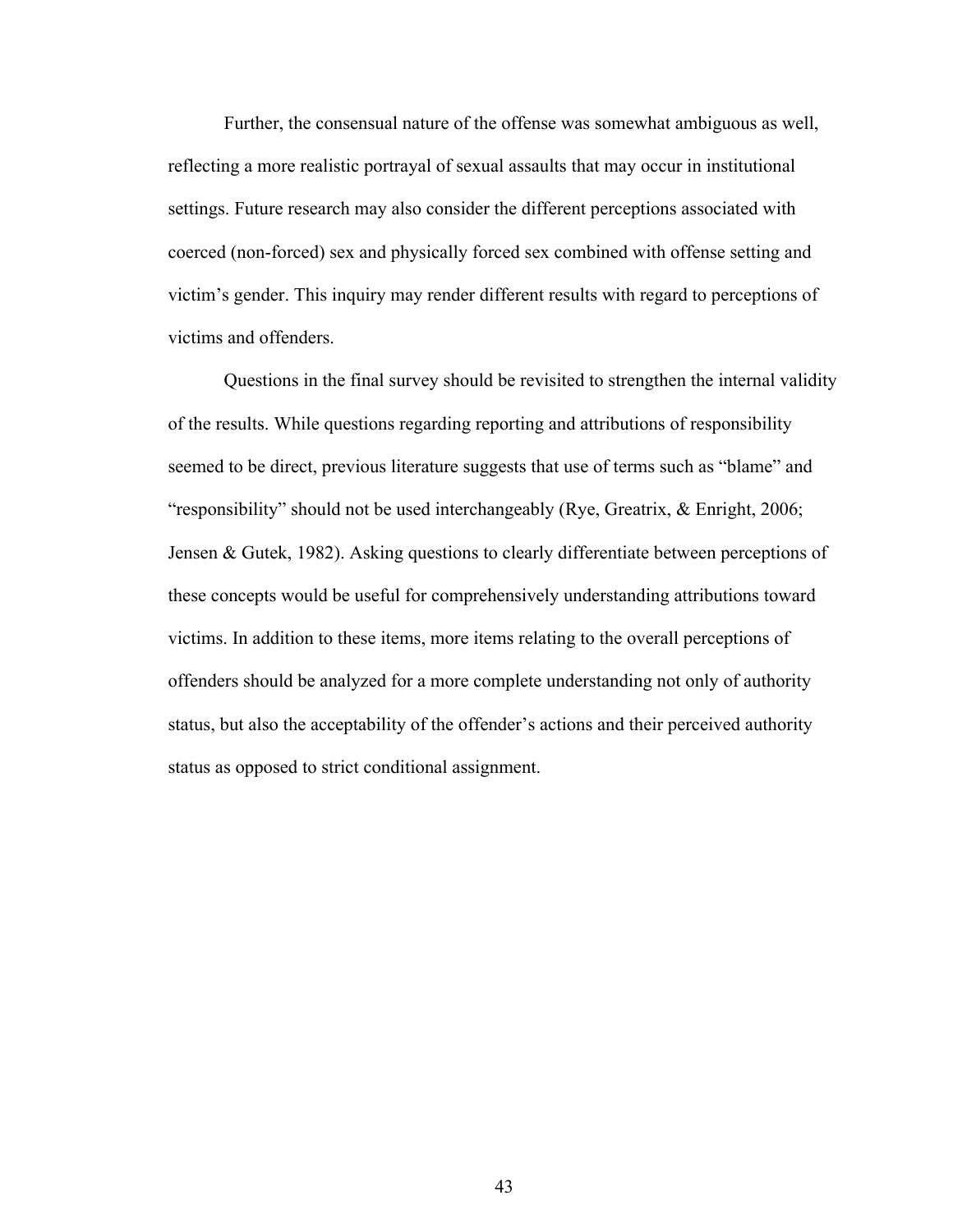#### CHAPTER 7

### **CONCLUSION**

Considering the results of the current study, it is important to note many of the findings regarding perceptions of victims and offenders of sexual assaults. The current study reflected a general belief pattern that assaults in the university setting were perceived as more serious and more report-worthy than assaults in the prison setting. This is problematic for prison policy implementation. The Prison Rape Elimination Act of 2003 is intended to protect inmates from sexual assaults; however, the individuals perceiving victims of sexual assault (often of a highly authoritarian nature) do not necessarily perceive the assaulted inmates as victims (Cornahan & MacFarland, 2007). Gender stereotypes and popularized notions of what "prison rape" looks like may contribute to the differences in attributions of responsibility. PREA does not consider these perceptions, and further, misunderstands the concepts of victimization, coercion, power dynamics, gender differences amongst inmates, and limitations in reporting victimization in highly stratified institutions like prisons.

### Critique of the Prison Rape Elimination Act

The Prison Rape Elimination Act of 2003 has various deficits that limit its overall execution and effectiveness. The previous literature highlights why perceptions of victims and offenders are important, and thus, illustrate where the limitations of PREA exist. The following section will articulate, in particular, deficits in the policy intended to address sexual victimization in prisons.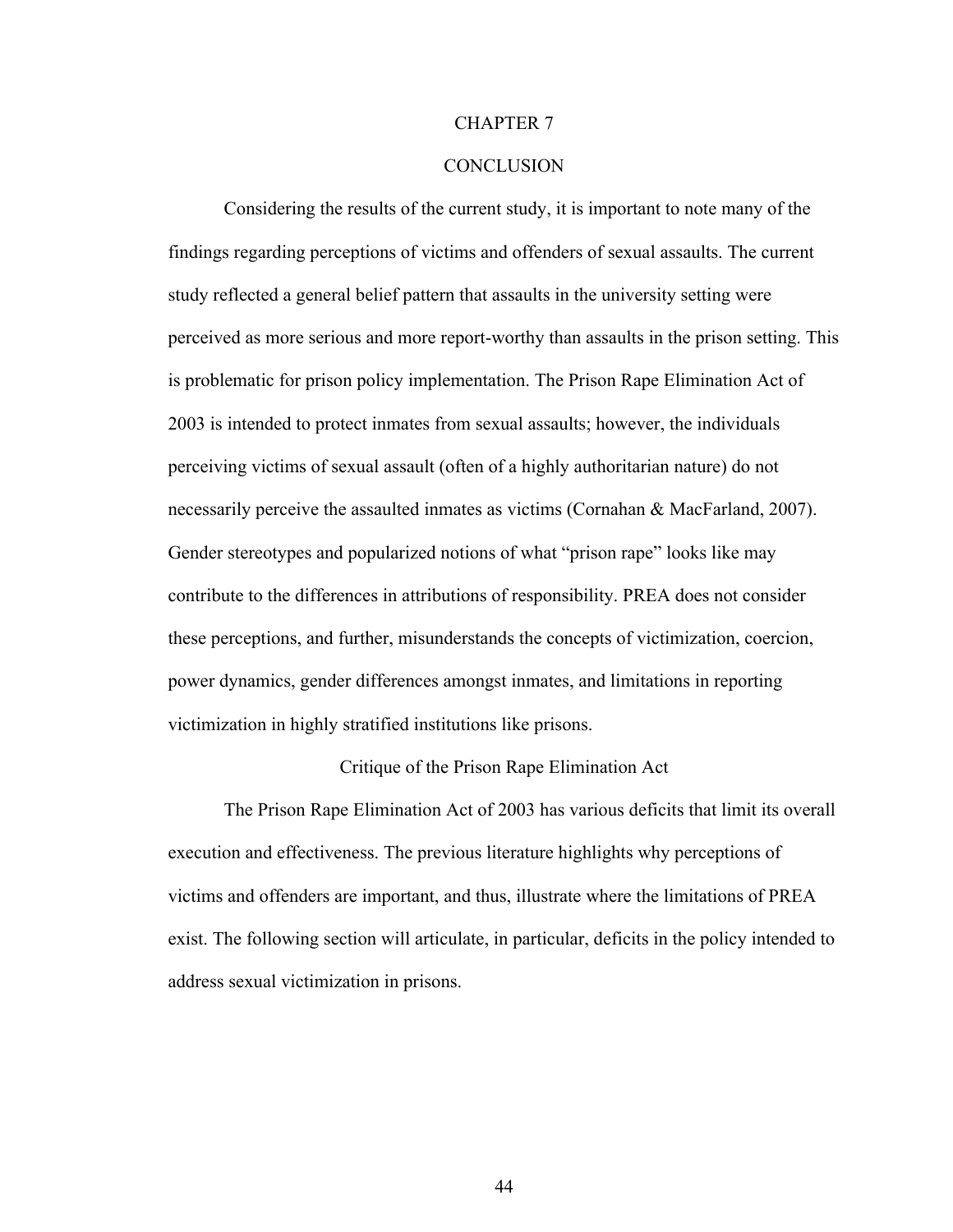#### 1) Assumption of Demographic Neutrality

A primary limitation of PREA is the assumption that all inmates' experiences are similar. This lack of distinction between unique groups and populations limits not only the effectiveness of the federal policy, but also the comprehensive analysis needed in the academic literature. Various demographic characters, such as inmate gender, sex, age, correctional setting type (police custody, mental health facility, jail, prison, etc.), correctional location (state/federal, rural/urban), and the interplay of all factors combined influence the unique factors that construct the confinement culture. While confinement, as an idea, is easily generalizable, the differing demographic characteristics within each facility/element of confinement make demographic-neutral policies such as PREA difficult to consistently and effectively enforce. This also facilitates the use of inherent biases within the application/enforcement process. With further training, biases derived from the individuals enforcing the policy based on sexism, homophobia, age, mental health status, etc. may not be so heavily emphasized.

2) PREA Training: Understanding Who is Protected and the Role of Staff Enforcement

While identifying sexual acts in correctional settings might seem simple, the definitions established by PREA mystify who is under the protection of PREA, how PREA is to be implemented, and how those implementing the policy should address issues of sexual violence. Training for "confinement" staff is not standardized by the federal policy, and allows states to determine the extent of said training and how often training takes place. Training is required to happen "periodically" (117 STAT. 976), which can be interpreted in a vast number of ways. Training may or may not discuss psychological consequences of sexual victimization, differences in exhibiting and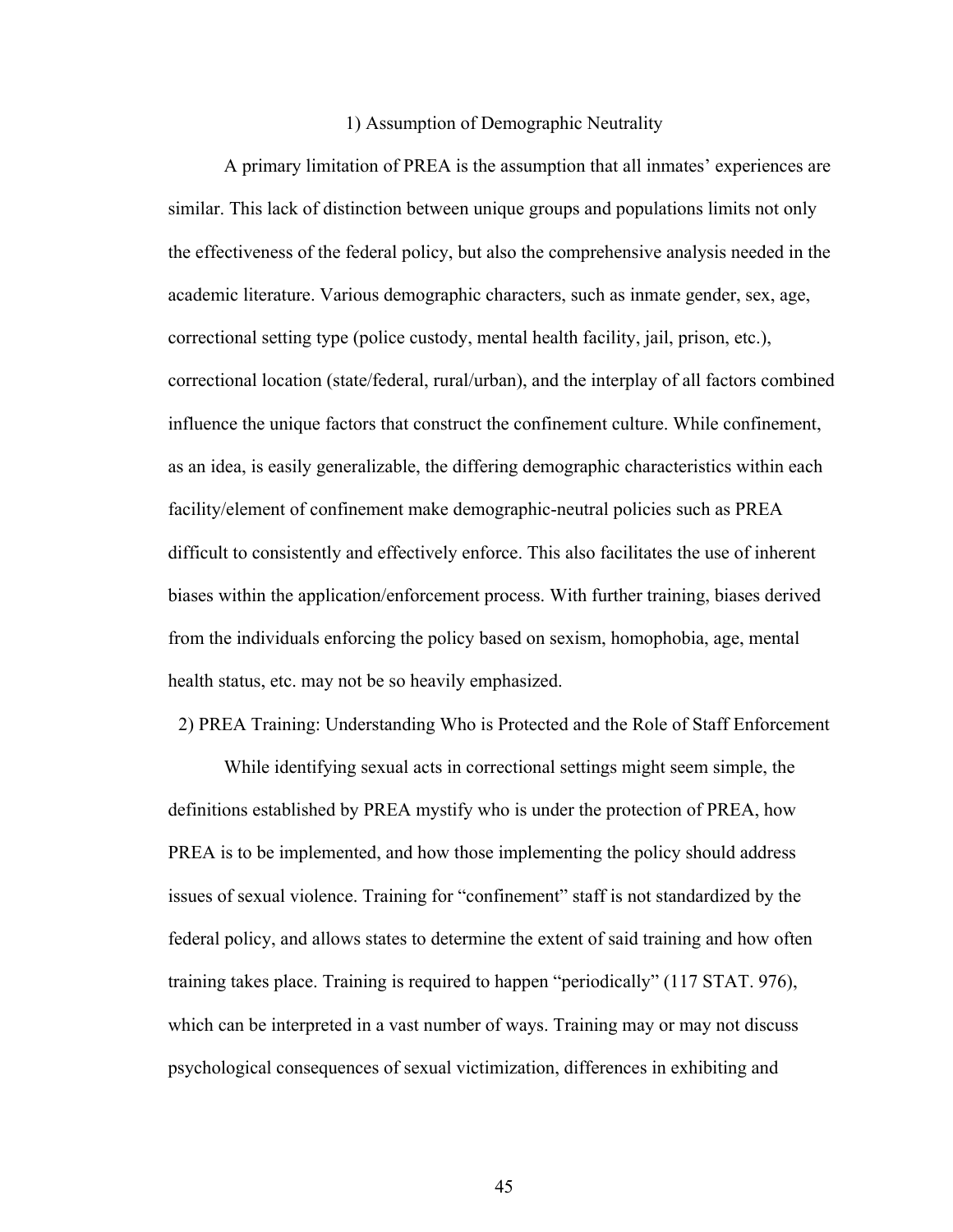manifesting signs of victimization based on gender and age differences, and what it means for individuals in a temporary or permanent confined setting to develop a victim identity – all essential components of enforcing the federally-mandated "prevention, investigation, and punishment of prison rape" on behalf of correctional staff (117 STAT. 976).

Staff accountability is also inconsistently defined and enforced. According to PREA language, correctional staff are required to actively "prevent, investigate, and punish" those who engage in prison rape. While identifying blatant physical assaults might seem obvious, understanding cultural differences, namely between men's and women's prisons, would increase the likelihood of identifying coerced physical assaults and consensual sex acts. Without proper training, it may be difficult for correctional officers to identify said actions, and thus, difficult to enforce the correctional staff accountability standards of "deliberate indifference to the substantial risk of sexual assault" (PREA, 2003).

#### 3) Federal Expectations and State Influence

PREA excuses custodial, medical, and health care personnel from actions considered sexually inappropriate (such as fondling or penetrating an inmate's physical body for medical purposes). While this verbiage is noted in the federal policy, state policy can amend this language by adding clauses that somewhat change the original intention of the federal policy. For example, Nevada state law only defines voluntary sexual conduct in prisons and does not address involuntary sexual conduct. Interestingly, inmates cannot technically "consent" to sexual conduct while incarcerated due to prison policies, and because Nevada law does not distinguish between consensual and coerced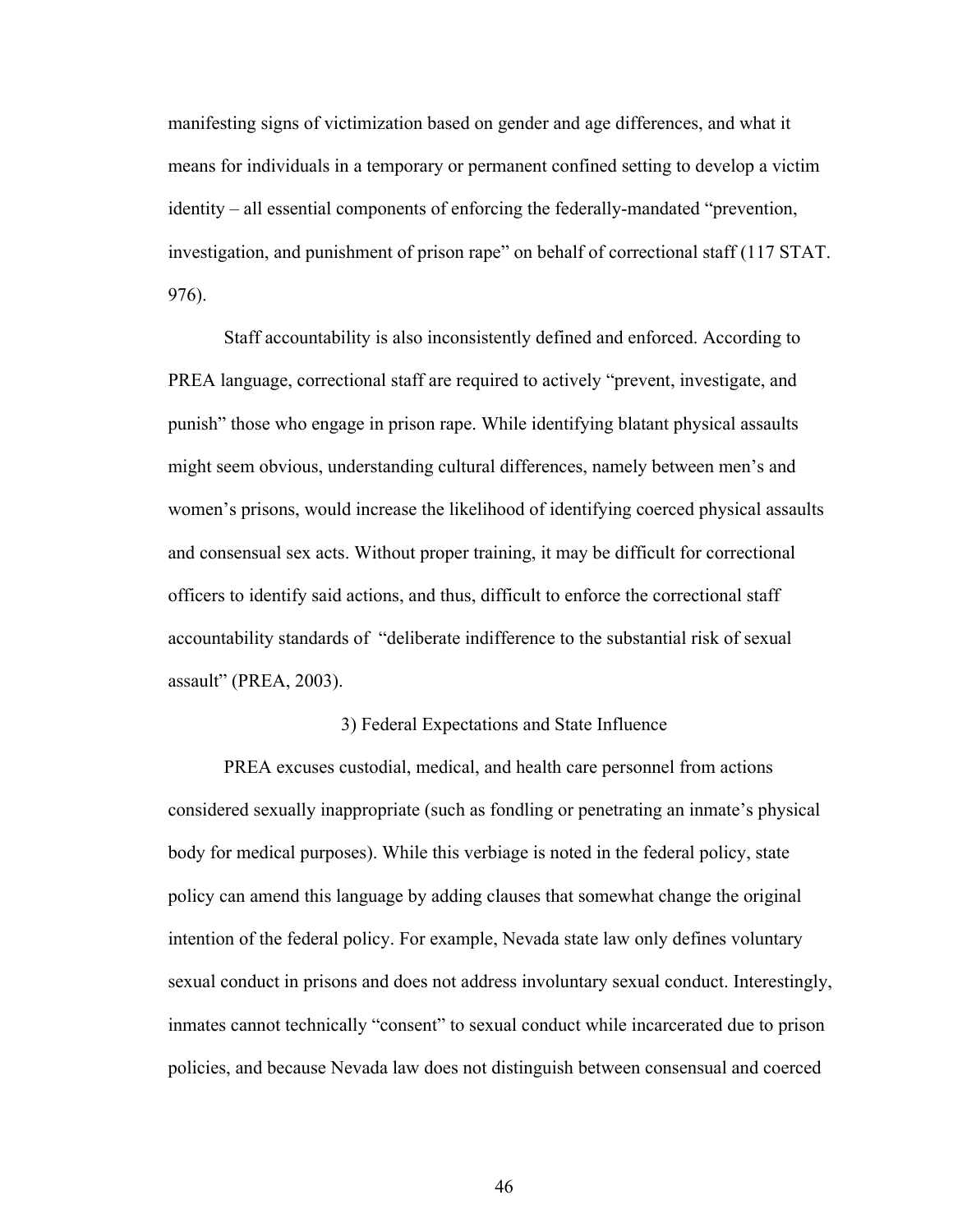sex, this creates a great amount of discretion on behalf of the correctional officers administering disciplinary action in these cases.

The NRS 212.187 statute further notes that "[voluntary sexual conduct] does not include acts of a person who has custody of a prisoner or an employee of the institution in which the prisoner is confined that are performed to carry out the necessary duties of such a person or employee." This is language present in Nevada law, but not PREA. Although the intent of the statute appears to condemn correctional staff from committing these voluntary acts with inmates and protect them from allegations of sexual abuse, this verbiage opens a metaphorical door for abuse of power and misconduct. This is an issue primarily in women's prisons.

4) Bureau of Justice Statistics Sampling and Data Collection

PREA federally mandates the Bureau of Justice Statistics conduct an annual research project on the prevalence of prison rape in the United States. The mandated research methodology specifies that a "random sample of no less than 10% of all federal, state, and county prisons, and a representative sample of municipal prisons" (117 STAT. 975) must be surveyed every year to gauge who is being victimized and the rate at which victimization is occurring.

Based on the PREA definition of "prison", a representative sample of surveyed facilities must include secured mental health facilities and juvenile care facilities (not necessarily secured, correctional facilities). Based on this idea, BJS should include these entities in their sampling frame, yet BJS only openly reports statistics on prisons and jails. This phenomenon suggests an inconsistency regarding which facilities are to be surveyed and how the dissonance between definitions may skew the annual report.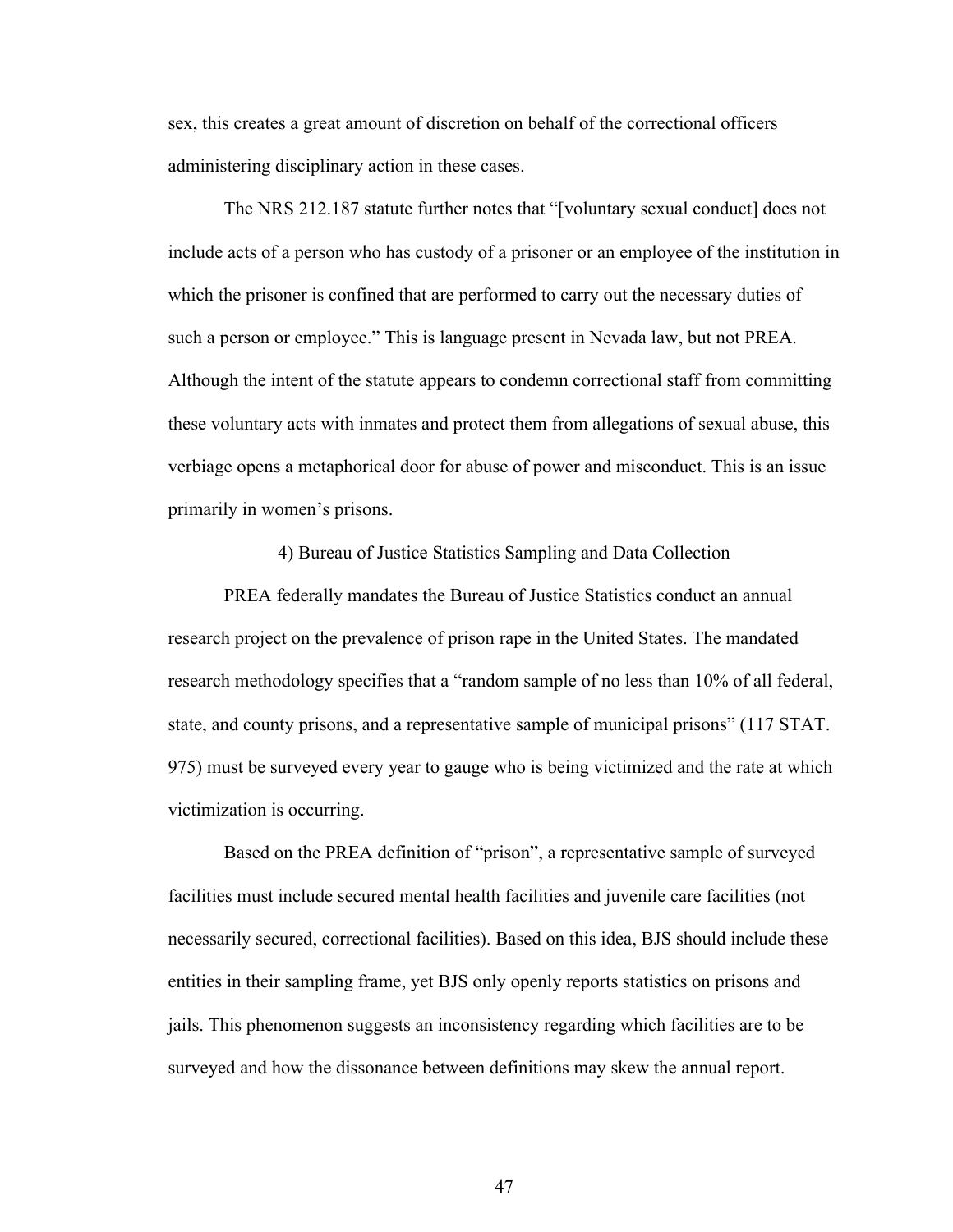Secondly, the likelihood of reporting any type of crime, especially personal crimes such as sexual assaults, is a general limitation of research (Wong & Van de Schoot, 2012; Fitzgerald, Swan & Fischer, 1995; Jensen & Gutek, 1982). Considering this, and combining this idea with the unique cultures in men's and women's prisons, many inmates will never report their victimization due to fear of retaliation from the perpetrator (i.e. another inmate or an authority figure) or fear of further targeting (Wong & Van de Schoot, 2012; Struckman-Johnson & Struckman-Johnson, 2002). The language of PREA and the methodology of the BJS assume inmates' willingness to report. BJS addresses this issue in their annual reports by suggesting that individuals who do not report and individuals who over report will 'balance out' so to say –overall, providing a somewhat accurate prevalence rate of sexual victimization in prisons. This is a highly problematic assumption; BJS researchers are essentially speculating that there are an equal number of individuals not reporting and over-reporting, and that these instances explain substantively similar phenomena - potentially skewing the annual results.

### Future Research Directions

Because previous research has assessed perceptions of victims and offenders in terms of singular characteristics, it is important to recognize that the current study discusses the interactions of gender (participant and hypothetical victim), setting of offense, and perceivers' levels of authoritarianism. Future research might explore the perceptions of individuals based on high risk factors for sexual assault in the prison setting (i.e. sexual orientation, sexual identity, gender identity, etc.). This may shed light on perceptions of not only men and women as victims and offenders, but also individuals that identify as transgender, agender, intergender, etc. Further, future research might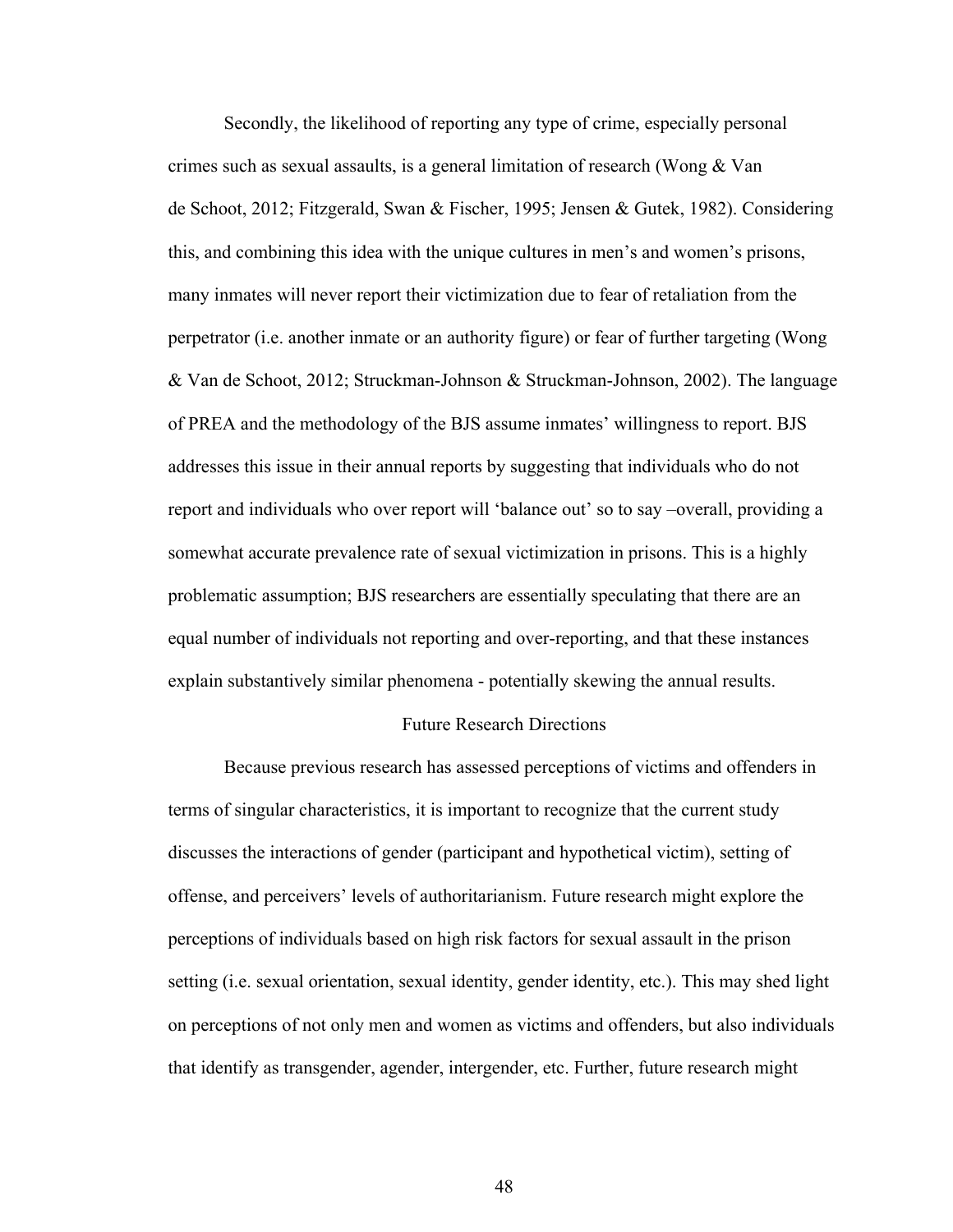explore these factors while incorporating authoritarian perceptions of these groups. This, in turn, may expand the understanding of demographic characteristics, like sexual and gender identity, as more continuous rather than dichotomous variables.

Further research is needed in the area of correctional policy, correctional officer training, and real-world perceptions of inmates who have been victimized. While a limitation of the current study is its artificiality, follow-up research might explore the perceptions of correctional officers and inmates with regard to sexual assault. This would provide stronger external and ecological validity while providing evidence of policy and training effectiveness, or lack thereof.

An additional direction for future research would include exploring the similarities and differences amongst similar institutionalized cultures, such as the prison, police, military, and educational cultures. While these cultures may have different purposes, the institutional attitudes and functionality may overlap in various areas – especially with regard to authoritarianism. Sexual victimization in these cultures, as shown in the current project, may be perceived differently based upon the institution. These comparisons and contrasts may articulate a more modern version of Goffman's idea of institutionalization – that while some institutions are condemned in American society, others are glorified. These differing institutional frameworks should be examined, and cross-referenced, for a more complete understanding of institutionalization.

#### Summary

While PREA research methodology is not perfect, PREA does attempt to shed light on the severity of sexual assaults in U.S. correctional facilities. Although academic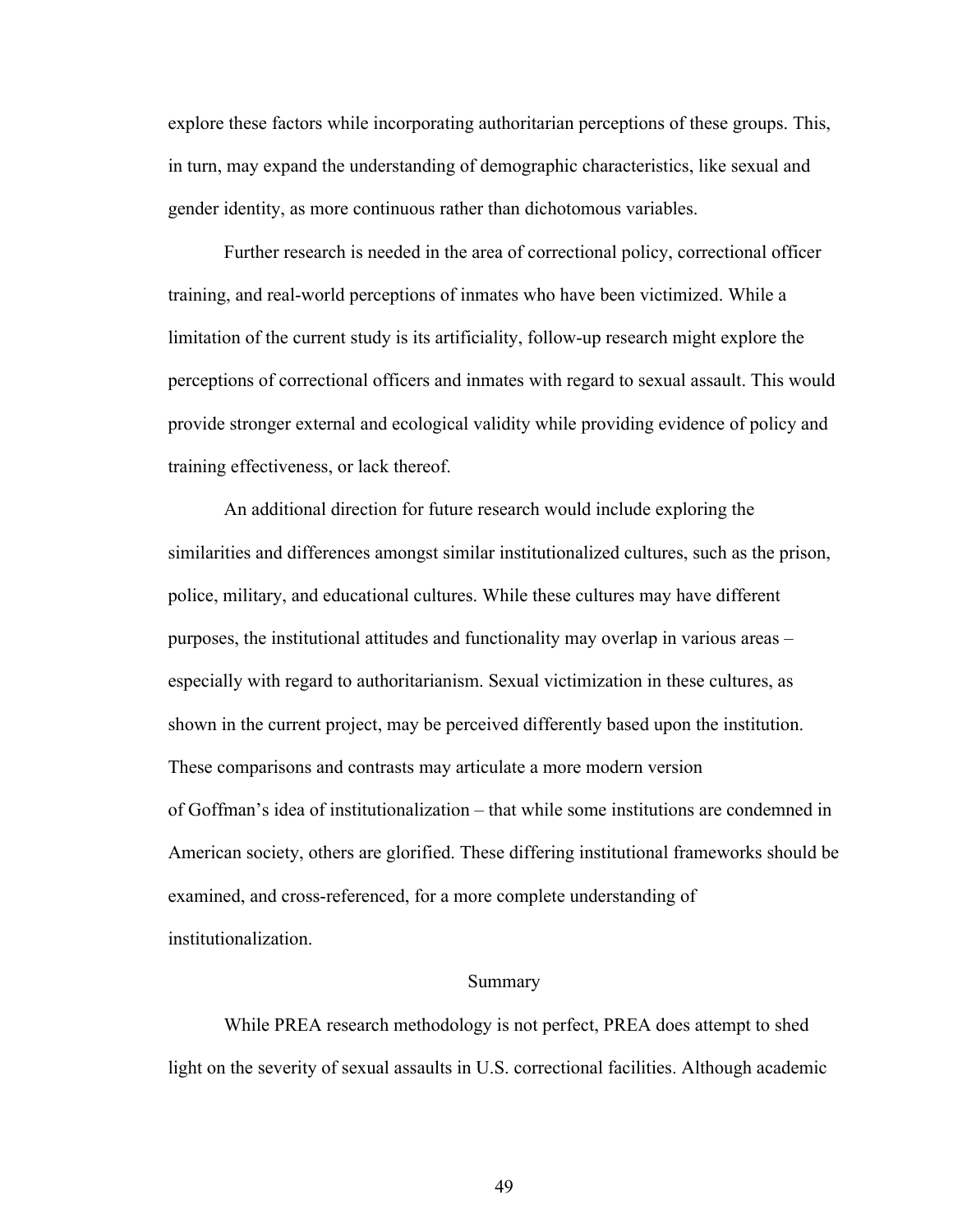literature is, for the most part, unable to identify effective PREA programs versus ineffective programs, the current research project suggests that perceptions of victims and offenders is important when considering sexual assault policy implementation. PREA must be amended to consider the impact of correctional officer training and how authoritarian attitudes may interfere with effective policy implementation.

Based on the findings within the current project, it is clear that perceptions of offenders and victims differ based on demographic and situational characteristics. Keeping this in mind, it is important to note that while PREA appears to apply to all "confined" individuals equally, many inmates are not protected by the federal policy and live within a reality of fear and withdrawal because of this lack of protection. Sexual victimization in institutionalized settings renders severe physical and psychological consequences, and while the prison culture perpetuates such phenomena, this should be neither the expectation nor the standard of the U.S. correctional system. These ideas should be further explored and documented.

Future research should focus heavily on not only male and female groups, but groups that may not clearly fit into dichotomous categories. These groups should be studied in the field to gain more generalizable information about correctional officer perceptions and inmates' experiences. Further, future research should examine correctional officer perceptions of sexual assaults more closely with regard to enforcing policies. Focusing on conducting research that speaks not only to attitudes of certain groups, but also the behavior that follows from those attitudes is needed with regard to correctional officer treatment of sex crime victims in prison. This would, in turn, inform correctional policy and reinforce the need for extensive correctional officer training.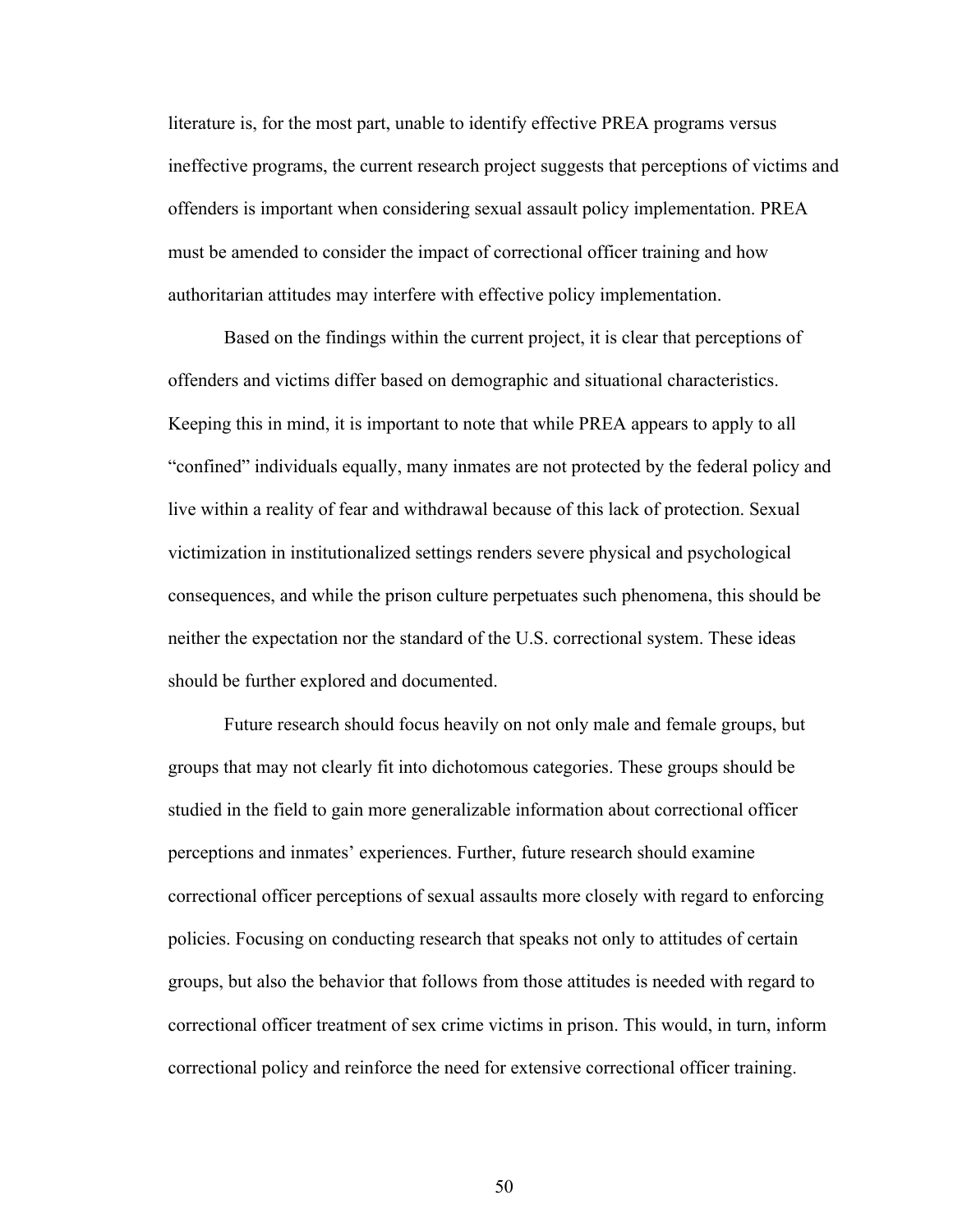Policy implications to be derived from this research include amendments to current PREA language implementing training and education standards for correctional staff. Staff should be educated about gender differences in the prison environment, psychological consequences of imprisonment, what it means to identify as a victim – especially in an environment such as prison. Further, acknowledging gender differences in correctional staff training regarding the likelihood of abusive histories, familial relationships, and the psychological consequences of victimization, may help correctional staff better understand the inmate culture and incidents of sexual abuse in prisons.

More comprehensive and consistent training for correctional staff would ultimately facilitate greater access to justice for sexually victimized inmates. The standard of U.S. incarceration should not encompass fear of victimization while being incarcerated. Considering rates and types of victimization in U.S. prisons (Struckman-Johnson & Struckman-Johnson, 2006), training correctional officers to recognize signs of sexual coercion, victimization, and how these phenomena occur may provide a more complete understanding of the issue and a safer environment for inmates.

While the impact of such assaults may appear limited to the prison environment, many inmates will inevitably be returned to the community. Sexual victimization in men and women's prisons ultimately impacts the community on multiple levels; Public health and mental health are compromised by the victimization of inmates in the U.S. prison system (Freudenberg, 2001). Many of these individuals with experiences of sexual victimization while incarcerated will return to the community with various physical and psychological ailments – compromising the likelihood of success during the re-entry process and the well-being of the community. Sexual victimization in U.S. prisons is a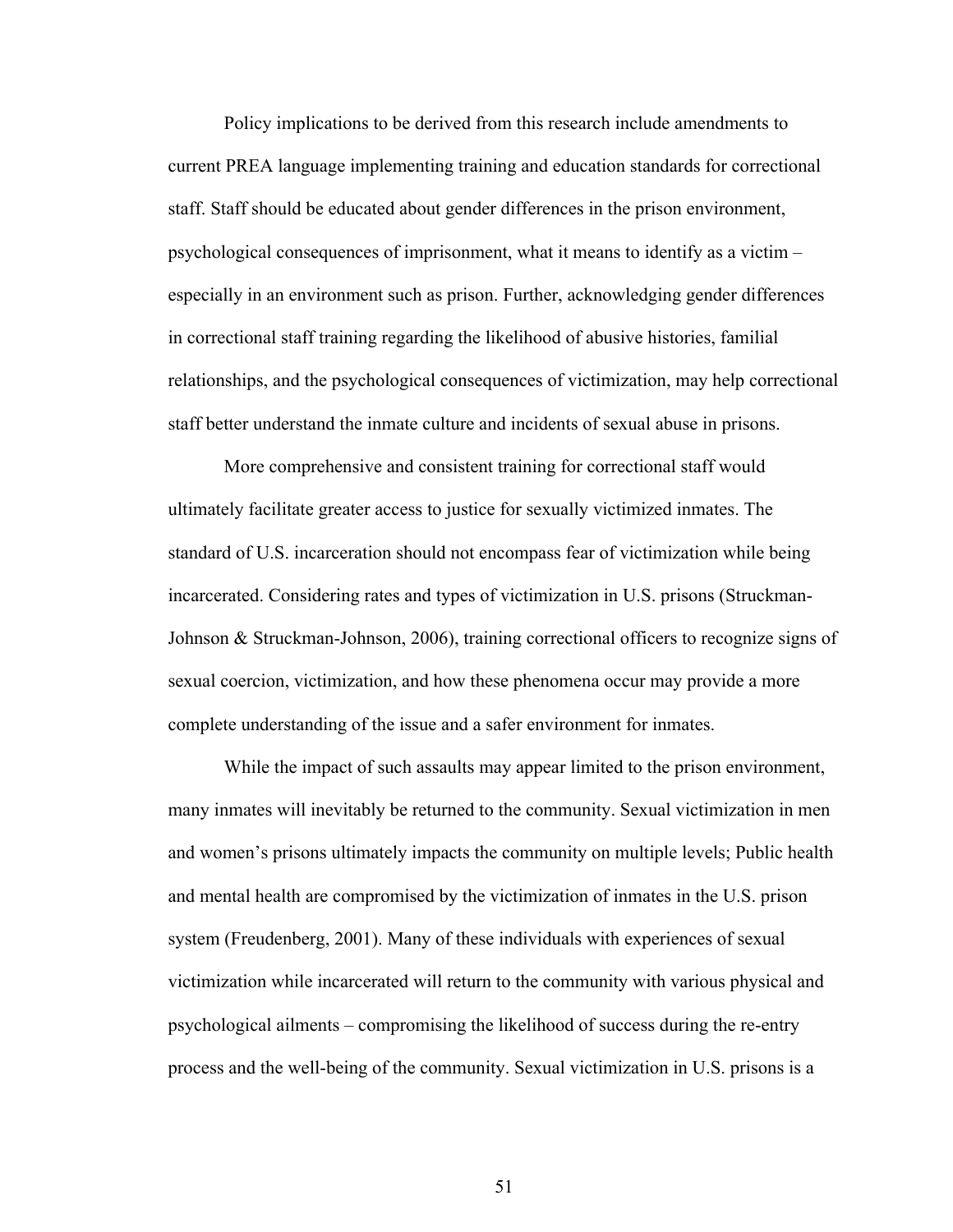critical area of research, with implications impacting the prison culture, our incarcerated population, and the community at large.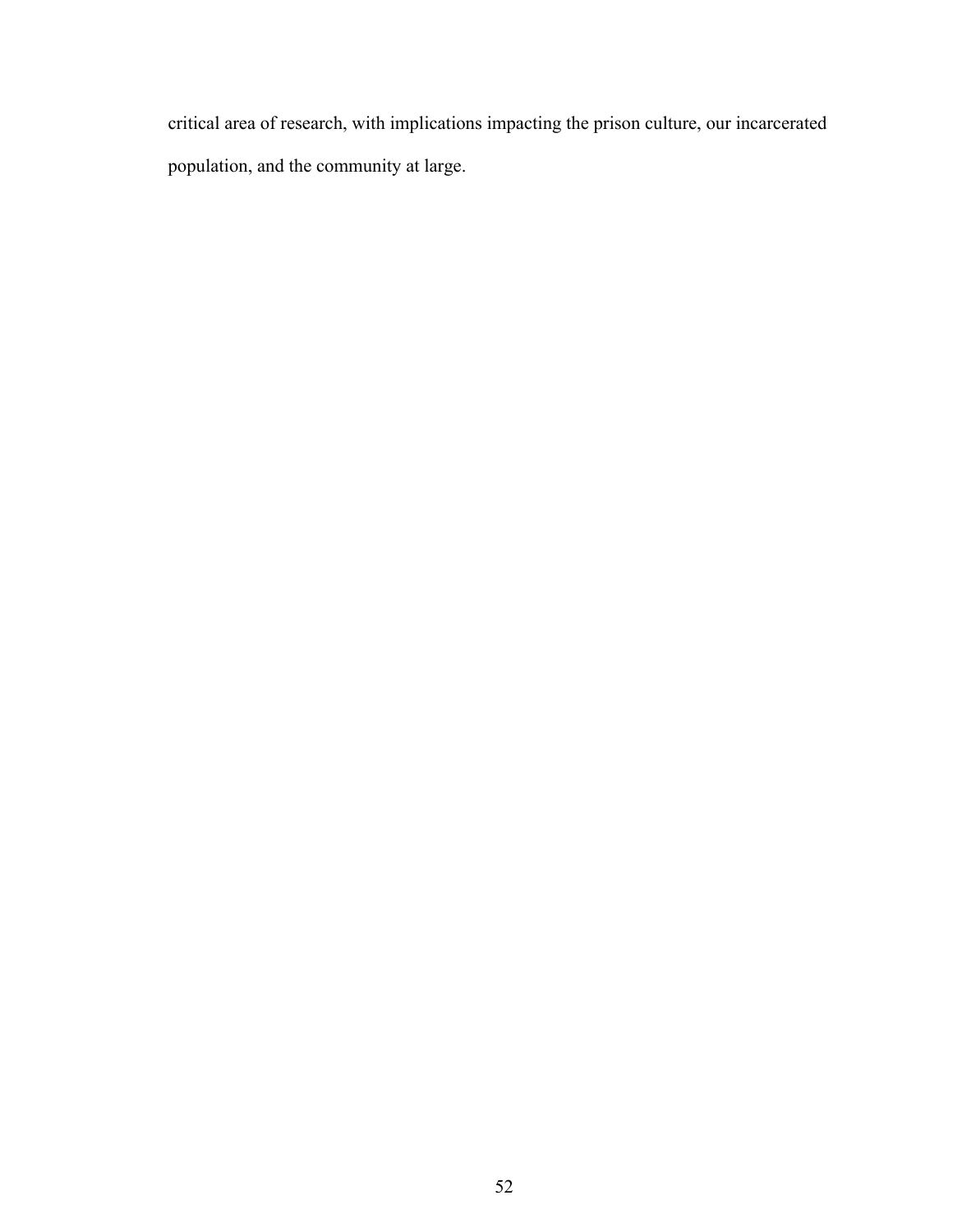# APPENDIX A

# Authoritarianism (Social Issues) Survey

This survey measures general public opinion concerning a variety of social issues. You will probably find that you agree with some of the statements and disagree with others, to varying extents. Please indicate your reaction according to the following scale:

Write the number in the space provided next to each question:

- 1 if you very strongly disagree 5 if you slightly agree
- 2 if you strongly disagree 6 if you strongly agree
- -
- 
- 3 if you slightly disagree 7 if you very strongly agree
- 4 if you feel you are undecided

The way things are going in this country, it's going to take a lot of "strong" medicine" to straighten out the troublemakers, criminals, and perverts.

2. \_\_\_\_\_ It is wonderful that young people today have greater freedom to protest against things they don't like and to "do their own thing."

3. \_\_\_\_\_ It is always a better to trust the judgment of the proper authorities in government and religion than to listen to the noisy rebel-rousers in our society, who are trying to create doubt in people's minds.

4. \_\_\_\_\_ People should pay less attention to the Bible and other old traditional forms of religious guidance, and instead develop their own personal standards of what is moral and immoral.

5. \_\_\_\_\_ It would be best for everyone if the proper authorities censored magazines and movies, and the internet, to keep trashy material away from the youth.

6. \_\_\_\_\_ It may be considered old-fashioned by some, but having a decent, respectable appearance is still the mark of a gentleman, and especially a lady.

7. \_\_\_\_\_ The sooner we get rid of the traditional family structure where the father is the head of the family and the children are taught to obey authority automatically, the better. The old-fashioned way has a lot wrong with it.

8. There is nothing wrong with premarital sexual intercourse.

9. The facts on crime, sexual immorality, and the recent public disorders show we have to crack down harder on deviant groups and troublemakers if we are going to save our moral standards and preserve law and order.

10. There is nothing sick or immoral in somebody's being a homosexual.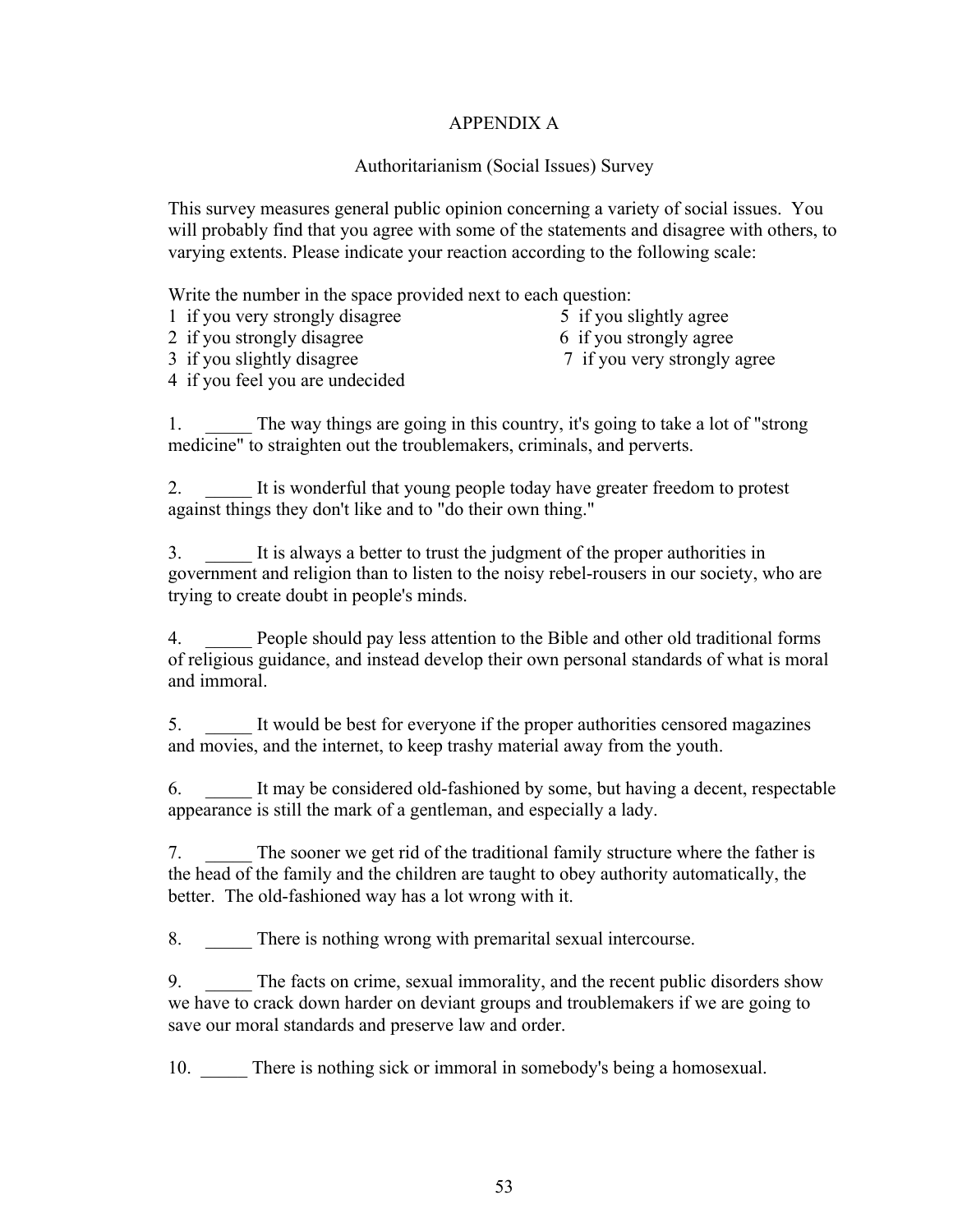11. It is important to protect fully the rights of radicals and deviants.

12. Obedience and respect for authority are the most important virtues children should learn.

13. Rules about being "well-mannered" and respectable are chains from the past, which we should question very thoroughly before accepting.

14. \_\_\_\_\_ Everyone has a right to his/her own life-style, religious beliefs, and sexual preferences, so long as it doesn't hurt others.

15. \_\_\_\_\_ "Free speech" means that people should even be allowed to make speeches and write books urging the overthrow of the government.

16. \_\_\_\_\_ Some of the worst people in our country nowadays are those who do not respect our flag, our leaders, and the normal way things are supposed to be done.

In these troubled times laws have to be enforced without mercy, especially when dealing with the agitators and revolutionaries who are stirring things up.

18. Atheists and others who have rebelled against the established religions are no doubt every bit as good as virtuous as those who attend church regularly.

19. \_\_\_\_\_ Young people sometimes get rebellious ideas, but as they grow up they ought to get over them and settle down.

20. The self-righteous "forces of law and order" threaten freedom in our country a lot more than most of the groups they claim are "radical" and "godless."

21. \_\_\_\_\_ The courts are right in being easy on drug users. Punishment would not do any good in cases like these.

22. \_\_\_\_\_ If a child starts becoming unconventional and disrespectful of authority, it is his parents' duty to get him back to the normal way.

23. \_\_\_\_\_ In the final analysis, the established authorities, like parents and our national leaders, generally turn out to be right about things, and all the protesters don't know what they're talking about.

24. \_\_\_\_\_ A lot of our rules regarding modesty and sexual behavior are just customs which are not necessarily any better or holier than those which other people follow.

25. There is absolutely nothing wrong with nudist camps.

26. \_\_\_\_\_ The real keys to the "good life" are obedience, discipline, and sticking to the straight and narrow.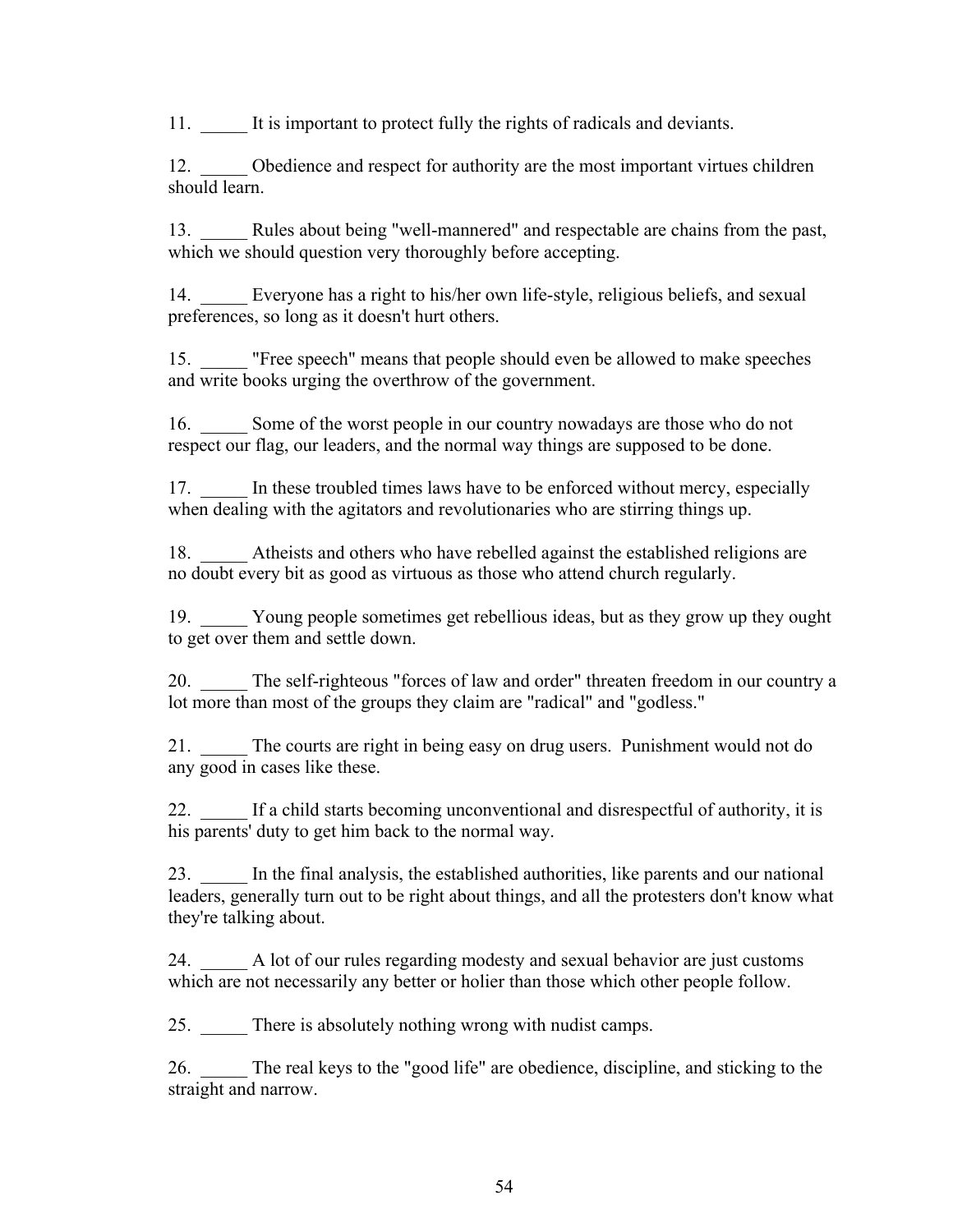27. \_\_\_\_\_ It is best to treat dissenters with leniency and an open mind, since new ideas are the lifeblood of progressive change.

28. The biggest threat to our freedom comes from those who are out to destroy religion, ridicule patriotism, corrupt the youth, and in general undermine our whole way of life.

29. Students in high school and university must be encouraged to challenge their parents' way, confront established authorities, and in general criticize the customs and traditions of society.

30. \_\_\_\_\_ One reason we have so many troublemakers in our society nowadays is that parents and other authorities have forgotten that good old-fashioned physical punishment is still one of the best ways to make people behave properly.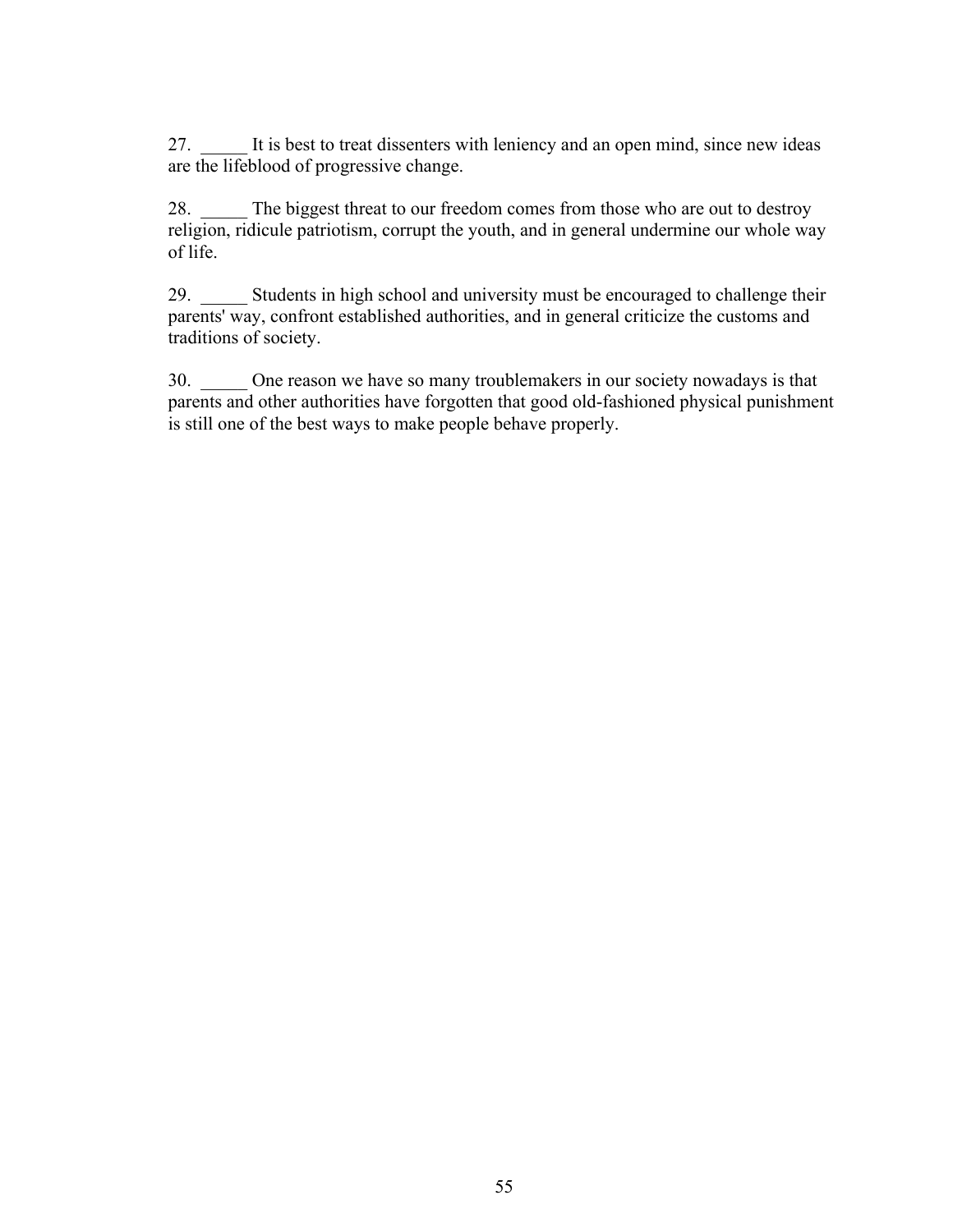## APPENDIX B

#### Just World Beliefs (JWB) Scale

# **Below you will find a series of statements. Please read each statement carefully and indicate whether you agree or disagree with each statement using the following scale.**

 1 2 3 4 5 6 7 strongly disagree strongly agree

- I've found that a person rarely deserves the reputation they have.
- Basically, the world is a just place.
- People who get "lucky breaks" have usually earned their good fortune.
- Careful drivers are just as likely to get hurt in traffic accidents as careless ones.
- It is a common occurrence for a guilty person to get off free in American courts.
- Students almost always deserve the grades they receive in school.
- People who keep in shape have little chance of suffering a heart attack.
- The political candidate who sticks up for their principles rarely gets elected.
- It is rare for an innocent person to be wrongly sent to jail.
- In professional sports, many fouls and infractions never get called by the referee.
- By and large, people deserve what they get.
- When parents punish their children, it is almost always for good reasons.
- Good deeds often go unnoticed and unrewarded.

\_\_\_\_\_ Although evil people may hold political power for a while, in the general course of history, good wins out.

- In almost any business or profession, people who do their job well rise to the top.
- American parents tend to overlook the most to admirable qualities in children.
- It is often impossible for a person to receive a fair trial in the United States.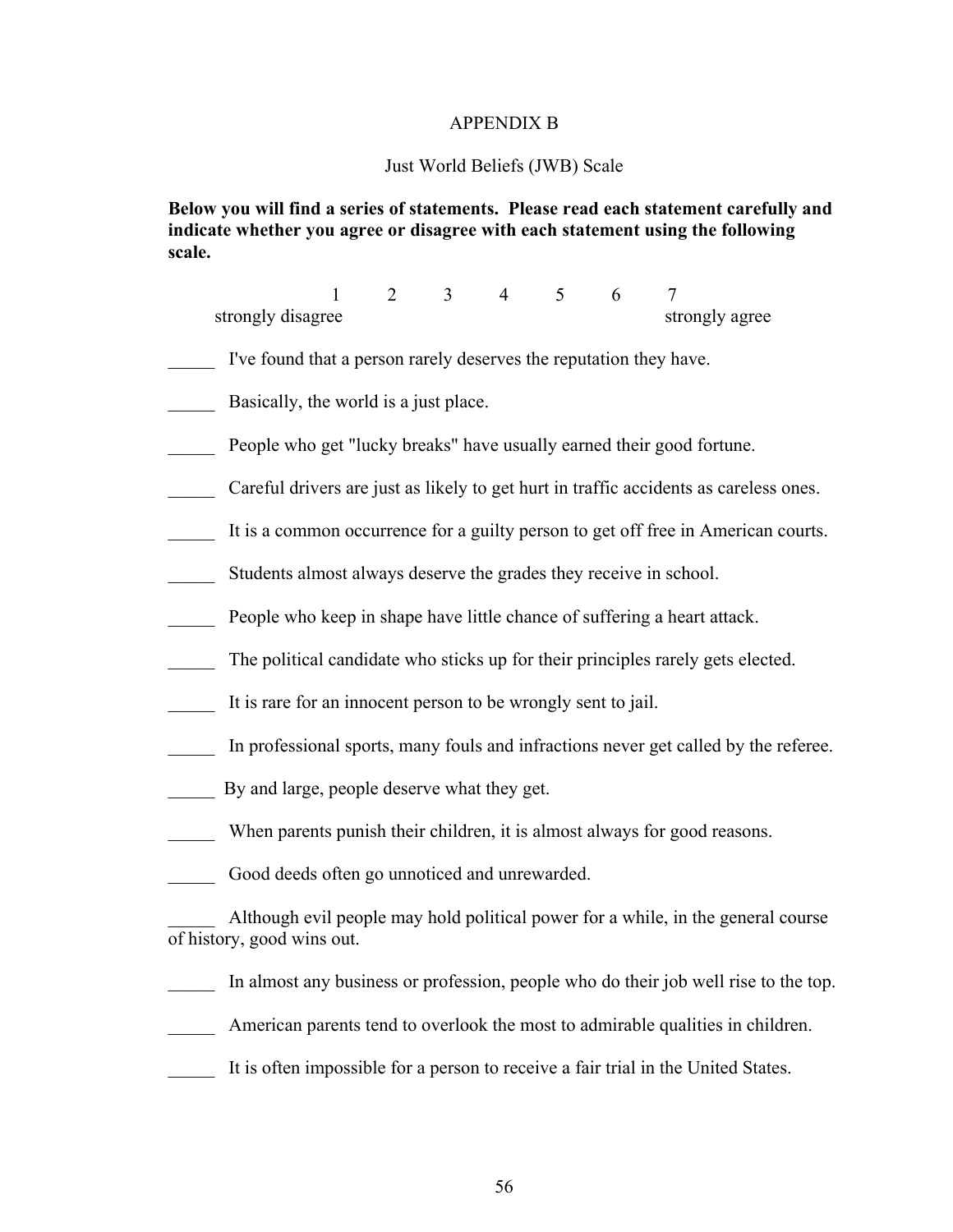- \_\_\_\_\_ People who meet with misfortune have often brought it on themselves.
- \_\_\_\_\_ Crime doesn't pay.
- \_\_\_\_\_ Many people suffer through absolutely no fault of their own.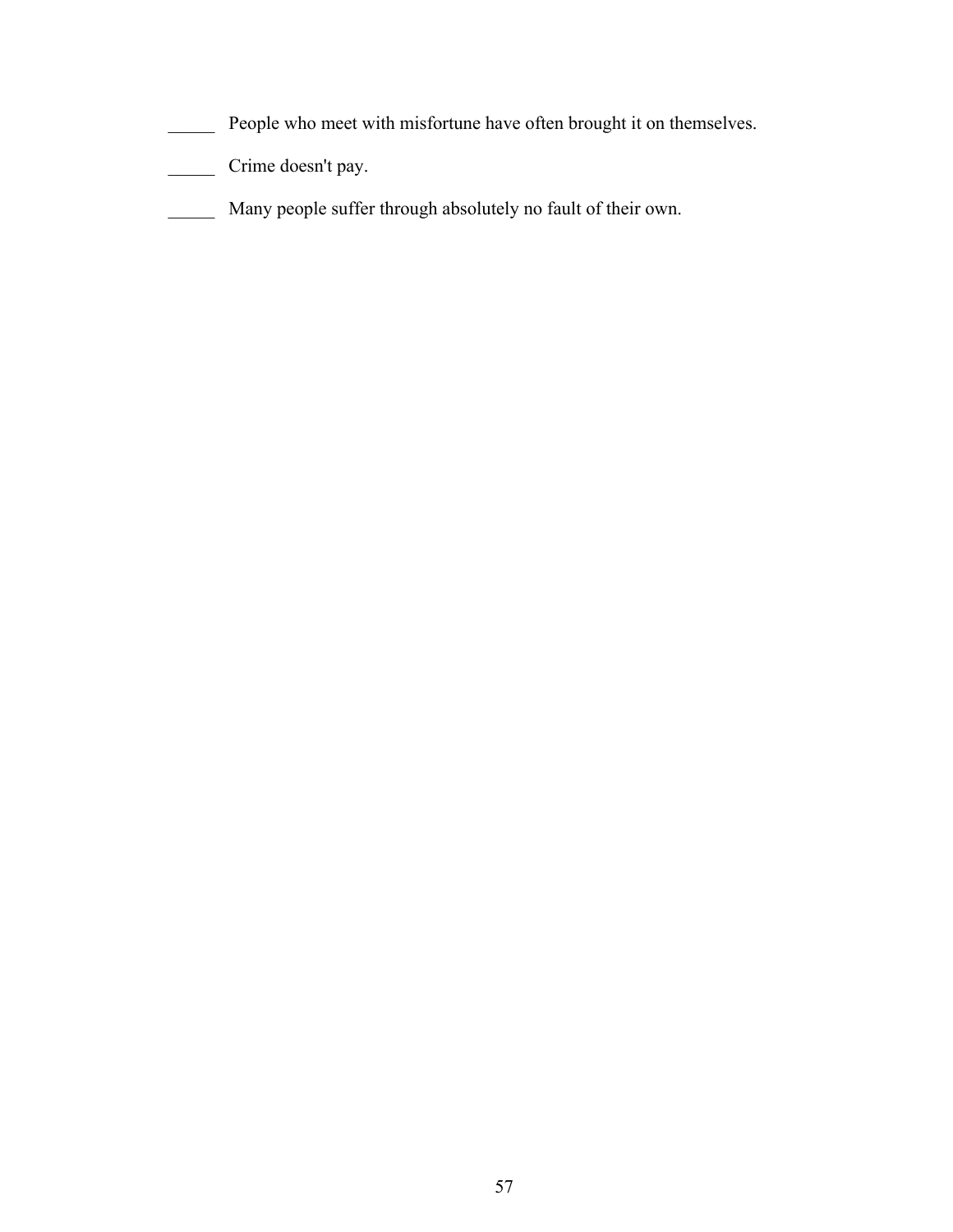## APPENDIX C

#### Final Survey

## **Please respond to the following items by circling the most appropriate answer.**

## **1. Where did the assault take place?**

Apartment Closet Laundry Room Bathroom Classroom Office

## **2. What was Taylor Johnson's gender?**

Male Female

#### **3. Who was the aggressor in the assault?**

Pilot Professor Student Inmate Politician Guard

**4. Do you believe Steve Davis should be formally charged with committing a crime?**

Yes No

# **On a scale of 1-7, please respond to the following items by circling the most appropriate answer.**

# **5. How serious was the assault that Steve Davis committed?**

(Not serious at all)  $1 \quad 2 \quad 3 \quad 4 \quad 5 \quad 6 \quad 7$  (Highly seriously) (Neutral)

### **6. How emotionally harmed was Taylor Johnson?**

(Not harmed at all) 1 2 3 4 5 6 7 (Seriously harmed) (Neutral)

## **7. How physically harmed was Taylor Johnson?**

(Not harmed at all)  $1 \quad 2 \quad 3 \quad 4 \quad 5 \quad 6 \quad 7$  (Seriously harmed) (Neutral)

#### **8. To what degree is the Taylor Johnson responsible for what happened?**

(Not responsible at all)  $1 \quad 2 \quad 3 \quad 4 \quad 5 \quad 6 \quad 7$  (Highly responsible) (Neutral)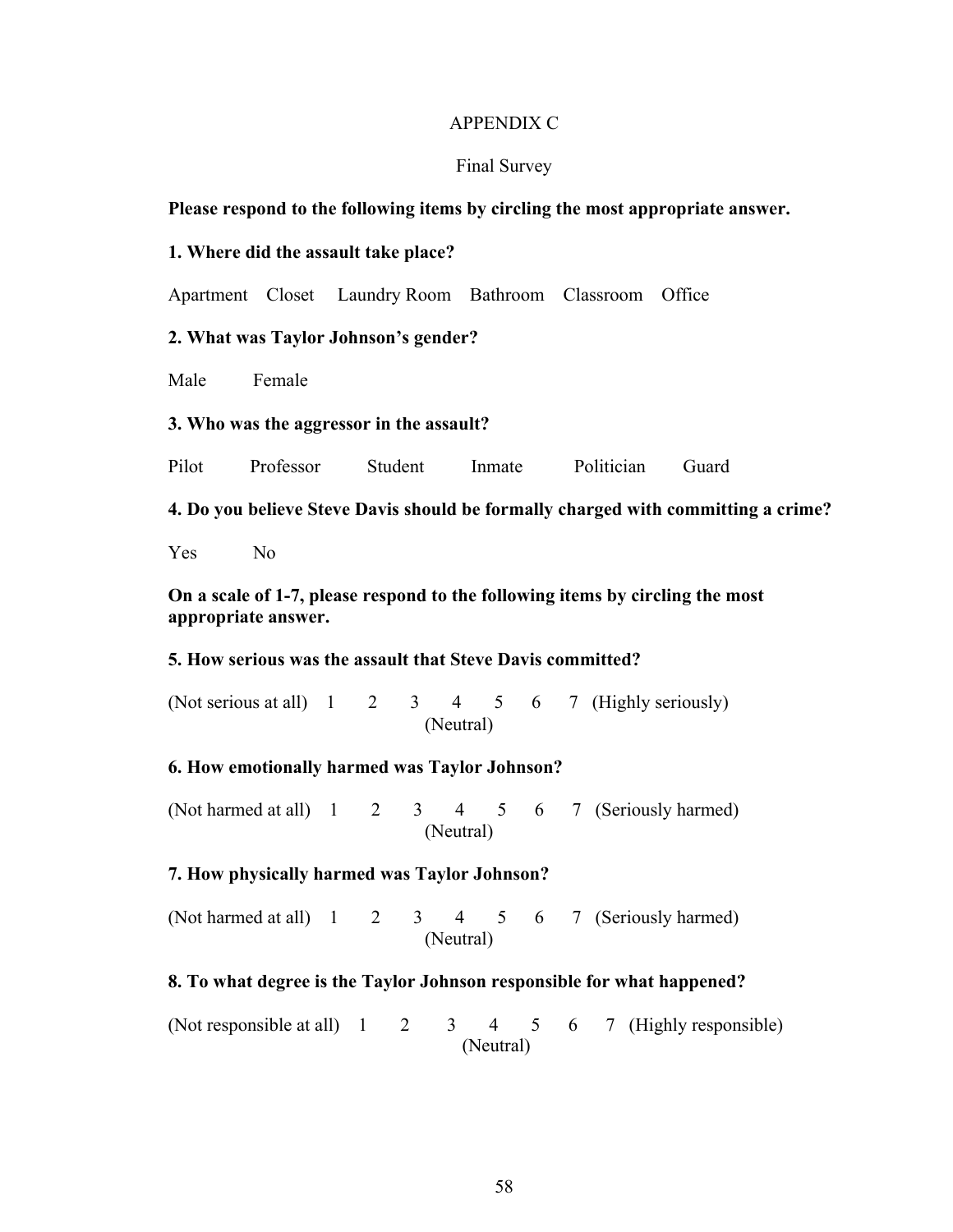# **9. How acceptable were Steve Davis's actions?**

(Not acceptable at all)  $1 \quad 2 \quad 3 \quad 4 \quad 5 \quad 6 \quad 7$  (Highly acceptable) (Neutral)

# **10. What level of authority does Steve Davis hold over Taylor Johnson?**

(No authority at all)  $1 \t2 \t3 \t4 \t5 \t6 \t7$  (High authority) (Neutral)

# **11. How likely is Taylor Johnson to contract a sexually transmitted disease?**

(No likely at all)  $1 \t2 \t3 \t4 \t5 \t6 \t7$  (Highly likely) (Neutral)

# **12. Steve Davis committed a crime against Taylor Johnson.**

(Strongly disagree) 1 2 3 4 5 6 7 (Strongly Agree) (Neutral)

# **13. Taylor Johnson is a victim of a crime.**

(Strongly disagree) 1 2 3 4 5 6 7 (Strongly Agree) (Neutral)

# **14. Steve Davis should be formally charged with committing a crime against Taylor Johnson.**

(Strongly disagree) 1 2 3 4 5 6 7 (Strongly Agree) (Neutral)

# **15. Taylor Johnson should report the incident to the proper authorities.**

(Strongly disagree) 1 2 3 4 5 6 7 (Strongly Agree) (Neutral)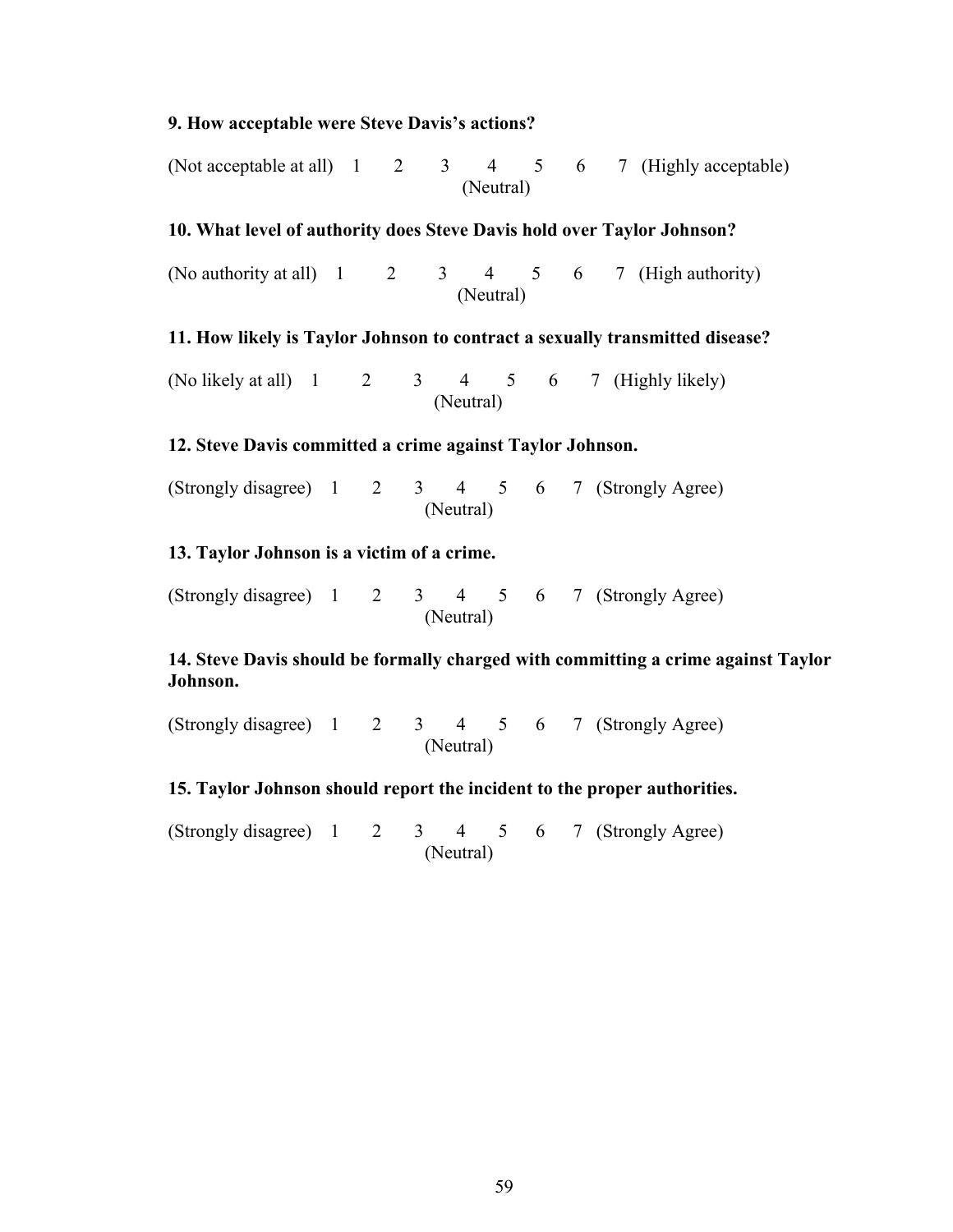## APPENDIX D

## Demographic Questionnaire

# **The following questionnaire will ask questions about you and your personal experiences. You are free to skip any question you do not wish to answer.**

1. Age: \_\_\_\_\_\_\_\_\_ 2. Gender: M F 3. Race/Ethnicity: Hispanic or Latino Black or African American \_\_\_\_\_ Caucasian \_\_\_\_\_ Asian \_\_\_\_\_ American Indian \_\_\_\_\_ Alaskan Native Pacific Islander Other (please specify:  $\qquad \qquad$ ) 4. Political Affiliation: \_\_\_\_\_ Democrat Republican \_\_\_\_\_ Independent \_\_\_\_\_ Libertarian Green Party \_\_\_\_\_ Other (please specify: \_\_\_\_\_\_\_\_\_\_\_\_\_\_\_\_\_\_) 5. Are you currently in a relationship? Yes No

5a. If yes, are you in a relationship with any of the following? (circle all that apply)

a. Fellow student

b. Co-worker in a similar work-related position as you

c. Someone in a position of authority over you (i.e. work supervisor, teacher, religious leader, etc.)

d. A person who is older than you by 5 years or more

e. None of the above categories apply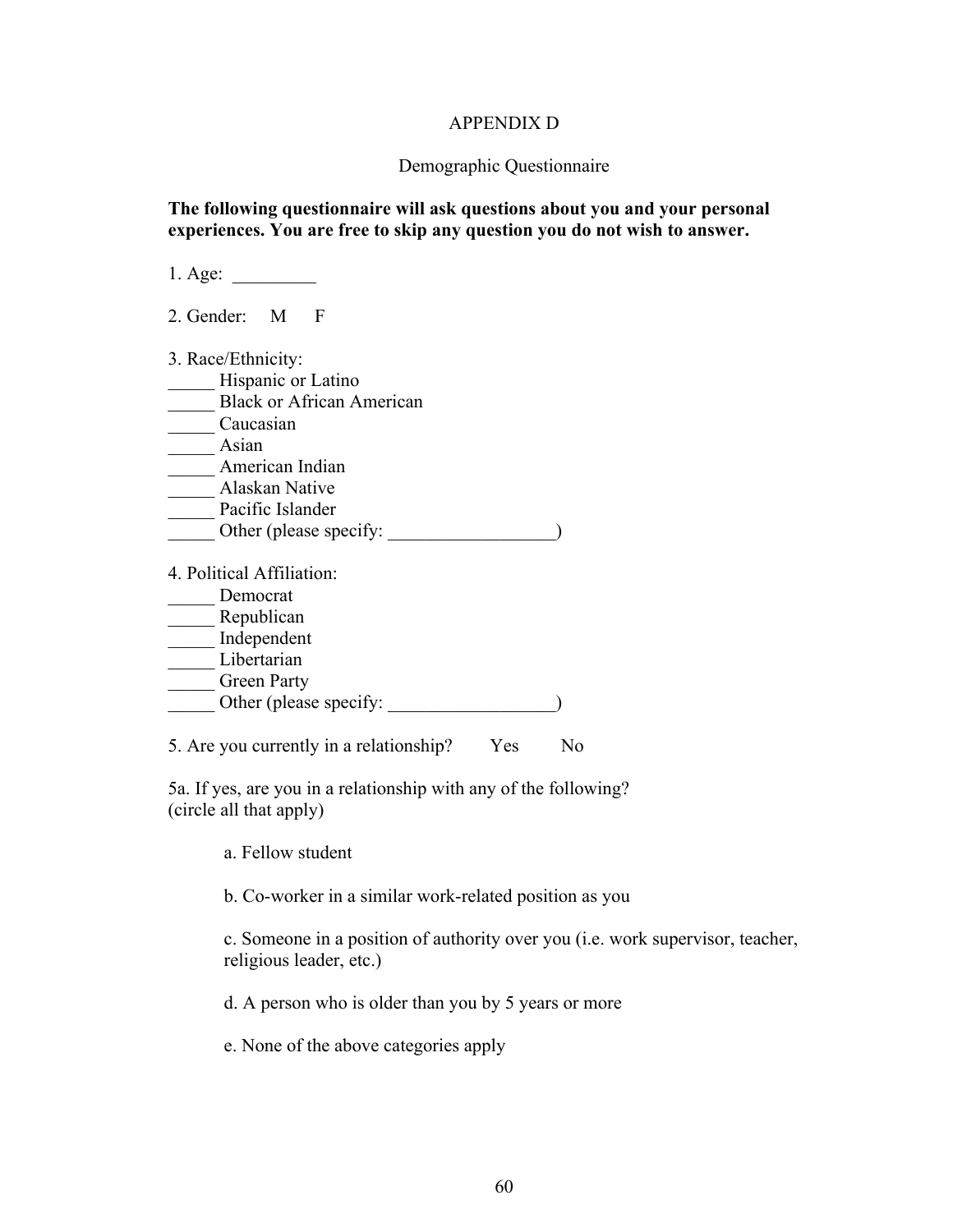6. Are you affiliated with any branch of military?

Yes No

6a. If yes, which?

7. Is anyone in your immediate family affiliated with any branch of military?

Yes No

7a. If yes, which?

8. Are you affiliated with any branch of law enforcement?

Yes No

8a. If yes, which?

9. Is anyone in your immediate family affiliated with any branch of law enforcement?

Yes No

9a. If yes, which?

10. Have you ever spent time in prison?

Yes No

10a. If yes, how long?

11. Has anyone in your immediate family ever spent time in prison?

Yes No

11a. If yes, how long?

**The following questions ask about sensitive personal information. You can skip any questions you do not wish to answer.**

12. Have you ever been a victim of a crime?

Yes No

If yes, please identify the type of crime: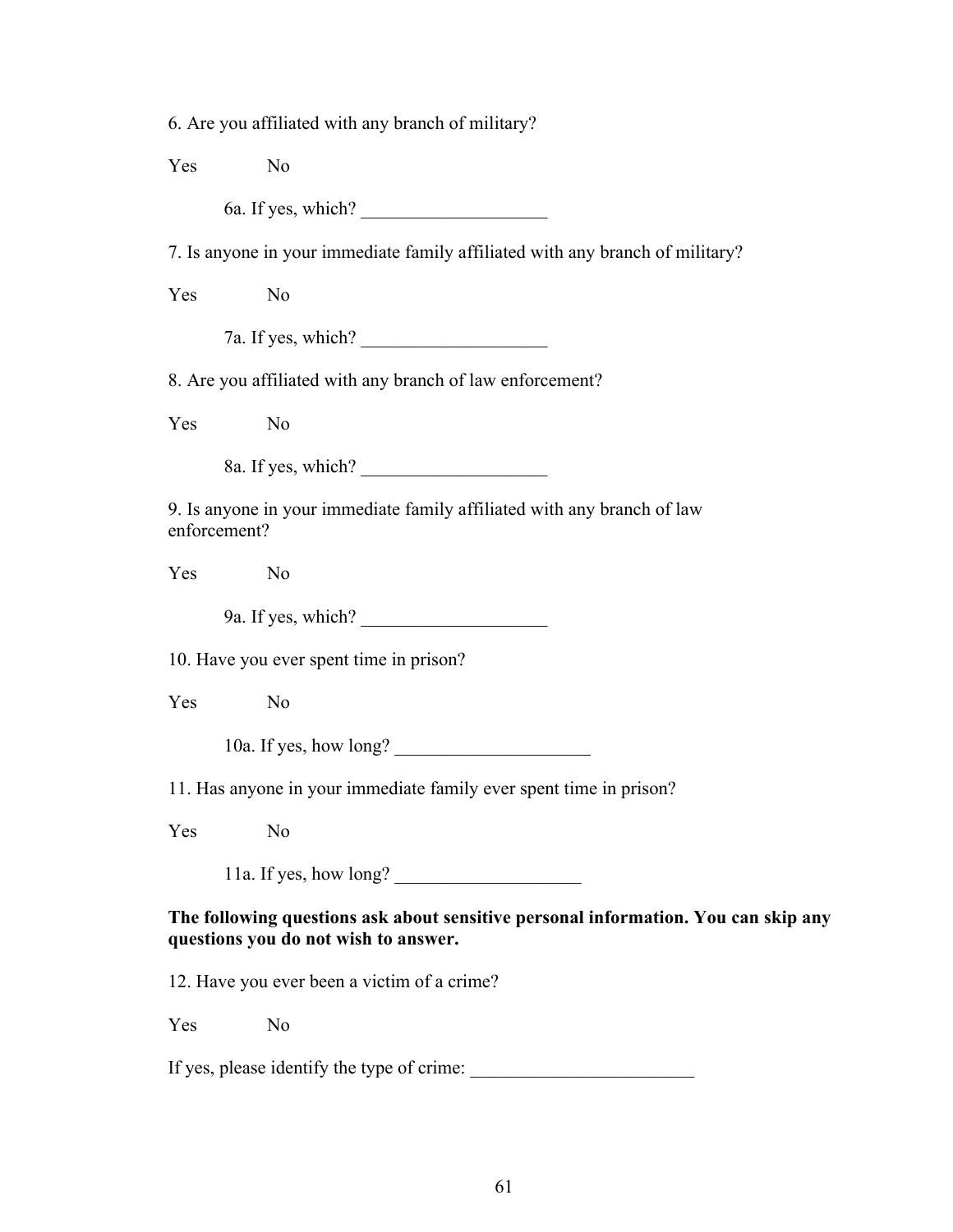13. Have you ever been verbally threatened with sexual violence?

Yes No

14. Have you ever had sex with someone when you didn't want to?

Yes No

15. Have you ever been physically forced to have oral sex, anal sex or sexual intercourse?

Yes No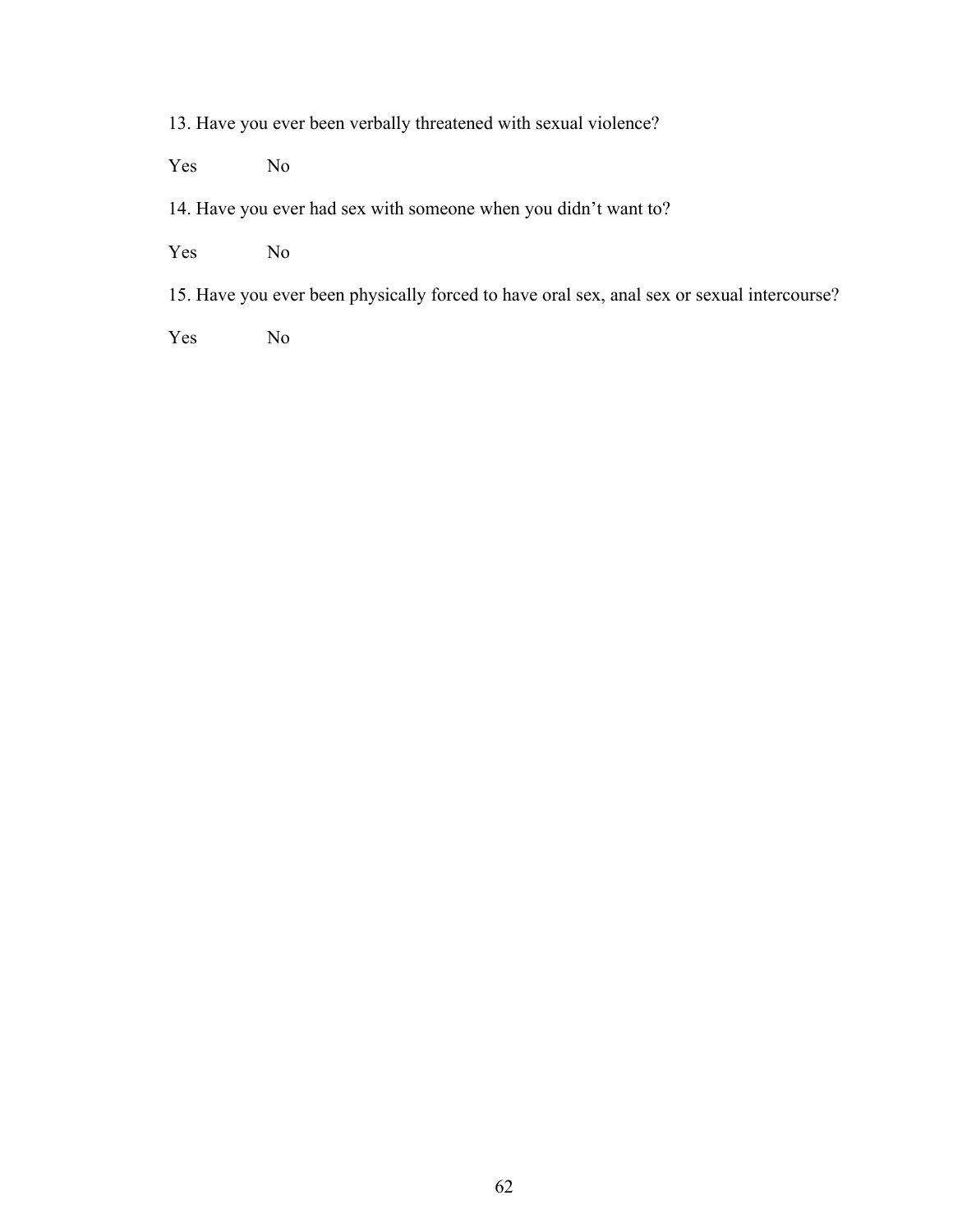# APPENDIX E

# Main Effects

| Dependent                                                       | Coding          | <b>Grand Means</b> | Victim          | Victim                  | Seriousness               | Formal     |
|-----------------------------------------------------------------|-----------------|--------------------|-----------------|-------------------------|---------------------------|------------|
| <b>Variables</b>                                                |                 | (N)                | Responsibility  | Reporting               | of                        | Charge of  |
|                                                                 |                 |                    |                 |                         | Offense                   | Offender   |
| Victim                                                          | $1 - 7$         | 2.1(224)           |                 |                         |                           |            |
| Responsibility                                                  |                 |                    |                 |                         |                           |            |
| Victim Reporting                                                | $1 - 7$         | 6.8(224)           |                 |                         |                           |            |
| Seriousness of<br>Offense                                       | $1 - 7$         | 6.8(224)           |                 |                         |                           |            |
| Formal Charge of<br>Offender                                    | $1 - 7$         | 6.8(224)           |                 |                         |                           |            |
| Independent                                                     |                 |                    |                 |                         |                           |            |
| <b>Variables</b>                                                |                 |                    |                 |                         |                           |            |
| Setting                                                         | $0 = Prison$    |                    | 2.0(.164)       | $6.7(0.073)*$           | 6.8(.061)                 | 6.7(0.97)  |
|                                                                 | $1 =$ College   |                    | 2.2(0.127)      | 6.9 $(.057)$ *          | 6.7(0.047)                | 6.8(.075)  |
| Authority Status of                                             | $0 =$ Authority |                    | $1.8(.128)$ **  | $\overline{6.9}$ (.057) | $\overline{6.8}$ (.048) * | 6.8(.075)  |
| Offender                                                        | $1 = Peer$      |                    | $2.4(0.160)$ ** | 6.7(0.072)              | $6.7(.060)$ *             | 6.7(0.094) |
| Victim Gender                                                   | $0 = Male$      |                    | 2.0(0.130)      | 6.7(0.058)              | 6.7(0.048)                | 6.7(0.077) |
|                                                                 | $1 =$ Female    |                    | $2.2$ (.157)    | 6.8(.071)               | 6.8(.059)                 | 6.8(0.093) |
| Low                                                             | $Score =$       |                    | $1.7(0.173)*$   | 6.7(0.075)              | 6.8(.065)                 | 6.7(0.102) |
| Authoritarianism                                                | 48 - 104        |                    |                 |                         |                           |            |
| Medium                                                          | $Score =$       |                    | $2.0(0.173)$ *  | 6.8(0.078)              | 6.8(.065)                 | 6.8(.102)  |
| Authoritarianism                                                | $105 - 120$     |                    |                 |                         |                           |            |
| High                                                            | $Score =$       |                    | $2.4(.175)$ *   | $\overline{6.8}$ (.080) | 6.7(0.065)                | 6.7(0.104) |
| Authoritarianism                                                | $121 - 173$     |                    |                 |                         |                           |            |
| Participant's                                                   | $0 = Male$      |                    | 2.2(.145)       | $6.7(.065)$ *           | 6.8(.054)                 | 6.8(.086)  |
| Gender                                                          | $1 =$ Female    |                    | 2.0(0.139)      | $6.9(.062)$ *           | 6.8(.052)                 | 6.8(0.082) |
| Participant's                                                   | $0 = Yes$       |                    | 1.9(0.147)      | 6.7(0.066)              | 6.8(.055)                 | 6.7(0.087) |
| <b>Victim Status</b>                                            | $1 = No$        |                    | 2.3(0.142)      | 6.8(.064)               | 6.8(.053)                 | 6.8(.084)  |
| * = ANCOVA of main effects statistically significant, $p < .05$ |                 |                    |                 |                         |                           |            |

\*\* = ANCOVA of main effects statistically significant,  $p < .01$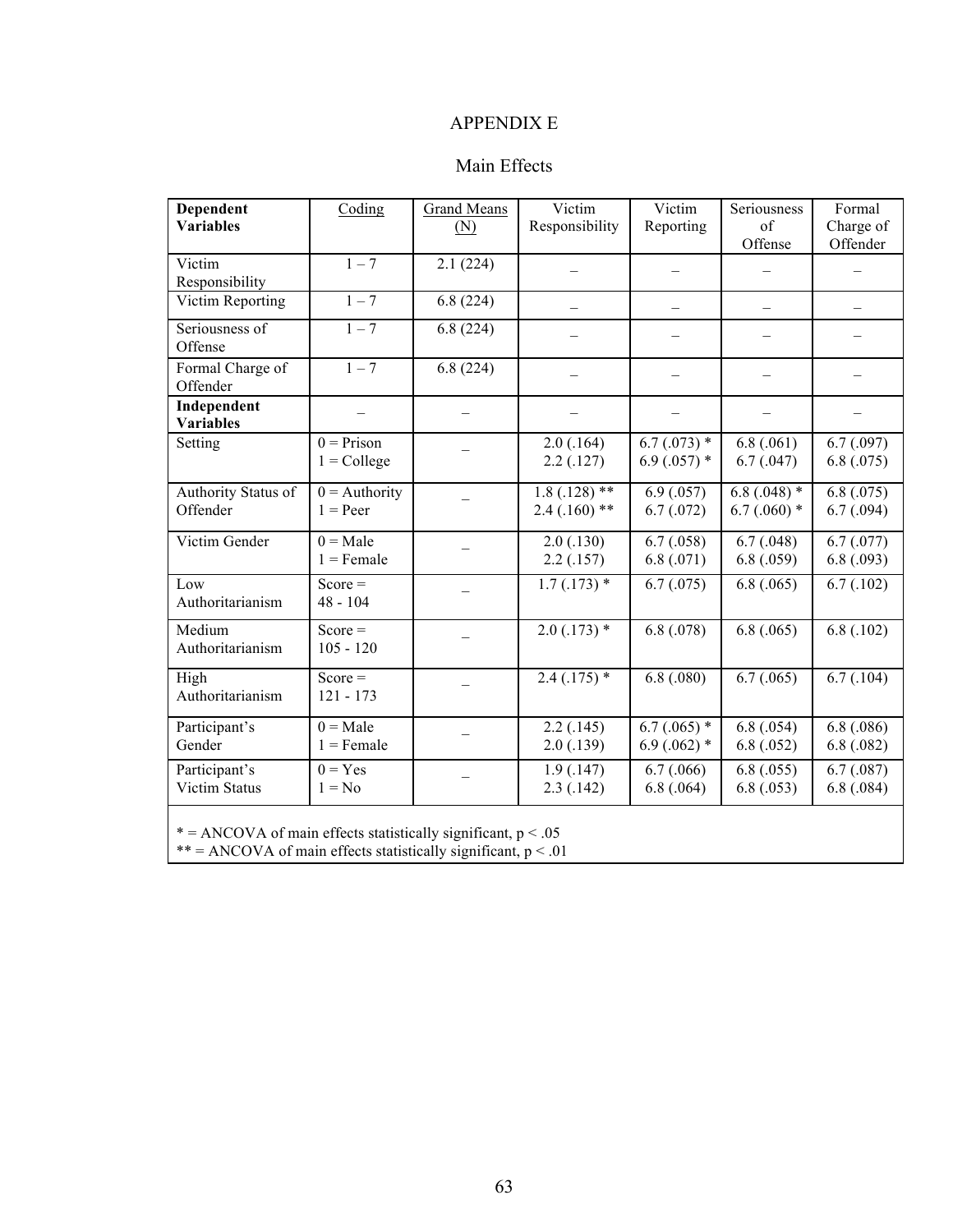#### REFERENCES

- Adorno, T. W., Frenkel-Brunswik, E., Levinson, D. J., & Sanford, R. N. (1950). The authoritarian personality.
- Altemeyer, B. (1996). The authoritarian specter. Cambridge, Massachussetts. London, England. Harvard University Press.

American Psychiatric Association. (2000). Posttraumatic stress disorder. Diagnostic and statistical manual of mental disorders. (4th ed.). doi:10.1176/appi.books.9780890423349.

- Austin, J., & Irwin, J. (2012). It's about time: America's imprisonment binge. Belmont, California. Wadsworth Cengage Learning.
- Begany, J. J., & Milburn, M. A. (2002). Psychological predictors of sexual harassment: Authoritarianism, hostile sexism, and rape myths. *Psychology of Men & Masculinity*, *3*(2), 119-126.
- Boxer, P., Middlemass, K., & Delorenzo, T. (2009). Exposure to violent crime during incarceration: effects on psychological adjustment following release. *Criminal Justice and Behavior*, *36*, 793-807.
- Carnahan, T., & McFarland, S. (2007). Revisiting the Stanford Prison Experiment: Could participant self-selection have led to the cruelty? *Personality and Social Psychology Bulletin, 33*(5), 603-614.

Chapter 212: Offenses Relating to Prisons and Prisoners. (§) NRS 212.187. (2014).

Chesney-Lind, M. (2006). Patriarchy, crime, and justice feminist criminology in an era of backlash. *Feminist Criminology*, *1*(1), 6-26.

Chesney-Lind, M., & Pasko, L. (Eds.). (2012). *The female offender: Girls, women, and*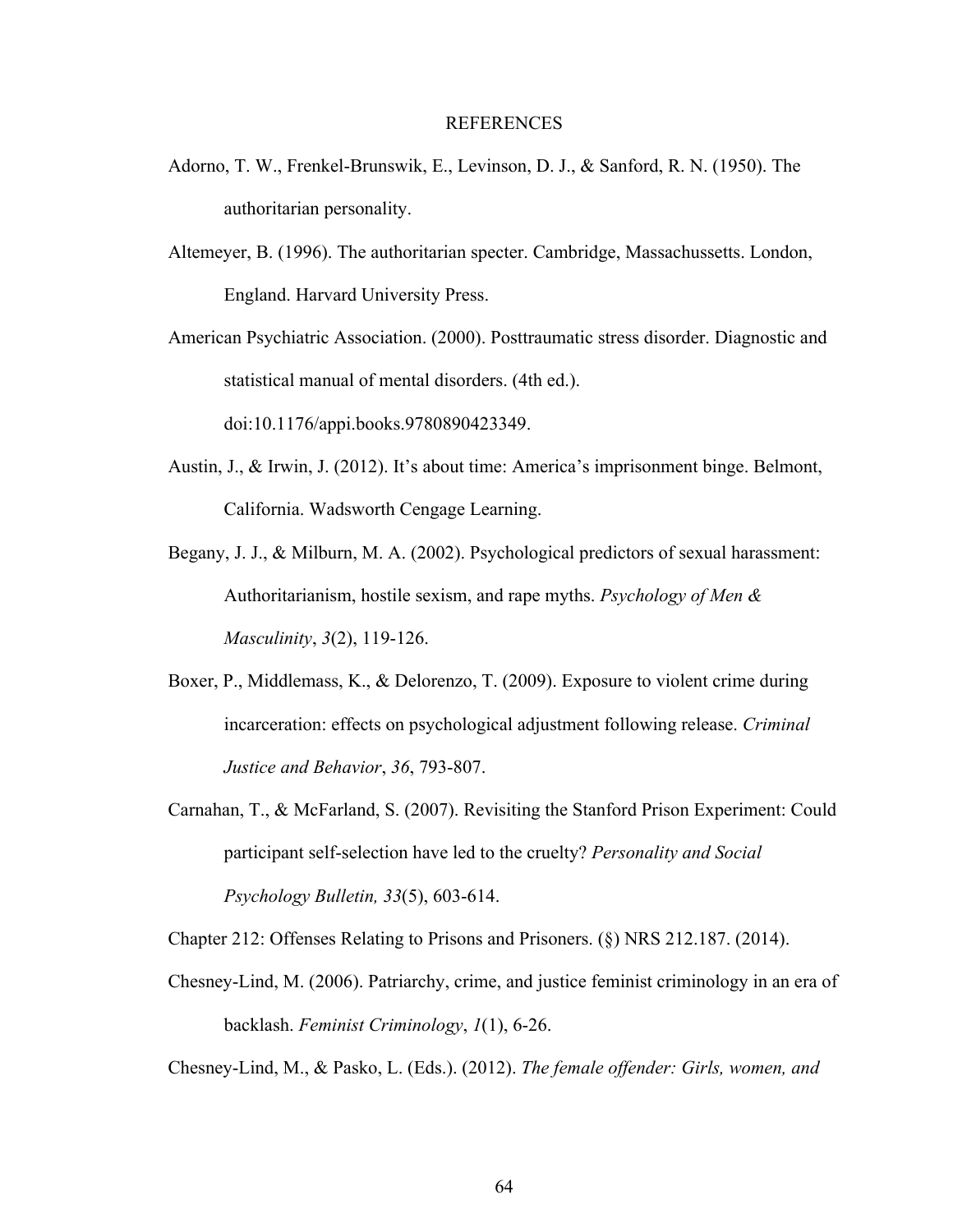*crime.* Sage.

- Clemmer, D. (1940). The prison community. New Braunfels, Texas. Christopher Publishing House.
- Connors, J., & Heaven, P.C. (1987). Authoritarianism and just world beliefs. *Journal of Social Psychology, 127*(3), 345-346.

Currie, E. (2013). *Crime and punishment in America*. New York, New York. Macmillan.

- Dalbert, C. (2009). Belief in a just world. *Handbook of individual Differences in Social Behavior*, 288-297.
- Dallou, M. (1996). Fighting prison rape: how to make your facility safer. *Corrections Today*, *58*(7), 100-106.
- Dumond, R. (2003). Confronting America's most ignored crime problem: the Prison Rape Elimination Act of 2003. *Journal of the American Academy Psychiatry and the Law*, *31*(3), 354-360.
- Dumond, R. (2000). Inmate sexual assault: the plague that persists. *The Prison Journal*, *80*(4), 407-414.
- Eigenberg, H. M. (1994). Male rape in prisons: Examining the relationship between correctional officers' attitudes toward male rape and their willingness to respond to acts of rape. In M. C. Braswell, R. H. Montgomery, Jr., & L. X. Lombardo (Eds.), Prison violence in America (2nd ed., pp. 145-165). Cincinnati, OH: Anderson.
- Feather, N. T. (1996). Reactions to penalties for an offense in relation to authoritarianism, values, perceived responsibility, perceived seriousness, and deservingness. *Journal of Personality and Social Psychology*, *71*(3), 571.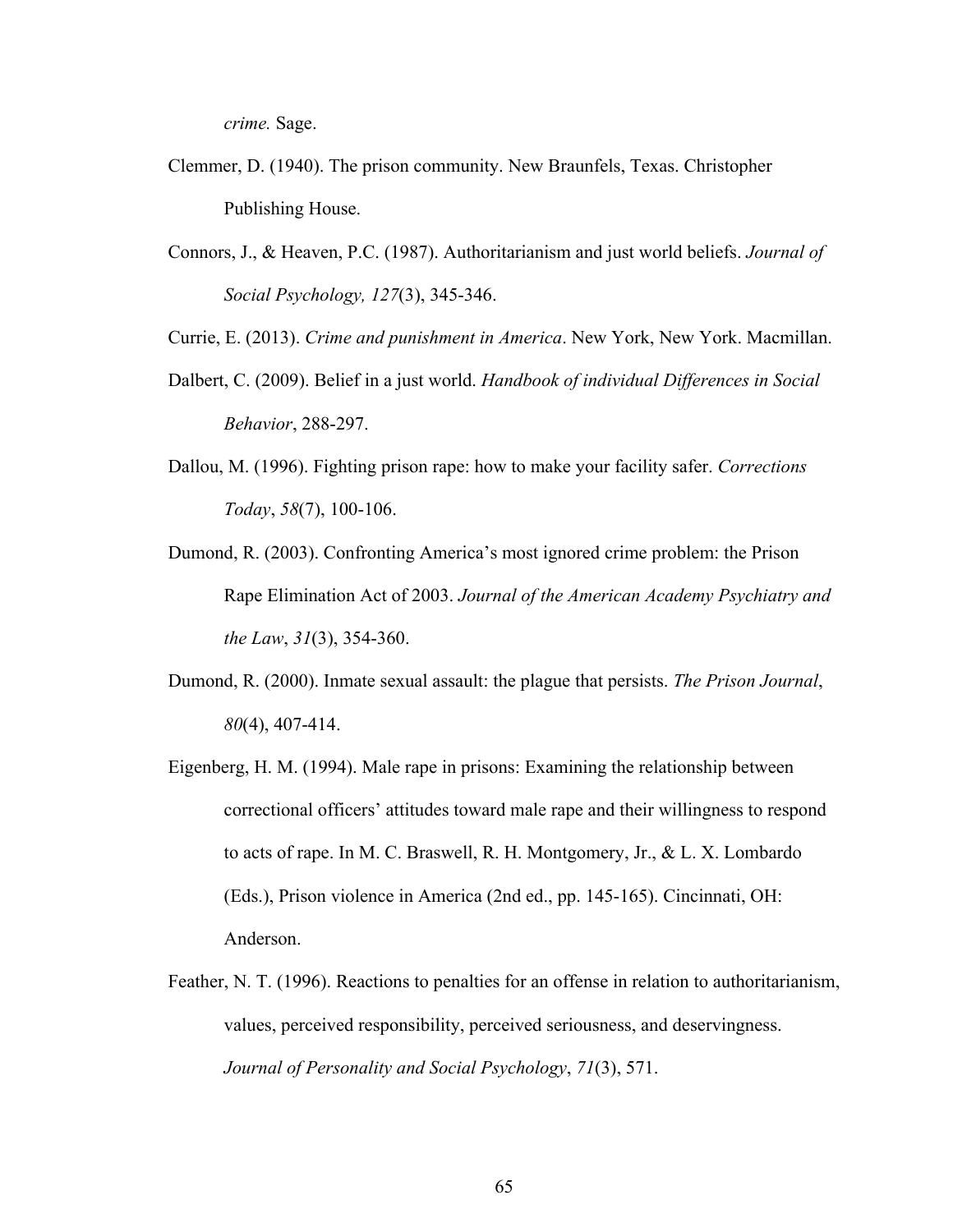- Feather, N. T. (2006). Deservingness and emotions: Applying the structural model of deservingness to the analysis of affective reactions to outcomes. *European Review of Social Psychology*, *17*(1), 38-73.
- Fitzgerald, L.F., Swan, S., & Fischer, K. (1995). Why didn't she just report him? The psychological and legal implications of women's responses to sexual harassment. *Journal of Social Issues*, *51*(1), 117-138.
- Freudenberg, N. (2001). Jails, prisons, and the health of urban populations: a review of the impact of the correctional system on community health. *Journal of Urban Health*, *78*(2), 214-235.
- Furnham, A., & Boston, N. (1996). Theories of rape and the just world. *Psychology, Crime and Law*, *2*(3), 211-229.
- Gardner, J. (1986). Attitudes about rape among inmates and correctional officers. *Dissertation Abstracts International*, *47*(12), 4514-A.
- Goffman, E. (1961). On the characteristics of total institutions. In Symposium on preventative and social psychiatry (pp. 43-84).
- Greer, K. (2000). The Changing Nature of Interpersonal Relationships in a Women's Prison. *The Prison Journal*, *80*, 442-468.
- Heaven, P.C., & Connors, J.R. (2001). A note on the value correlates of social dominance orientation and right-wing authoritarianism. *Personality and Individual Differences*, *31*(6), 925-930.
- Hochstetler, A., Murphy, D., & Simons, R. (2004). Damaged goods: exploring predictors of distress in prison inmates. *Crime and Delinquency*, *50*(4), 436-457.

Jensen, I. W., & Gutek, B. A. (1982). Attributions and assignment of responsibility in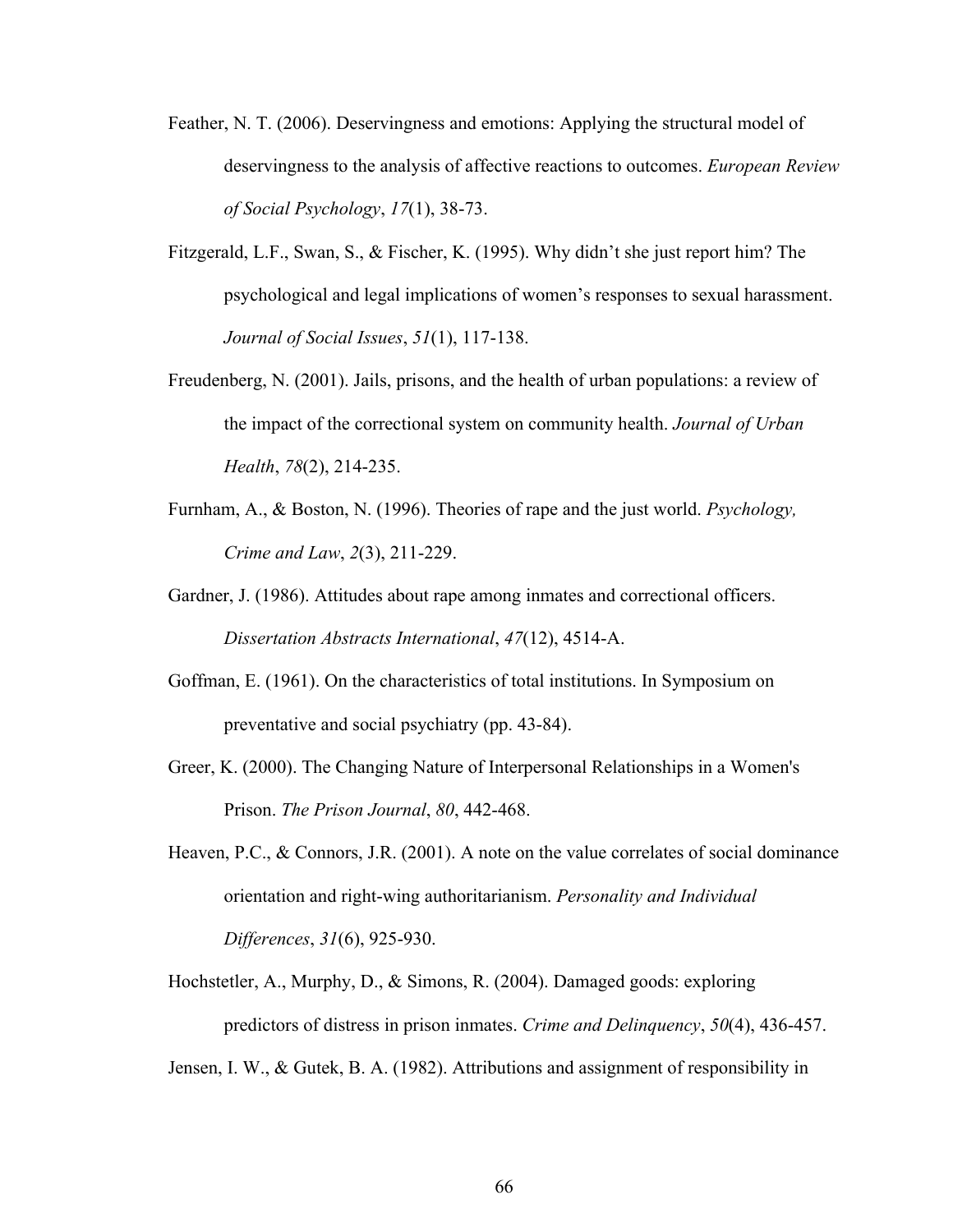sexual harassment. *Journal of Social Issues*, *38*(4), 121-136.

- Jones, T., & Pratt, T. (2008). The prevalence of sexual violence in prison: the state of the knowledge base and implications for evidence-based correctional policy making. *International Journal of Offender Therapy and Comparative Criminology, 52*, 280-295.
- Judson, S., Johnson, D. & Perez, A. (2013). Perceptions of adult sexual coercion as a function of victim gender. Psychology of Men and Masculinity. Advance online publication.
- Kennedy, M. A. (2009). Psychological syndrome evidence. In D.A. Krauss & J.D.
- Kerley, K., Hochstetler, A., & Copes, H. (2009). Self-control, prison victimization, and prison infractions. *Criminal Justice Review, 34*, 553-568.
- Knowles, G. (1999). Male prison rape: A search for causation and prevention. *The Howard Journal, 38*(3), 267-282.
- Lahm, K. (2009). Physical and property victimization behind bars: a multilevel examination. *International Journal of Offender Therapy and Comparative Criminology, 53*, 348-365.
- Lambert, A. J., Burroughs, T., & Nguyen, T. (1999). Perceptions of risk and the buffering hypothesis: The role of just world beliefs and right-wing authoritarianism. *Personality and Social Psychology Bulletin, 25*(6), 643-656.

Lerner, M. J. (1980). The belief in a just world. (9-30). Springer US.

Lieberman (Eds.), Psychological Expertise in Court (2nd ed., pp. 103-123). Burlington,

VT: Ashgate Publishing Company.

Listwan, S., Colvin, M., Hanley, D., Flannery, D. (2010). Victimization, social support,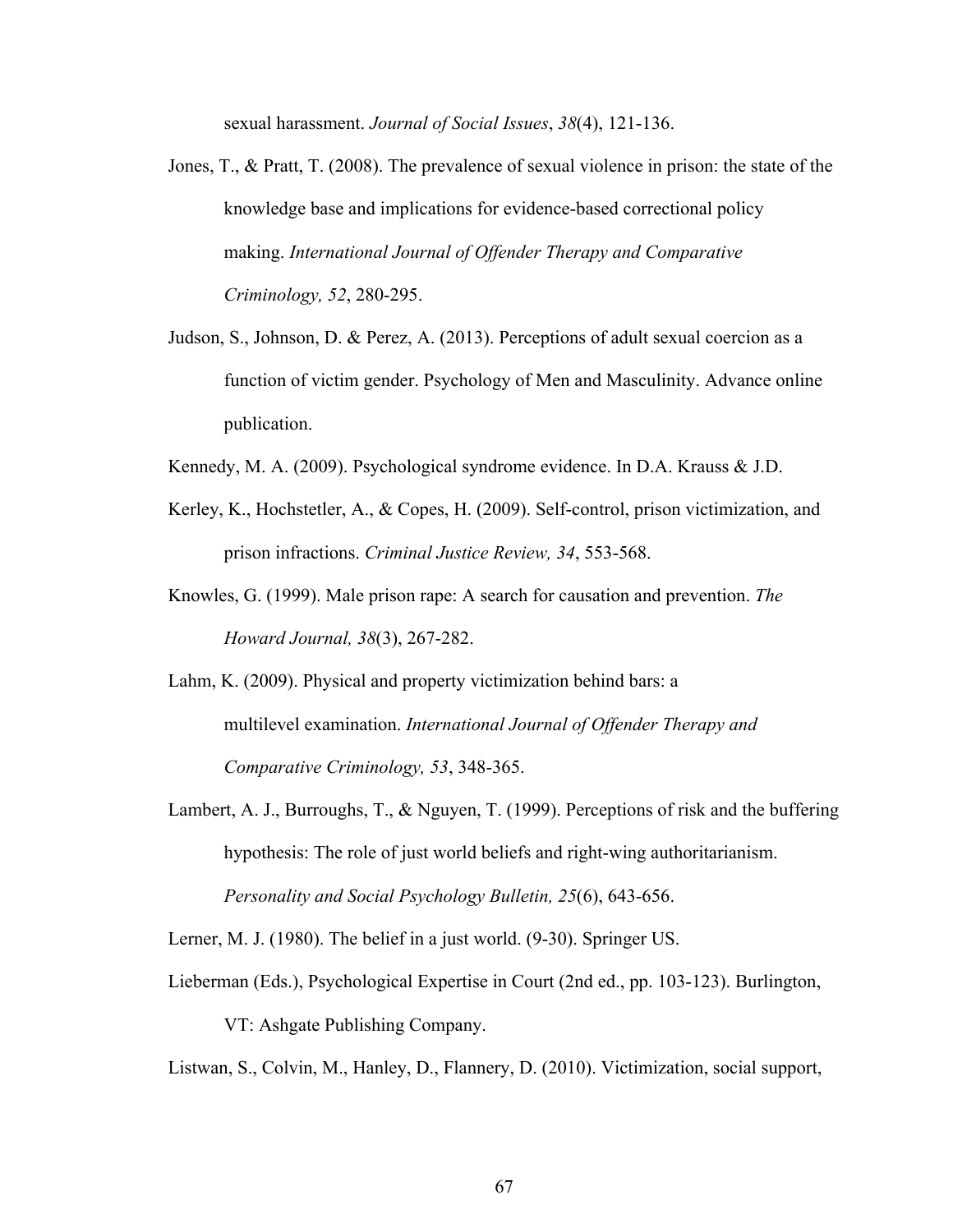and psychological well-being: a study of recently released prisoners. *Criminal Justice and Behavior, 37*(10), 1140-1159.

- Lyons, T. (2010). Self-reported psychological distress associated with steroid therapy for HIV. International Journal of STD and AIDS, 21(12), 832.
- Mariner, J. (2001). No escape: Male rape in U.S. prisons. New York: Human Rights Watch.
- McCorkle, R., Miethe, T., & Drass, K. (1995). The roots of prison violence: a test of the deprivation, management and "not-so-total" institution models. *Crime & Delinquency, 41*, 317-331.
- McGuire, M. (2005). The impact of prison rape on public health. Californian Journal of Health Promotion, 3(2), 72-83.
- Moster, A. & Jeglic, E. (2009). Prison Warden Attitudes Toward Prison Rape and Sexual Assault: Findings Since the Prison Rape Elimination Act (PREA). *The Prison Journal, 89*, 65-78.
- Pardue, A., Arrigo, B., & Murphy, D. (2011). Sex and Sexuality in Women's Prisons: A Preliminary Typological Investigation. *The Prison Journal, 91*, 279-304.
- Pasko, L. (2010). Damaged daughters: The history of girls' sexuality and the juvenile justice system. *Journal of Criminal Law and Criminology*, *100*(3), 1099-1130.
- Pinkerton, S., Galletly, C., & Seal, D. (2007). Model-based estimates of HIV acquisition due to prison rape. *The Prison Journal, 87*(3), 295-310.
- Phillips, J. (2001). Cultural construction of manhood in prison. *Psychology of Men & Masculinity, 2*(1), 13-23.

Polimeni, A. M., Hardie, E., & Buzwell, S. (2000). Homophobia among Australian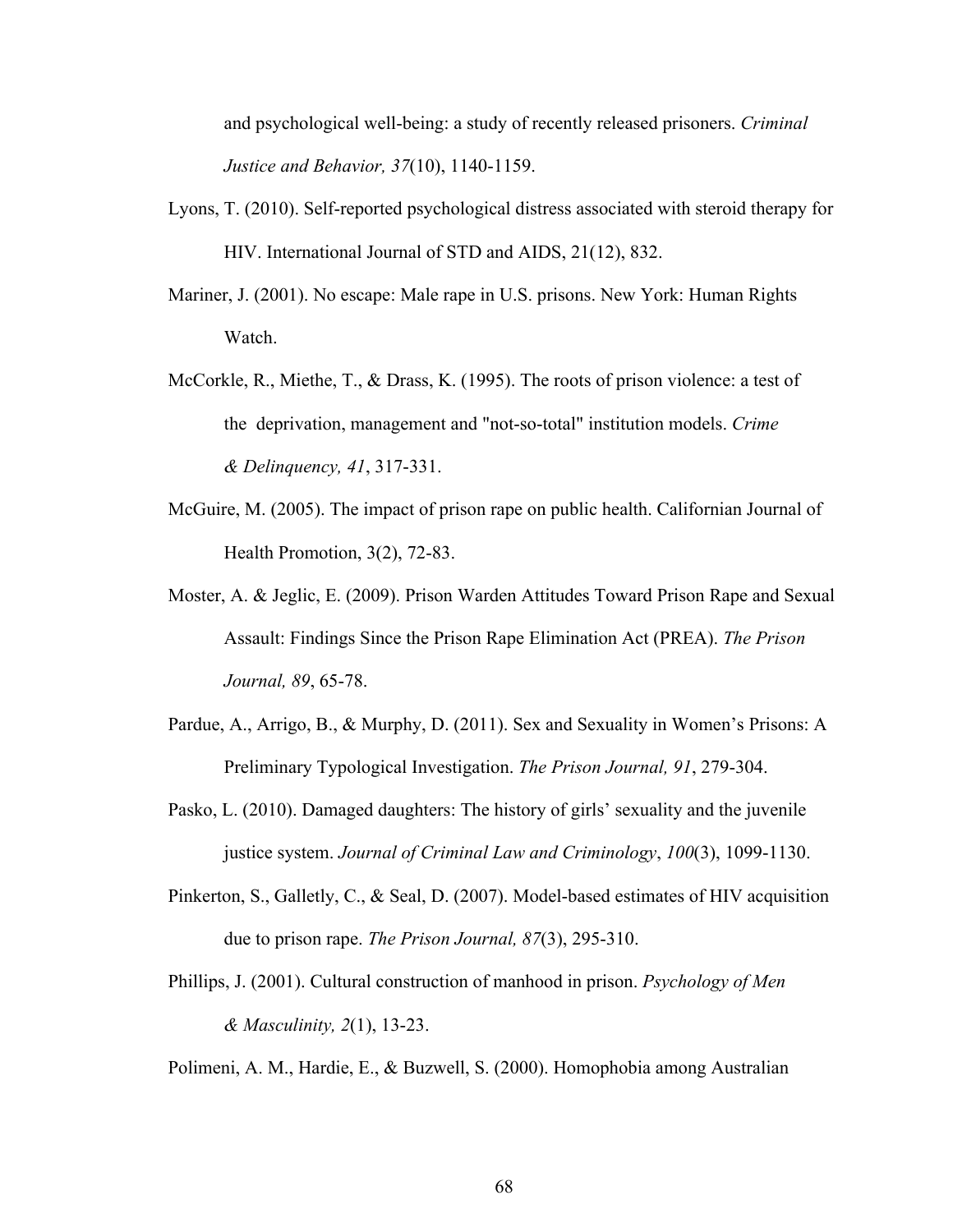heterosexuals: The role of sex, gender role ideology, and gender role traits. *Current Research in Social Psychology, 5*(4), 47-62.

- Rohde, D. (2001). A health danger from a needle becomes a scourge behind bars. The New York Times (August 6).
- Rye, B., Greatrix, S., & Enright, C. (2006). The case of the guilty victim: The effects of gender of victim and gender of perpetrator on attributions and responsibility. *Sex Roles, 54*(9-10), 639-649.
- Schneider, L. J., Ee, J. S. C., & Aronson, H. (1994). Effects of victim gender and physical vs. psychological trauma/injury on observers' perceptions of sexual assault and its aftereffects. *Sex Roles*, *30*(11-12), 793-808.
- Severance, T. (2005). "You know who you can go to": Cooperation and exchange between incarcerated women. *The Prison Journal*, *85*(3), 343-367.
- Shaver, K. (1970). Defensive attribution: Effects of Severity and relevance on the responsibility assigned for an accident. *Journal of Personality and Social Psychology*, *14*, 101-113.
- Shaver, K. (1975). An introduction to attribution processes. Cambridge, Massachusetts. Winthrop Publishers, Inc.
- Shelden, R., Brown, W., Miller, K. & Fritzler, R. (2008). "Doing Time in American Prisons." Crime and Criminal Justice in American Society. Long Grove: Waveland Press, Inc., 2008. 285-309.
- Singer, M., Bussey, J., Song, L., & Lunghofer, L.(1995). The psychosocial issues of women serving time in jail. *Social Work, 40*, 103-113.

Smith, R.E., Pine, C. J., & Hawley, M. E. (1988). Social Cognitions about adult male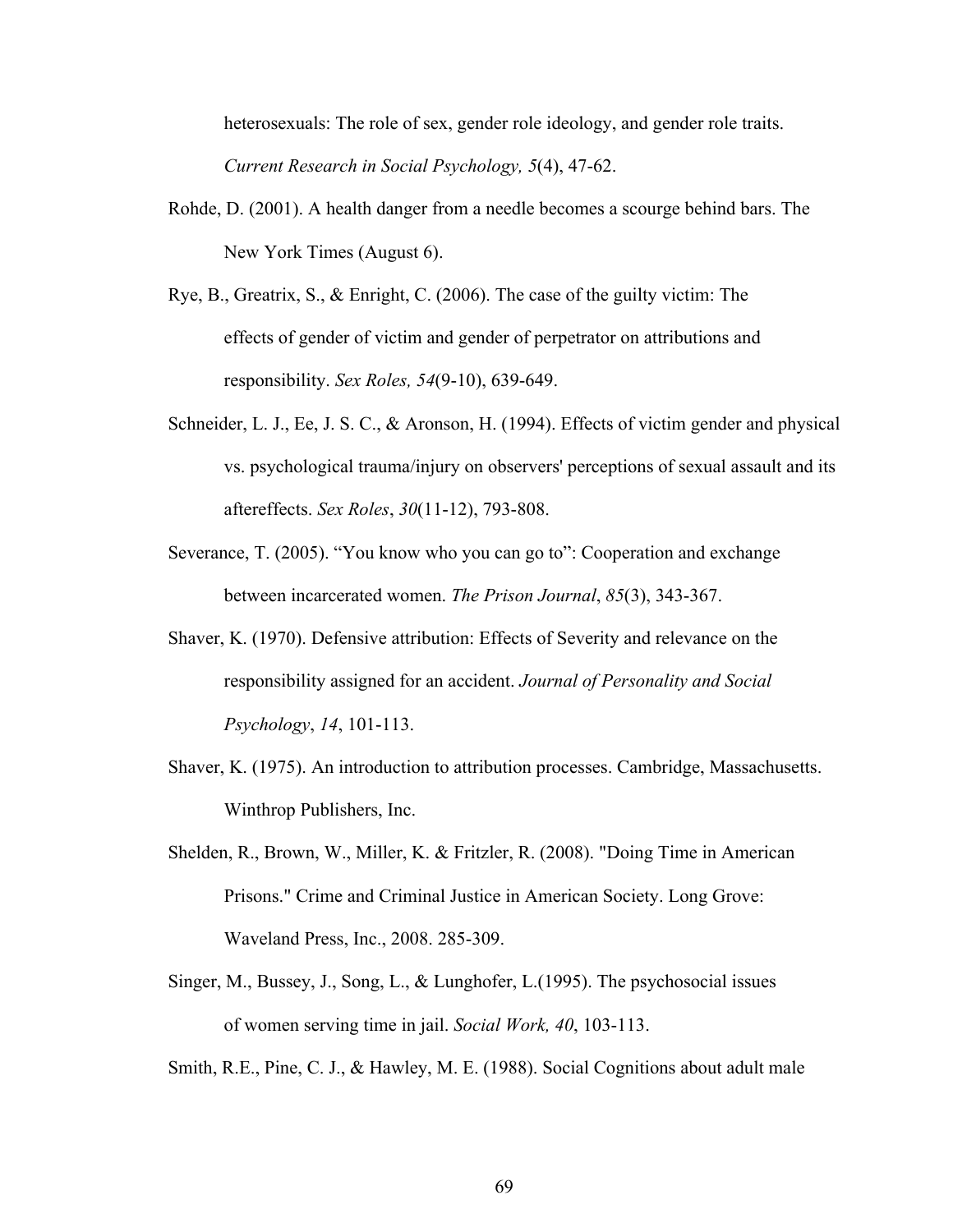victims of female sexual assault. *Journal of Sex Research*, *24*(1), 101-112.

- Struckman-Johnson, C., & Struckman-Johnson, D. (2002). Sexual coercion reported by women in three Midwestern prisons. *Journal of Sex Research*, *39*(3), 217-227.
- Struckman-Johnson, C., & Struckman-Johnson, D. (2006). A comparison of sexual coercion experiences reported by men and women in prison. *Journal of interpersonal violence, 21*(12), 1591-1615.
- Sykes, G. (1958). The society of captives: A study of a maximum security prison. Princeton University Press.
- Walker, W. D., Rowe, R. C., & Quinsey, V. L. (1993). Authoritarianism and sexual aggression. *Journal of Personality and Social Psychology, 65*(5), 1036.
- Walmsley, R. (2011). *World prison population*. International Centre for Prison Studies. Retrieved from http://www.idcr.org.uk/wp-content/uploads/2010/09/WPPL-9- 22.pdf
- Wolff, N., & Shi, J. (2009). Contextualization of physical and sexual assault in male prisons: Incidents and their aftermath. *Journal of Correctional Health Care, 15*(1), 58-77.
- Wong, T. M., & Van de Schoot, R. (2012). The effect of offenders' sex on reporting crimes to the police. *Journal of Interpersonal Violence*, *27*(7), 1276-1292.
- Yamawaki, N. (2007). Rape perception and the function of ambivalent sexism and gender role traditionality. Journal of Interpersonal Violence, 22(4), 406-423.
- (2001). *United States: Overincarceration, drugs, and race*. Human Rights Watch. Retrieved from http://www.hrw.org/legacy/wr2k1/usa/index.html
- (2013). Prison Rape Elimination Act (Sexual Violence in Correctional Facilities). Bureau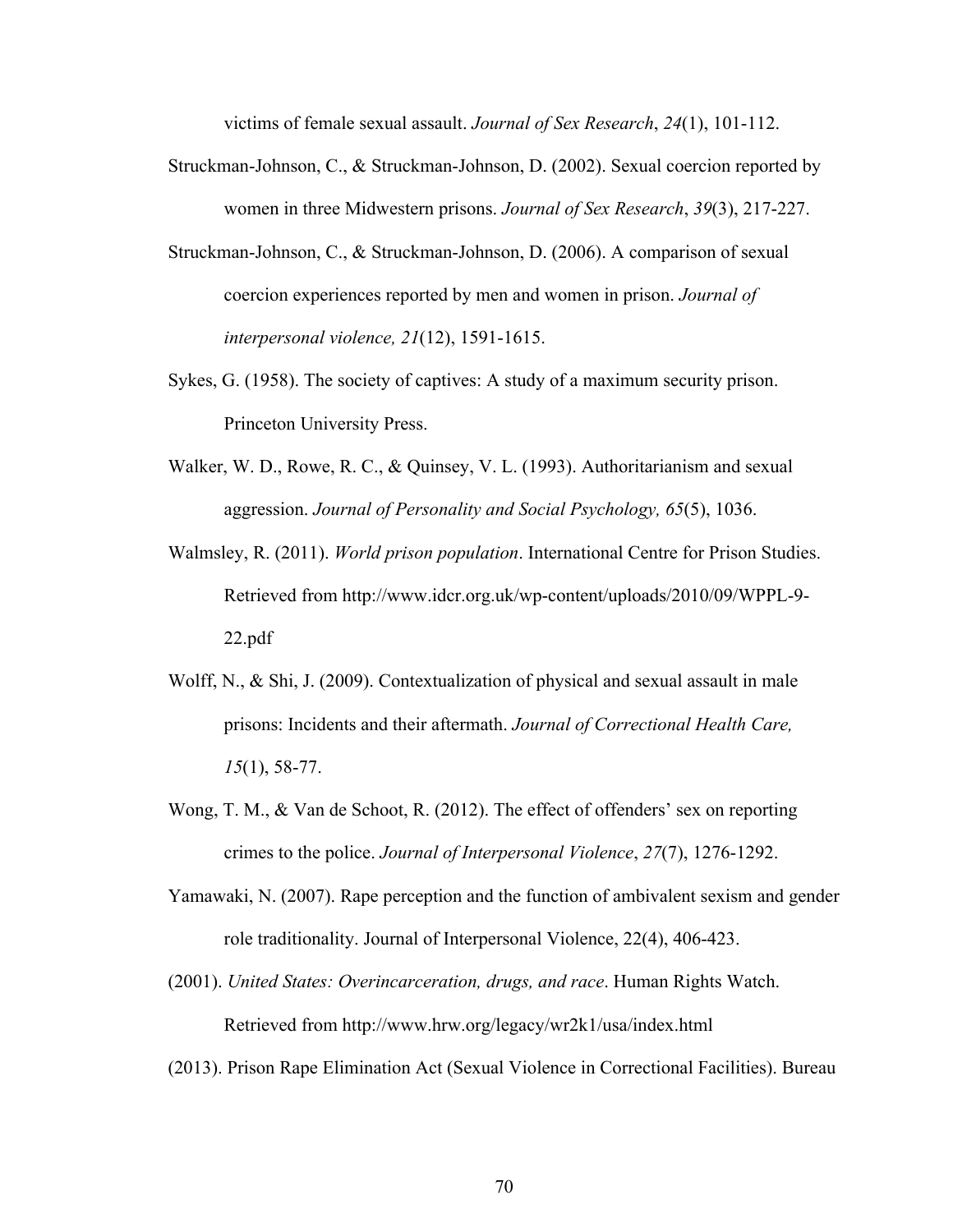of Justice Statistics [BJS]. Retrieved from:

http://www.bjs.gov/index.cfm?ty=tp&tid=20

(2013). *Women in the justice system*. The Sentencing Project.

Retrieved from http://www.sentencingproject.org/template/page.cfm?id=138

1.S. 1435--108th Congress: Prison Rape Elimination Act of 2003. (2003). In

GovTrack.us (database of federal legislation). Retrieved November 5, 2012,

from http://www.gpo.gov/fdsys/pkg/PLAW-108publ79/html/PLAW-

108publ79.htm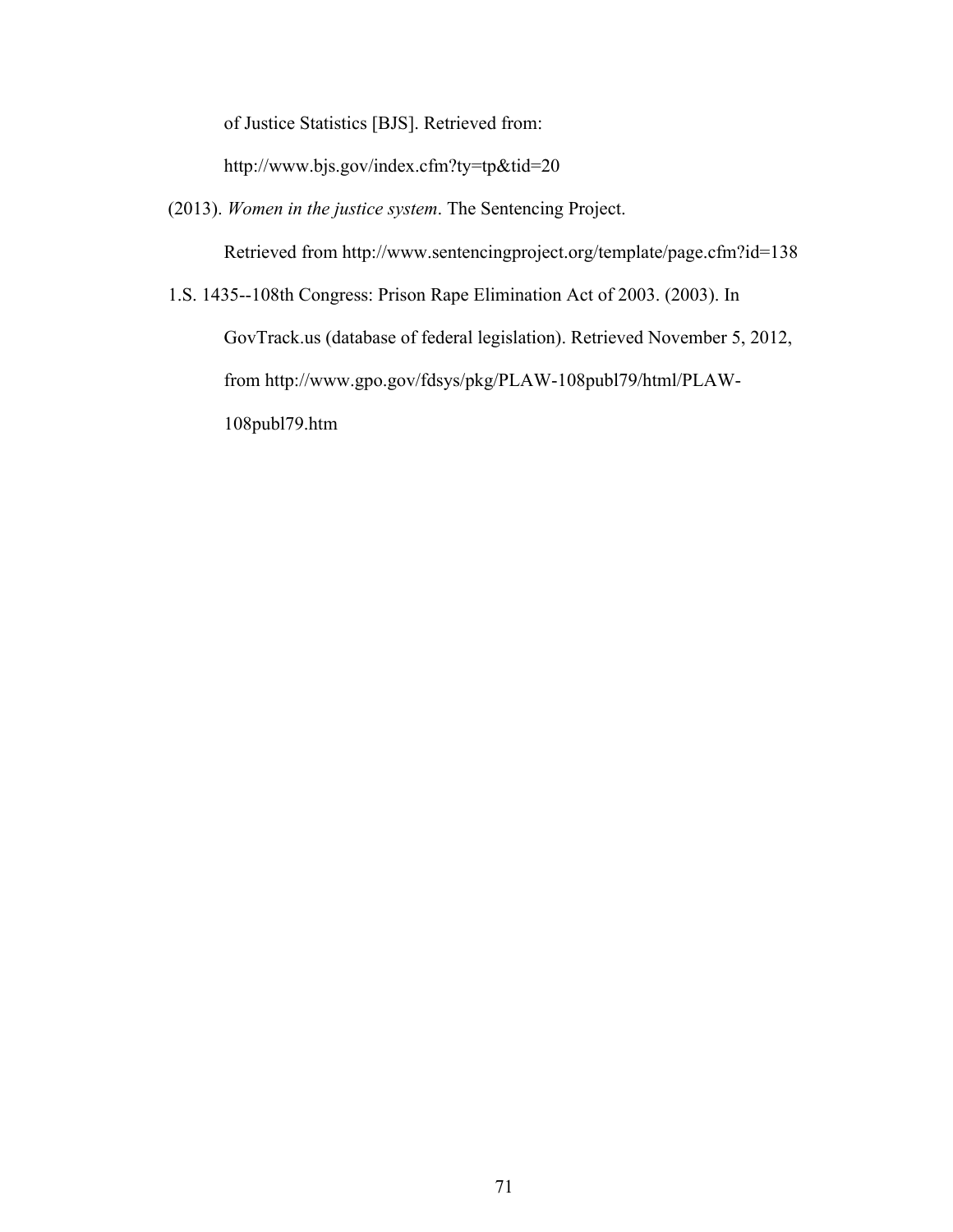#### **Amy M. Magnus**

Curriculum Vitae

University of Nevada, Las Vegas 4505 S. Maryland Pkwy. Las Vegas, Nevada 89154 magnusa2@unlv.nevada.edu (702) 985-2251

#### **Education**

- University of Nevada, Las Vegas August 2012 present Current Degree Program: Master's Degree (MA) in Criminal Justice Cumulative GPA: 4.0 Graduation Date: August 2014
- University of Nevada, Las Vegas August 2009 May 2012 Bachelor's degree: Psychology BA (*cum laude*) Minor: Criminal Justice Minor: Philosophy Cumulative GPA: 3.89 Graduation Date: May 2012

#### **Employment**

August 2012 – present

• Graduate Assistant – Department of Criminal Justice, UNLV Academic advisors: Dr. Joel D. Lieberman, Dr. Emily I. Troshynski, and Dr. Randall Shelden

January 2011 – August 2012

• Undergraduate Research Assistant – Department of Criminal Justice, UNLV Academic advisor: Dr. Joel D. Lieberman

#### **Honors**

- UNLV Dean's Honor List Fall 2009 present
- Alpha Phi Sigma Distinguished Service Award May 2013
- UNLV Department of Criminal Justice Undergraduate Research Award May 2012
- Philip J. Cohen Scholar Award May 2012
- Alpha Phi Sigma  $70<sup>th</sup>$  Anniversary Scholarship May 2012
- State of Nevada Millennium Scholar August 2009 May 2012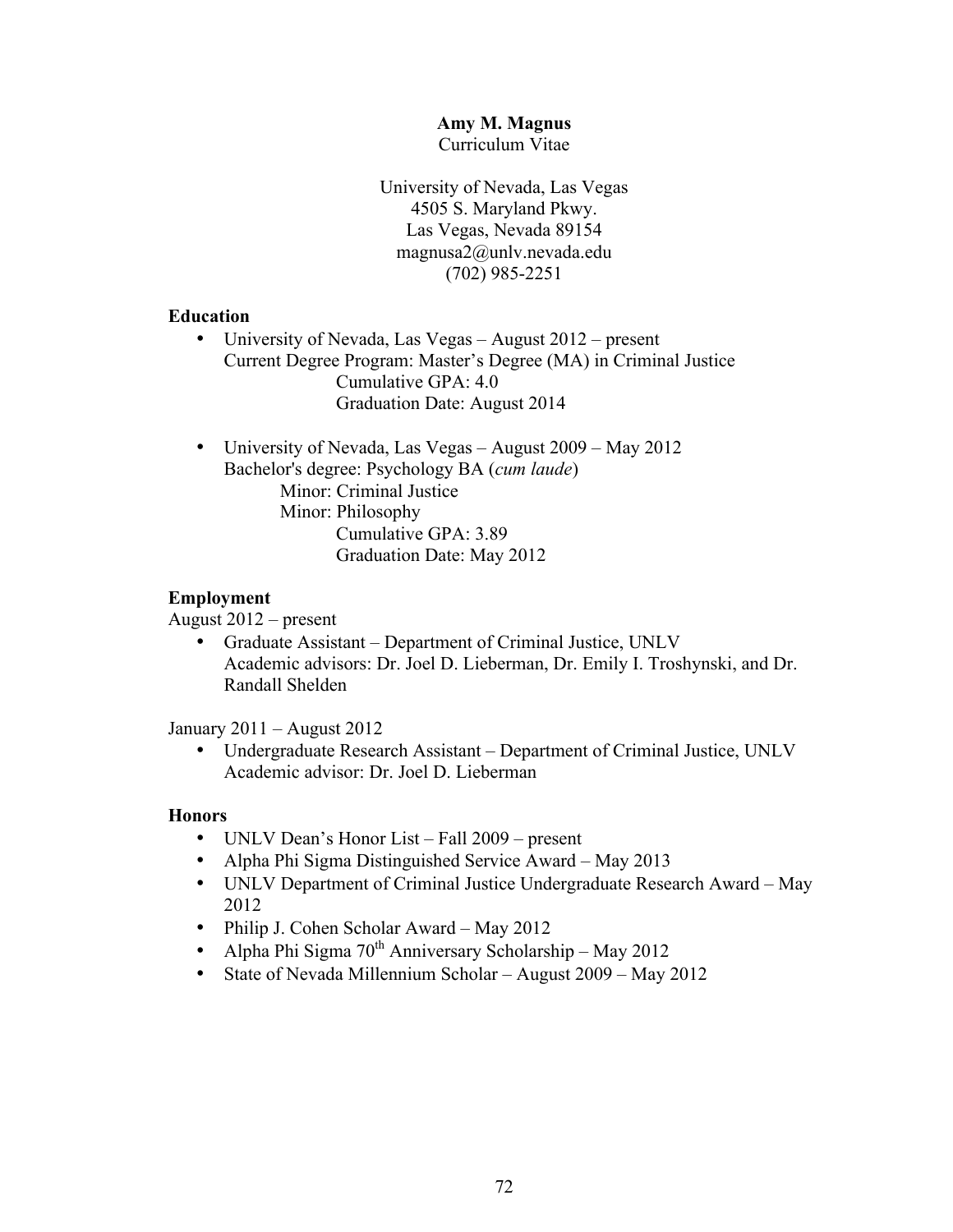### **Academic & Research Interests**

- Corrections
- Sexual Violence
- Gender Studies
- Victimization
- Psychology and Law

### **Forthcoming Publications**

- **Magnus, A. &** Troshynski, E. (Forthcoming, 2014). Supreme Court (U.S.) Cases on Corrections. In Bruce Arrigo, (Ed.), The Encyclopedia of Corrections.
- **Magnus, A. & Troshynski, E. (Forthcoming, 2014). Prison Violence. In Bruce** Arrigo, (Ed.), The Sage Encyclopedia of Criminal Justice Ethics. Thousand Oaks, CA: Sage Publications, Ltd.
- **Magnus, A. &** Troshynski, E. (Forthcoming, 2014). Institutionalization. In Bruce Arrigo, (Ed.), The Sage Encyclopedia of Criminal Justice Ethics. Thousand Oaks, CA: Sage Publications, Ltd.
- LaPota, H., Warren, C., **Magnus, A.** & Gomieo, N. (Forthcoming, 2014). Eating Pathology, Supplement Use, and Nutrition Knowledge in Collegiate Athletes.

## **Research Experience**

September 2013 – May 2014

- Graduate Thesis Research Laboratory Supervisor
	- Research Topic: Authoritarian Perceptions of Sexual Violence in Prison Duties: Oversee research lab for personal thesis data collection under the supervision of thesis committee: Dr. Joel D. Lieberman (Chair and Professor, Department of Criminal Justice), Dr. Emily I. Troshynski (Assistant Professor, Criminal Justice), Dr. Terence Miethe (Professor, Criminal Justice) and Dr. David Beisecker (Chair and Professor, Department of Philosophy).

October 2013 – January 2014

• Graduate Research Assistant for Dr. Alexis Kennedy Research Topic: Sex Tourism and Human Trafficking Duties: Conduct research studies and help with administration of research materials to undergraduate students.

June 2013 – present

• Graduate Research Assistant for Dr. Emily I. Troshynski and Professor Elizabeth MacDowell (William S. Boyd School of Law) Research Topic: Domestic Violence Victims, Legal Aid Partnerships and Self-Help Accessibility Duties: Conduct literature review and perform field observations at the Regional Justice Center in Las Vegas, Nevada. This research seeks to gain a sense of selflitigants' experiences with the judicial system and self-help resources with a focus on victims of domestic violence, their accessibility to and attitudes about justice.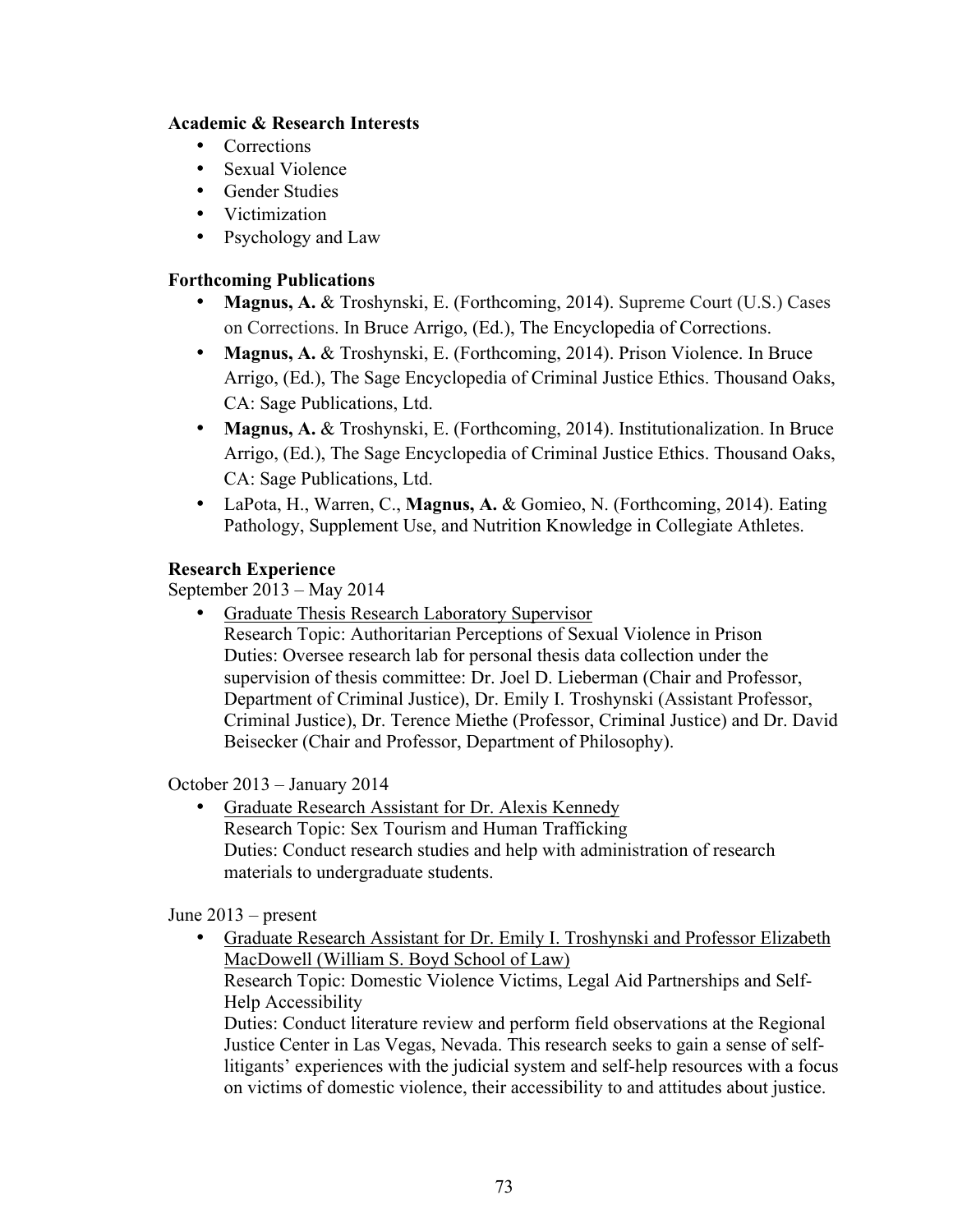### **Research Experience, cont'd**

January 2013 – present

• Graduate Research/Interviewing Assistant for Dr. Alexis Kennedy Research Topic: Juvenile Prostitution Duties: Conduct interviews with sexually exploited girls from the Youth Advocacy Program and the Juvenile Detention Center in an attempt to understand the true nature of prostitution and victimization in Las Vegas. Successfully completed interview training under the supervision of Dr. Alexis Kennedy (Associate Professor, Criminal Justice).

August 2012 – present

• Criminal Justice Department Research Laboratory Manager for Undergraduate **Participants** 

Duties: Oversee all research laboratories in the Criminal Justice Department. As a departmental requirement, all students enrolled in Introduction to the Administration of Justice are required to complete either a department research paper or participate in research studies offered by the department. Assigned credit to students for participation and worked one-on-one with each laboratory to ensure proper departmental requirements were being met. Worked with students to ensure their experiences with research were educational and meaningful.

### January 2011 – present

• Laboratory Supervisor/Undergraduate and Graduate Research Assistant for Dr. Joel Lieberman

Research Topics: Jury Decision-Making, Mortality Salience, Actuarial vs. Clinical Testimony and Death Penalty Cases

Duties: Conduct research studies, analyze data in SPSS, and oversee team of five undergraduate research assistants. Managerial duties include scheduling, composition of research materials, and data entry under the supervision of Dr. Joel Lieberman.

### August 2011 – May 2012

• Undergraduate Research Assistant for Dr. Cortney Warren and Dr. Holly LaPota UNLV - Department of Psychology – Body Image Laboratory Duties: Assist in data management and analysis with SPSS. Research variables include body dissatisfaction, supplement use, and nutritional knowledge in collegiate athletes.

#### **Research Presentations and Conferences**

November 2013

• American Society of Criminology Conference: Roundtable Paper Chair and Discussant

Roundtable Paper Title: "Power over the Powerless: The Social and Cultural Context of Sexual Victimization in the American Male Prison System." Soloauthored.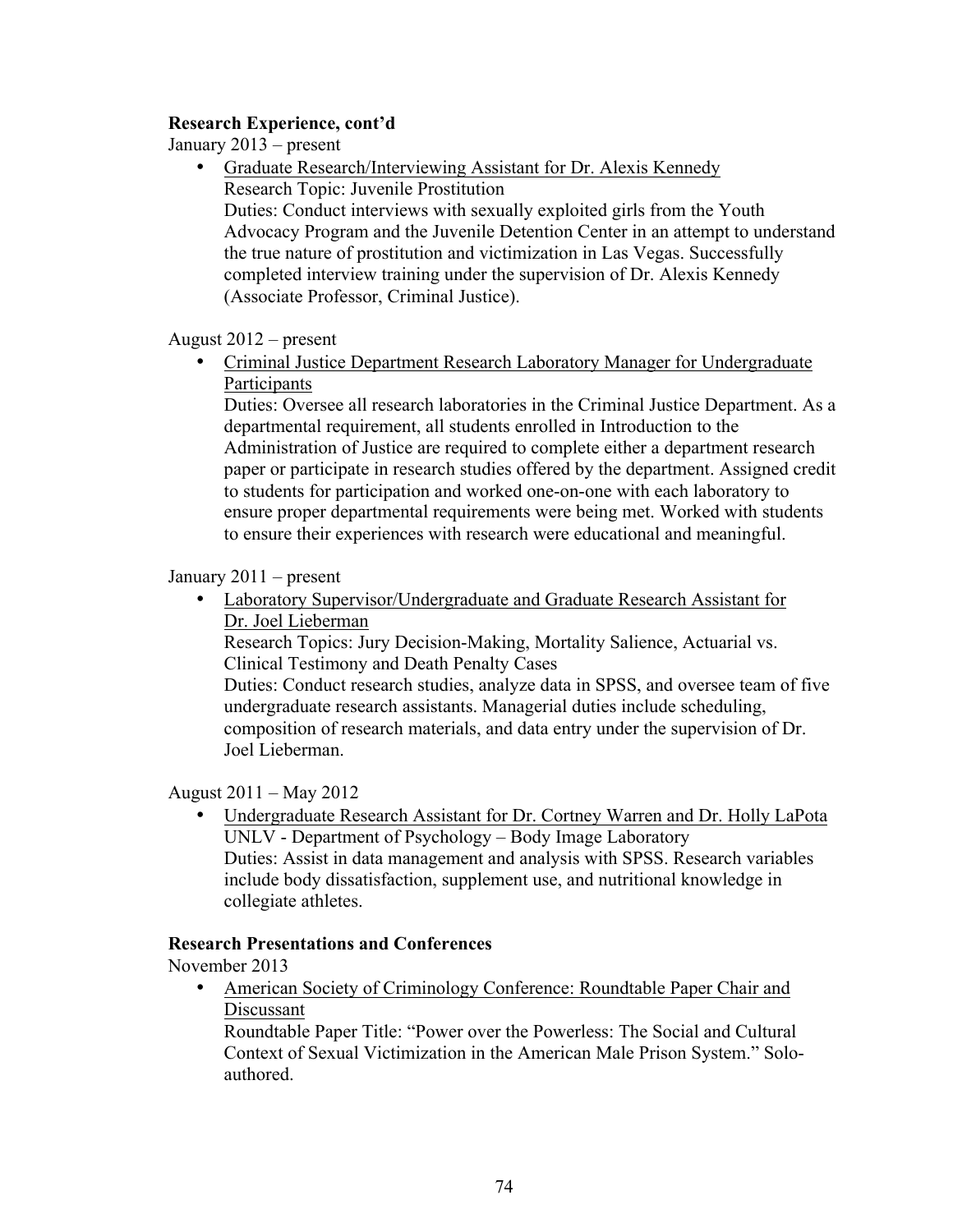### **Research Presentations and Conferences (cont'd)**

November 2013

• American Society of Criminology Conference: Roundtable Discussant and Chair Roundtable Paper: "Power Over the Powerless: The Social and Cultural Context of Sexual Victimization in American Men's Prisons," solo-authored.

November 2013

• American Society of Criminology Conference: Poster Presentation Poster Presentation Title: "Evaluating Pro Se Self-Litigant Services: Preliminary Findings and Future Directions," with Dory Mizrachi and Dr. Emily Troshynski.

November 2012

• American Society of Criminology Conference: Poster Presentation Poster Presentation Title: "Death and Politics: The Role of Demographic Characteristics and Testimony Type in Death Penalty Cases Involving Future Dangerousness Testimony," with Miliaikeala Heen and Dr. Joel Lieberman.

### **Teaching Experience**

October  $21<sup>st</sup>$ , 2013

• Guest Lecturer, Jury Decision-Making (CRJ 435) Topic: Victim and Defendant Characteristics and Juror Decision-Making Processes

April  $24^{th}$ , 2013

• Invited Presenter, Introduction to the Administration of Justice (CRJ 104) Topic: Behind Bars: The Life of an Inmate Average student performance rating: 4.8 (on a 0-5 scale, 5 being the highest)

March  $20<sup>th</sup>$ , 2013

• Guest Lecturer, Introduction to the Administration of Justice (CRJ 104) Topic: Research Ethics

November  $27<sup>th</sup>$ , 2012

• Invited Presenter, Introduction to the Administration of Justice (CRJ 104) Topic: Behind Bars: The Life of an Inmate Average student performance rating: 4.8 (on a 0-5 scale, 5 being the highest)

#### **Professional Training**

January 2014 – present

• Volunteer for HOPE for Prisoners

Duties: Oversee casework for all caseworkers and improve office organizations for all staff employees. I participate in intake form data entry, data organization, and data coding. I will be creating a computer literacy curriculum for participants to use and a written manual for the curriculum.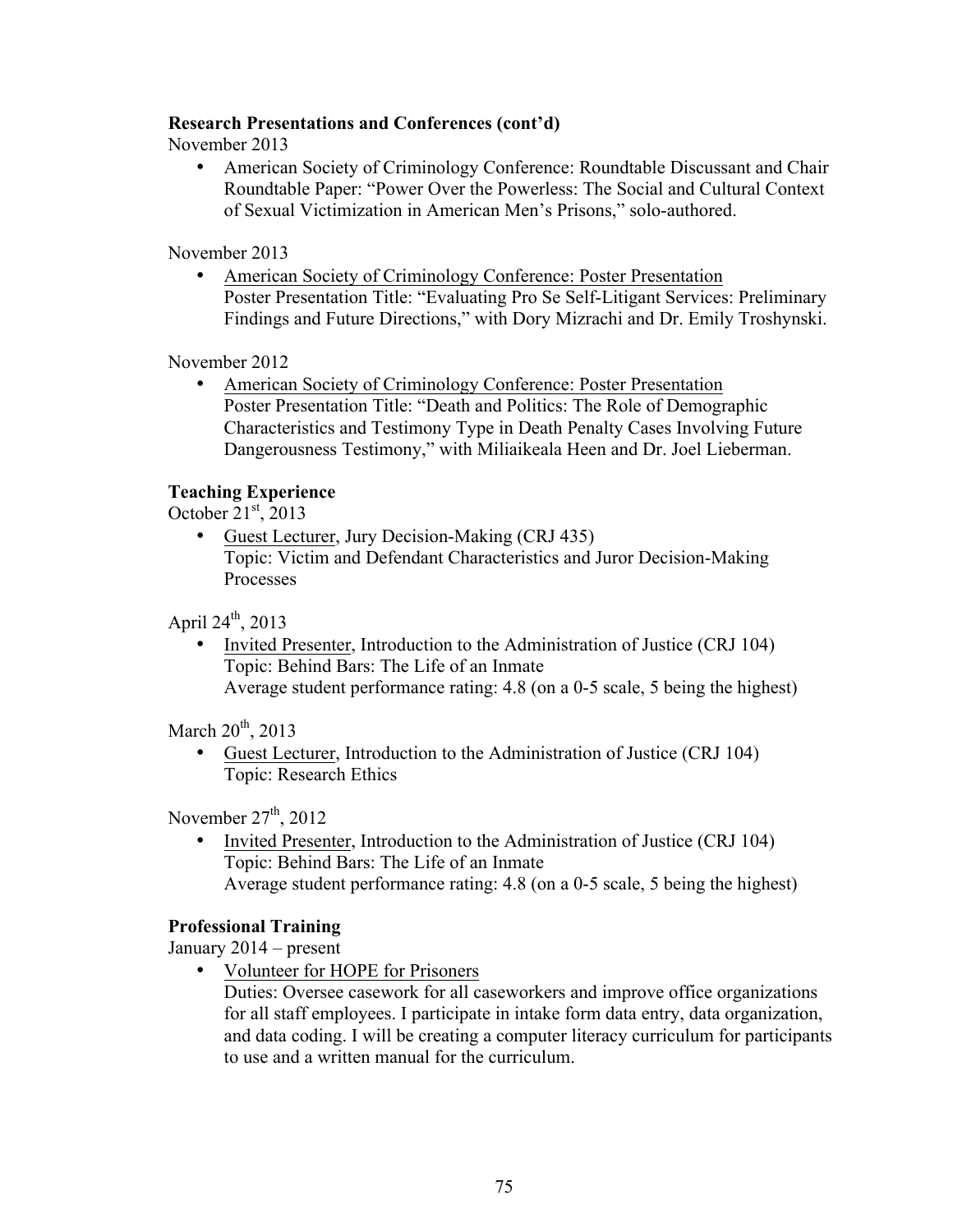### May 2013 – August 2013

• Volunteer for Nevada Youth Parole and Probation (100 hours) Duties: Manage LaMont McGary's (Nevada Youth Parole Officer) caseload while working with families of children under Youth Parole in Nevada. I was responsible for contacting social services on behalf of youth parole as well as post-correctional placement for children on parole.

### March 2013 – May 2013

• Target Corporation Research Project – Organized Retail Crime Duties: Create a research project in collaboration with Target Corporation and the Department of Criminal Justice used to reduce organized retail crime in Target retail stores. I collected unofficial data over an eight-week period, developed a written proposal for Target Corporate Management, and presented material to Target Corporate Management and UNLV faculty at a seminar at the University of Nevada, Las Vegas. Target accepted my proposal as the winner and I was awarded the Target Scholarship.

Academic advisor: Dr. Tamara Madensen, UNLV Criminal Justice Associate Professor

## July 2011 – August 2012

• Extern for District Court Judge Jessie Walsh – Department 10 (200 hours) Duties: Develop and organize court/defendant files, maintain attorney files, aid in clerk duties, communicate with Clark County Detention Center about individuals in custody, and wrote case briefs. Responsibilities were performed under direct supervision of Judge Walsh, Office Manager Jeri Winter and Law Clerk Lucas Grower.

### **Service and Volunteer Work**

September 2012 - November 2013

• Graffiti Clean-up (75 hours) Duties: Painted walls marked with graffiti to improve the overall condition of multiple Las Vegas neighborhoods.

January 2010 – January 2012

• Planned Parenthood of Southern Nevada Volunteer (100 hours) Duties: Prepared educational packets and aided in sex education presentations at junior high and high schools across Clark County. Assisted the public affairs office with daily organizational work and participated in phone banking.

March 2011

• Grassroots Lobby Days Participant on behalf of Planned Parenthood Participated in a 4-day seminar and learned about legislation affecting reproductive health and rights including changes in birth control options, abortion services, and other women's health issues. Lobbied Congress in Carson City, Nevada.